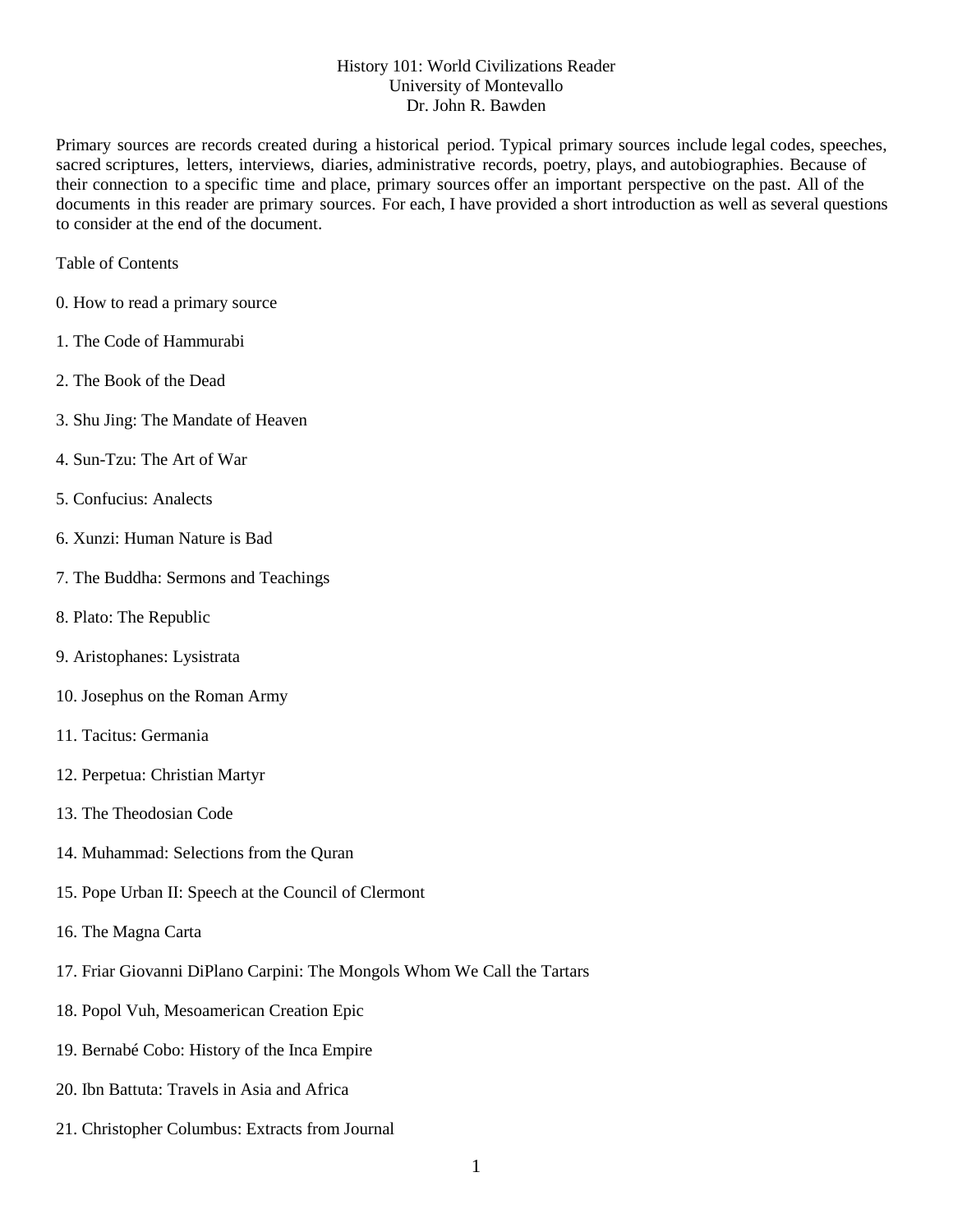#### **0. How to read a primary source**

When interpreting anything created at a time and place different from your own, you must ask good questions of it. A movie created during the 1980s, for instance, should undergo the same scrutiny as a legal code written 3,000 years ago. Here are questions historians routinely ask of primary sources.

- 1. How do the ideas and values in the source differ from the ideas and values of our time? How might the difference between our values and the values of the author influence the way we understand the text?
- 2. Who created the source? What is the background of the author high status, low status, ruling group, subject group?
- 3. What portions of the text might we find objectionable, but which contemporaries might have found acceptable? In other words, what preconceptions do we, as readers living in the  $21<sup>st</sup>$  century, bring to the source?
- 4. Why was the source created, what is its purpose, and who (if anyone) was supposed to see it?
- 5. Is the author making an argument? If so, what is it? What is the text trying to do?
- 6. Different sources have different formats and expectations. Court records and political speeches are different than private letters or memoirs. Keep that bit of context in mind.

Some of the sources in this sourcebook are challenging because they contain hard to pronounce names or references to unknown person, places, or things. Try not to let the unfamiliar time and place of the text discourage you.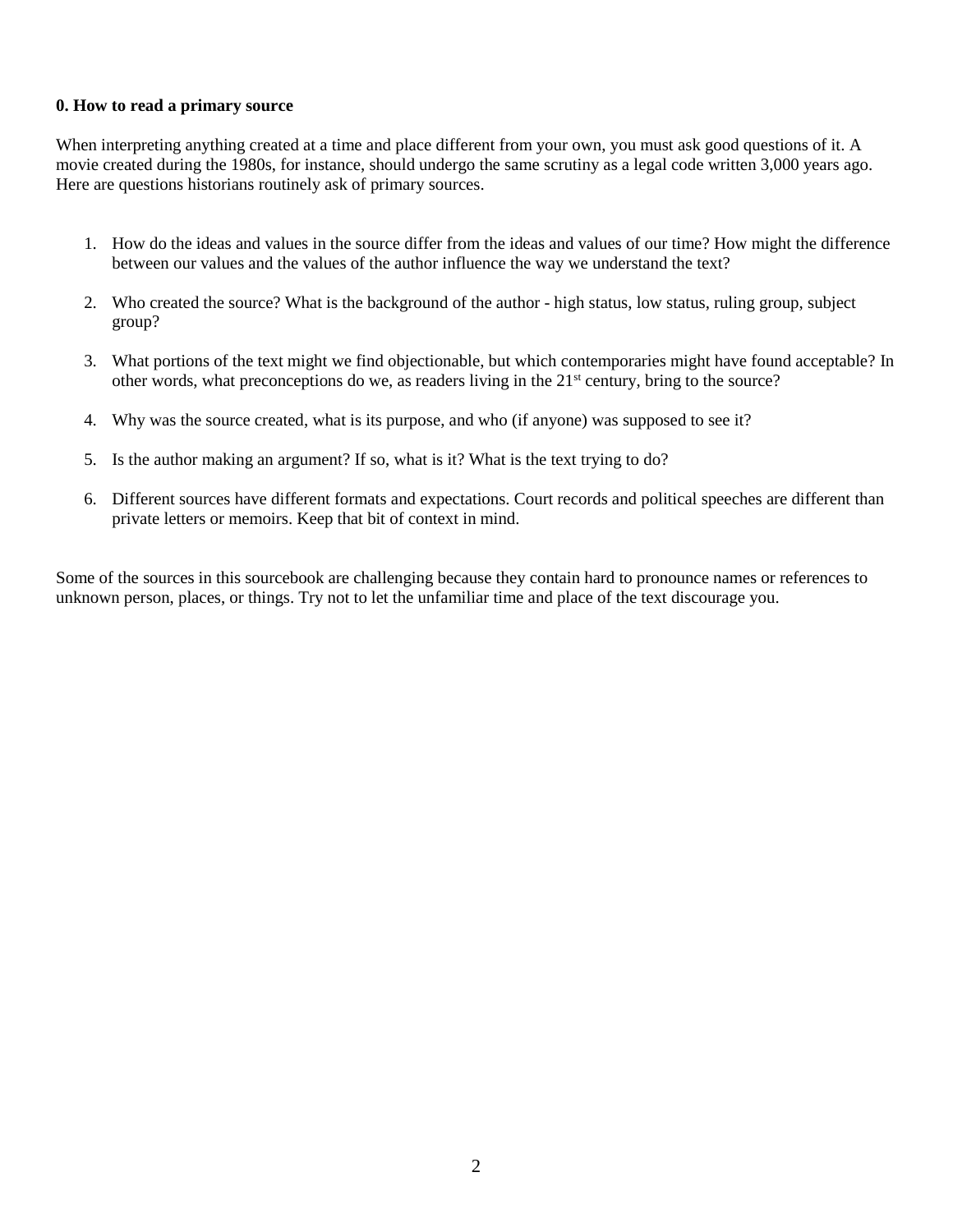## **1. The Code of Hammurabi (Mesopotamia, 18th Century BCE)**

The Code of Hammurabi is the world's oldest legal code. Named for the sixth king of the Babylonian Empire located in modern day Iraq, Hammurabi wanted a single set of written laws to govern criminal and civil matters in his expanding state. The laws reveal a great deal about Mesopotamia's economy, society, and degree of social stratification.

(Translated by L. W. King (1915), edited by Paul Brians)

15: If any one take a male or female slave of the court, or a male or female slave of a freed man, outside the city gates [to escape], he shall be put to death.

16: If any one receive into his house a runaway male or female slave of the court, or of a freedman, and does not bring it out at the public proclamation of the [police], the master of the house shall be put to death.

53: If any one be too lazy to keep his dam in proper condition, and does not so keep it; if then the dam break and all the fields be flooded, then shall he in whose dam the break occurred be sold for money, and the money shall replace the grain which he has caused to be ruined.

54: If he be not able to replace the grain, then he and his possessions shall be divided among the farmers whose corn he has flooded.

108: If a woman wine-seller does not accept grain according to gross weight in payment of drink, but takes money, and the price of the drink is less than that of the corn, she shall be convicted and thrown into the water.

109: If conspirators meet in the house of a woman wine-seller, and these conspirators are not captured and delivered to the court, the wine-seller shall be put to death.

110: If a "sister of a god"[nun] open a tavern, or enter a tavern to drink, then shall this woman be burned to death.

129: If a man's wife be surprised [having intercourse] with another man, both shall be tied and thrown into the water, but the husband may pardon his wife and the king his slaves.

130: If a man violate the wife (betrothed or child-wife) of another man, who has never known a man, and still lives in her father's house, and sleep with her and be surprised [caught], this man shall be put to death, but the wife is blameless.

131: If a man bring a charge against his wife, but she is not surprised with another man, she must take an oath and then may return to her house.

132: If the "finger is pointed" at a man's wife about another man, but she is not caught sleeping with the other man, she shall jump into the river for the sake of her husband.

138: If a man wishes to separate from his wife who has borne him no children, he shall give her the amount of her purchase money and the dowry which she brought from her father's house, and let her go.

141: If a man's wife, who lives in his house, wishes to leave it, plunges into debt [to go into business], tries to ruin her house, neglects her husband, and is judicially convicted: if her husband offer her release, she may go on her way, and he gives her nothing as a gift of release. If her husband does not wish to release her, and if he take another wife, she shall remain as servant in her husband's house.

142: If a woman quarrel with her husband, and say: "You are not congenial to me," the reasons for her prejudice must be presented. If she is guiltless, and there is no fault on her part, but he leaves and neglects her, then no guilt attaches to this woman, she shall taker her dowry and go back to her father's house.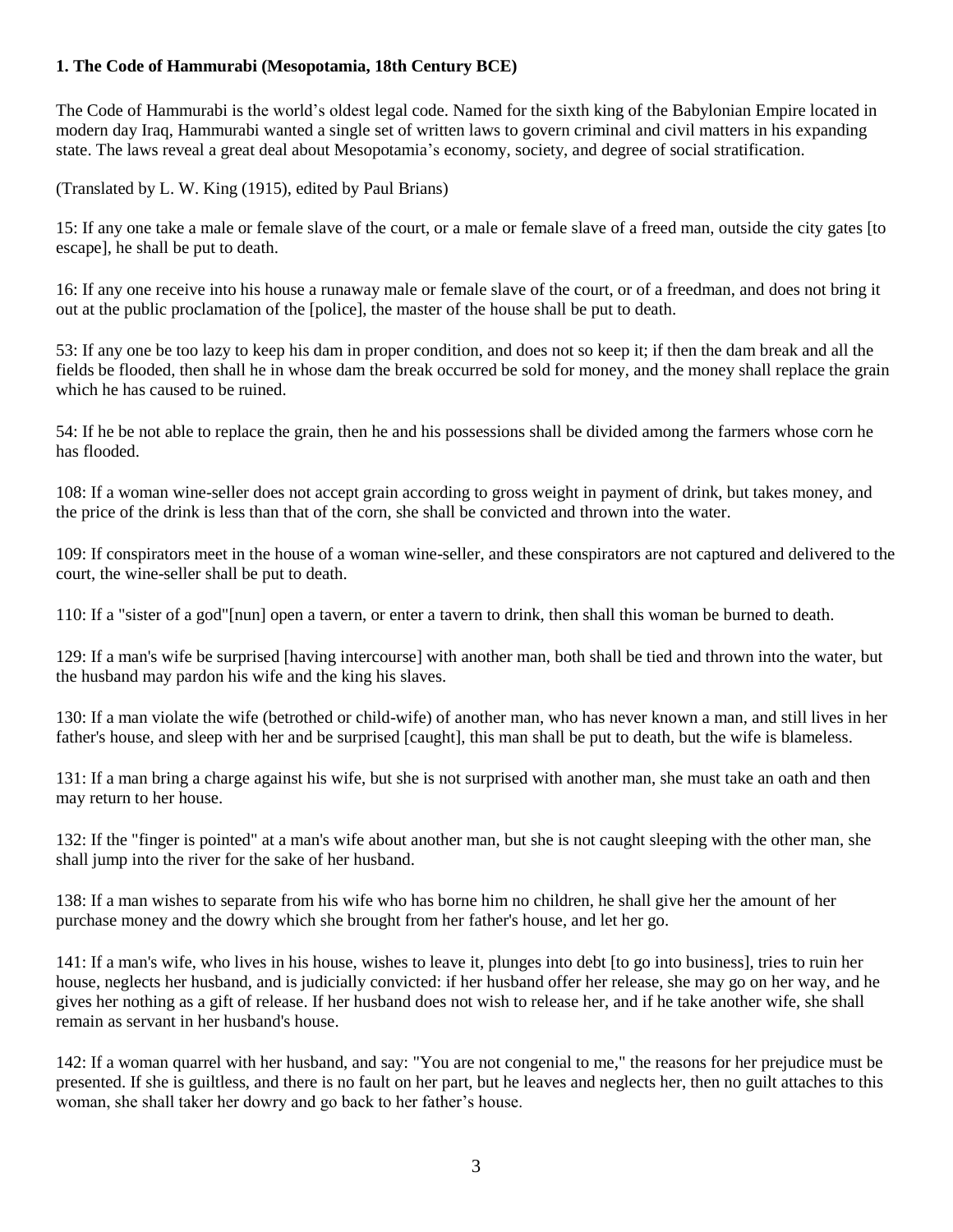143: If she is not innocent, but leaves her husband, and ruins her house, neglecting her husband, this woman shall be cast into the water.

195: If a son strikes his father, his hands shall be cut off.

196: If a nobleman put out the eye of another nobleman, his eye shall be put out.

197: If he break another nobleman's bone, his bone shall be broken.

198: If he put out the eye of a commoner, or break the bone of a commoner, he shall pay one silver mina.

199: If he put out the eye of a man's slave, or break the bone of a man's slave, he shall pay one-half of its value.

200: If a man knock out the teeth of his equal, his teeth shall be knocked out.

201: If he knock out the teeth of a commoner, he shall pay one-third of a silver mina.

In future time, through all coming generations, let the king, who may be in the land, observe the words of righteousness which I have written on my monument; let him not alter the law of the land which I have given, the edicts which I have enacted; my monument let him not mar. If such a ruler have wisdom, and be able to keep his land in order, he shall observe the words which I have written in this inscription; the rule, statute, and law of the land which I have given; the decisions which I have made will this inscription show him; let him rule his subjects accordingly, speak justice to them, give right decisions, root out the miscreants and criminals from this land, and grant prosperity to his subjects.

Questions for Analysis:

What does Hammurabi's code tell about ancient Babylonian society? What are some of the main concerns of the code? What advantages does a written code have over oral tradition?

# **2. The Book of the Dead (ca. 16th Century BCE)**

The Book of the Dead is a collection of spells and prayers that the Egyptians believed contributed to well-being in the afterlife. The book has often been found in Egyptian tombs. This excerpt is a prayer meant to prepare the deceased for the judgment of the gods. This chant gives us a glimpse of Egyptian ethics and religious beliefs. Recall that Maat is the Egyptian concept or order, balance, truth, morality, and justice.

Source: E.A. Wallis Budge, *The Book of the Dead* (London: 1898), 191-192

In truth I have come to thee, and I have brought Maat (right and truth) to thee,

And I have destroyed wickedness for thee.

I have not done evil to mankind.

I have not oppressed the members of my family.

I have not wrought evil in the place of right and truth.

I have had no knowledge of worthless men. I have not wrought evil.

I have not made to be the first [consideration] of each day that excessive labour should be performed for me.

I have not brought forward my name for [exaltation] to honours.

I have not ill-treated servants.

I have not thought scorn of God.

I have not defrauded the oppressed one of his property.

I have not done that which is an abomination unto the gods.

I have not caused harm to be done to the servant by his chief.

I have not caused pain.

I have made no man to suffer hunger.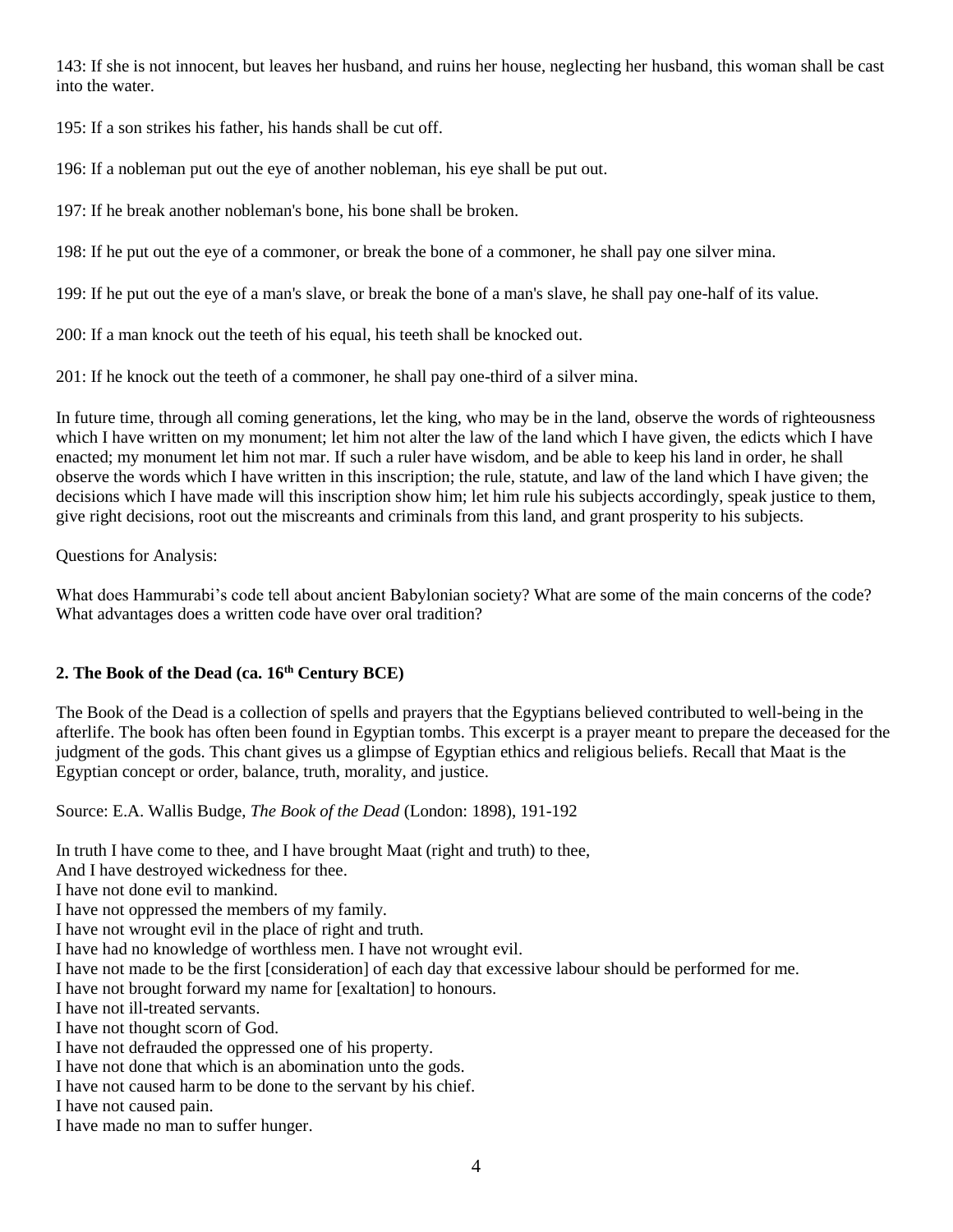I have done no murder. I have not given the order for murder to be done for me. I have not inflicted pain upon mankind. I have not defrauded the temples of their oblations. I have not stolen the cakes of the gods. I have not carried off the cakes offered to the khus. I have not committed fornication. I have not polluted myself in the holy places of the god of my city I have not diminished from the bushel. I have not encroached upon the fields of others. I have not added to the weights of the scales [to cheat the seller]. I have not mis-read the pointer of the scales [to cheat the buyer]. I have not carried away the milk from the mouths of children. I have not driven away the cattle which were upon their pastures. I have not snared the "feathered fowl of the preserves of the gods. I have not caught "fish [with bait made of] fish of their kind. I have not turned "back the water at the time when it should flow. I have not cut a cutting in a canal of running water. I have not "extinguished a fire (or light) when it should burn. I have not "violated the times I [of offering] the chosen meat-offerings. I "have not driven off the cattle from the property of the gods. I have not repulsed God in his manifestations. I am pure. I am pure. I am pure.

I am pure.

Questions for Analysis:

I have made no one to weep.

From this reading it is clear the Egyptians had a strong sense of right and wrong. How do the ethical concerns of ancient Egyptians resemble our own? How are they different? For instance, what can you infer about Egyptian society from chants like 'I have not stolen the cakes of the gods' or 'I have not misread the pointer o the scales'?

## **3. The Mandate of Heaven, Selection from the Shu Jing (China, 6th Century BCE)**

The Mandate of Heaven is an explanation for the success and failure of monarchs and states. Beginning in the 6<sup>th</sup> century, Chinese sages reasoned that when a ruling dynasty got overthrown, it had lost the moral right to rule bestowed by Heaven. For this source, you should understand heaven to mean a cosmic all-pervading power. The Shu Jing is a collection of documents, not a person. It dates from the sixth century, prior to the life of Confucius. According to Chinese tradition, the first royal dynasty was the Xia.

Alfred J. Andrea and James H. Overfield, *The Human Record: Sources of Global History*, *Vol 1*, 2d. ed., (Boston: Houghton Mifflin, 1994), pp. 25-27)

[When] the former kings of Xia cultivated earnestly their virtue, and then there were no calamities from Heaven. The spirits of the hills and rivers alike were all in tranquility; and the birds and beasts, the fishes and tortoises, all enjoyed their existence according to their nature. But their descendant did not follow their example, and great Heaven sent down calamities, employing the agency of our ruler- who was in possession of its favoring appointment. The attack on Xia may be traced to the orgies in Ming Tiao... Our king of Shang brilliantly displayed his sagely prowess; for oppression he substituted his generous gentleness; and the millions of the people gave him their hearts. Now your Majesty is entering on the inheritance of his virtue; -- all depends on how you commence your reign. To set up love, it is for you to love your relations; to set up respect, it is for you to respect your elders. The commencement is in the family and the state....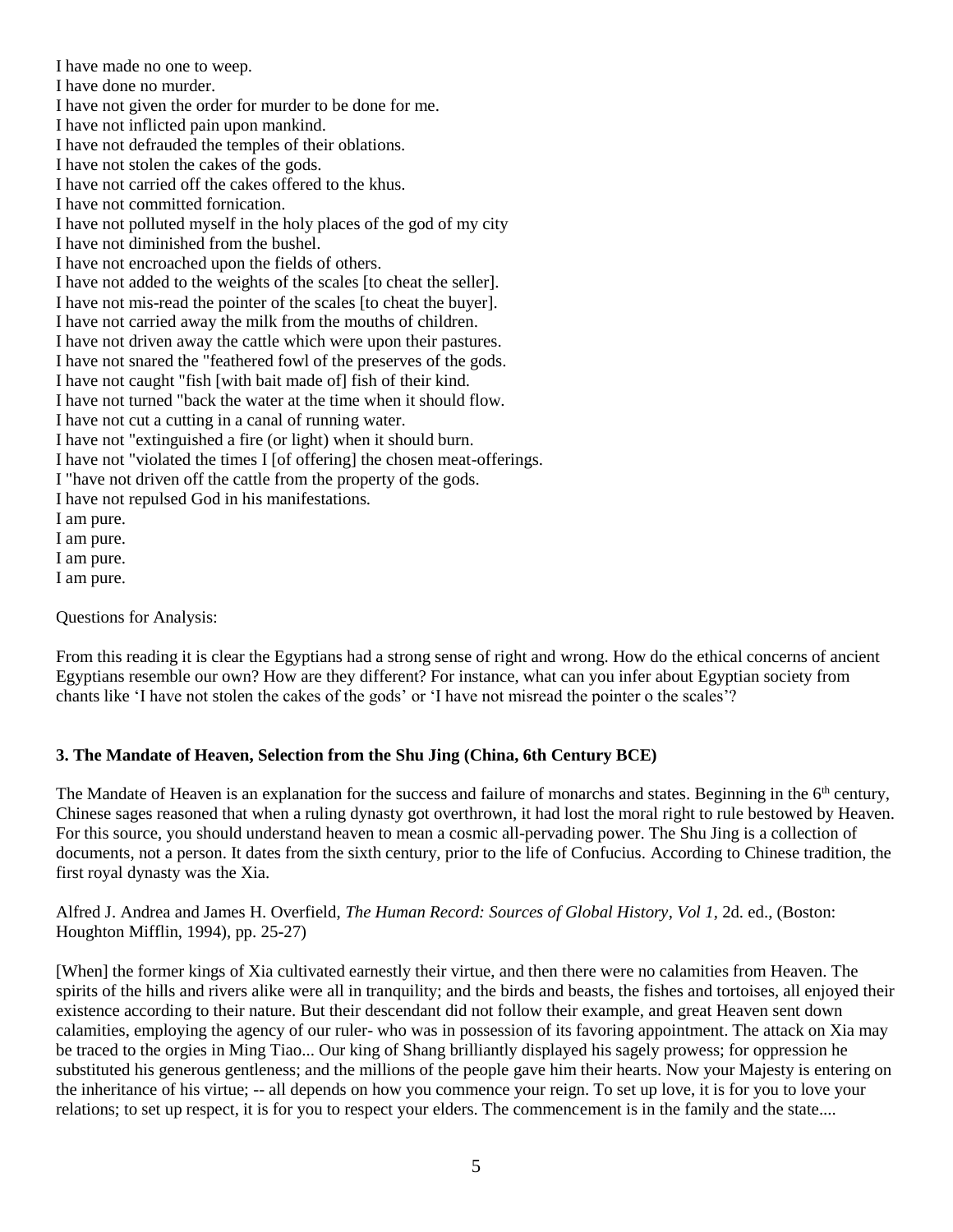The former king began with careful attention to the bonds that hold men together. He listened to their request, and did not seek to resist it; he conformed to the wisdom of the ancients; occupying the highest position, he displayed intelligence; occupying an inferior position, he displayed his loyalty; he allowed the good qualities of the men whom he employed and did not seek that they should have every talent....

He extensively sought out wise men, who should be helpful to you, his descendant and heir. He laid down the punishments for officers, and warned those who were in authority, saying, 'If you dare to have constant dancing in your palaces, and drunken singing in your chambers, -- that is called the fashion of sorcerers; if you dare to see your hearts on wealth and women, and abandon yourselves to wandering about or to the chase, -- that is called the fashion of extravagance; if you dare to despise sage words, to resist the loyal and upright, to put far from you the aged and virtuous, and to seek the company of...youths, -- that is called the fashion of disorder. Now if a high noble or officer be addicted to one of these three fashions with their ten evil ways, his family will surely come to ruin; if the prince of a country be so addicted, his state will surely come to ruin. The minister who does not try to correct such vices in the sovereign shall be punished with branding.'...

Do you, who now succeed to the throne, revere these warnings in your person? Think of them! -- sacred counsels of vast importance, admirable words forcibly set forth! The ways of Heaven are not invariable: -- on the good-doer it sends down all blessings, and on the evil-doer it sends down all miseries. Do you but be virtuous, be it in small things or in large, and the myriad regions will have cause for rejoicing. If you not be virtuous, be it in large things or in small, it will bring the ruin of your ancestral temple."

## Questions for Analysis:

How does a Chinese monarch keep the Mandate of Heaven? What demonstrates that the Mandate of Heaven has been lost? Does this idea resemble the way people think today?

## **4. Sun-Tzu: The Art of War (China, ca. 500 BCE)**

Sun-Tzu lived during the Zhou dynasty and is considered one of the most influential military theorists of all time. His dissertation on the nature of war is marked by an extremely realistic assessment of warfare and its relation to geography, psychology, tactics and other factors that come to play in warfare. Today, many business schools as well as military academies require their students to read the Art of War.

Source: *Sun Tzu on the Art of War* (Lionel Giles, trans.)

### LAYING PLANS

The art of war is of vital importance to the State. It is a matter of life and death, a road either to safety or to ruin. Hence it is a subject of inquiry which can on no account be neglected.

The art of war, then, is governed by five constant factors, to be taken into account in one's deliberations, when seeking to determine the conditions obtaining in the field. These are: The Moral Law; Heaven; Earth; The Commander; Method and discipline.

The Moral Law causes the people to be in complete accord with their ruler, so that they will follow him regardless of their lives, undismayed by any danger.

Heaven signifies night and day, cold and heat, times and seasons.

Earth comprises distances, great and small; danger and security; open ground and narrow passes; the chances of life and death.

The Commander stands for the virtues of wisdom, sincerely, benevolence, courage and strictness.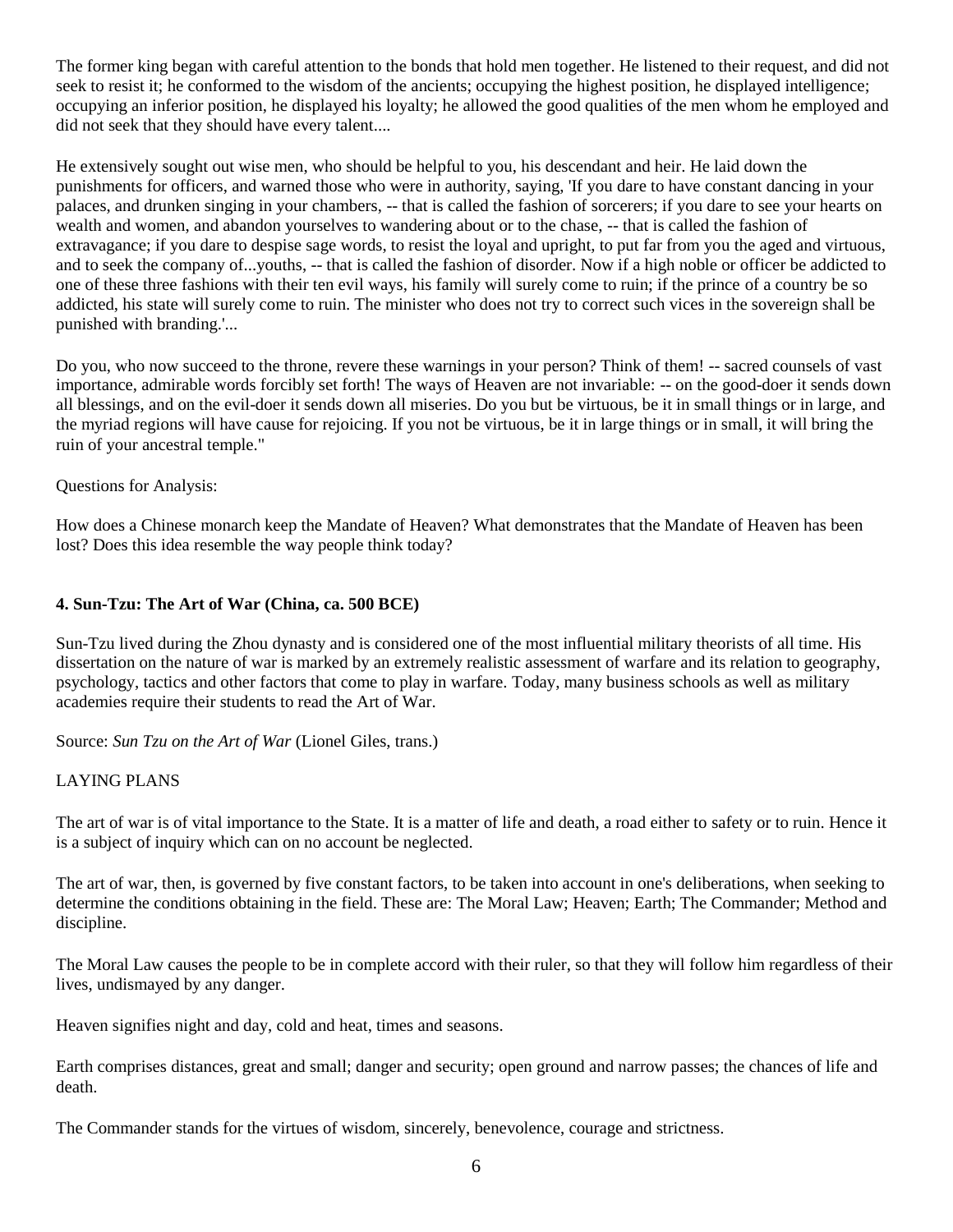By method and discipline are to be understood the marshaling of the army in its proper subdivisions, the graduations of rank among the officers, the maintenance of roads by which supplies may reach the army, and the control of military expenditure.

These five heads should be familiar to every general; he who knows them will be victorious; he who knows them not will fail.

Therefore, in your deliberations, when seeking to determine the military conditions, let them be made the basis of a comparison, in this wise:--

Which of the two sovereigns is imbued with the Moral law? Which of the two generals has most ability? With whom lie the advantages derived from Heaven and Earth? On which side is discipline most rigorously enforced? Which army is stronger? On which side are officers and men more highly trained? In which army is there the greater constancy both in reward and punishment?

By means of these seven considerations I can forecast victory or defeat...But remember: While heeding the profit of my counsel, avail yourself also of any helpful circumstances over and beyond the ordinary rules and modify your plans accordingly.

All warfare is based on deception. Hence, when able to attack, we must seem unable; when using our forces, we must seem inactive; when we are near, we must make the enemy believe we are far away; when far away, we must make him believe we are near.

Hold out baits to entice the enemy. Feign disorder, and crush him. If he is secure at all points, be prepared for him. If he is in superior strength, evade him. If your opponent is of choleric temper, seek to irritate him. Pretend to be weak, that he may grow arrogant. If he is taking his ease, give him no rest. If his forces are united, separate them. Attack him where he is unprepared, appear where you are not expected.

### WAGING WAR

When you engage in actual fighting, if victory is long in coming, then men's weapons will grow dull and their ardor will be damped. If you lay siege to a town, you will exhaust your strength. Again, if the campaign is protracted, the resources of the State will not be equal to the strain. Now, when your weapons are dulled, your ardor damped, your strength exhausted and your treasure spent, other chieftains will spring up to take advantage of your extremity. Then no man, however wise, will be able to avert the consequences that must ensue.

Thus, though we have heard of stupid haste in war, cleverness has never been seen associated with long delays. There is no instance of a country having benefited from prolonged warfare. It is only one who is thoroughly acquainted with the evils of war that can thoroughly understand the profitable way of carrying it on.

The skillful soldier does not raise a second levy, neither are his supply-wagons loaded more than twice. Bring war material with you from home, but forage on the enemy. Thus the army will have food enough for its needs. Poverty of the State exchequer causes an army to be maintained by contributions from a distance. Contributing to maintain an army at a distance causes the people to be impoverished.

In war, then, let your great object be victory, not lengthy campaigns. Thus it may be known that the leader of armies is the arbiter of the people's fate, the man on whom it depends whether the nation shall be in peace or in peril.

### ATTACK BY STRATAGEM

In the practical art of war, the best thing of all is to take the enemy's country whole and intact; to shatter and destroy it is not so good. So, too, it is better to recapture an army entire than to destroy it, to capture a regiment, a detachment or a company entire than to destroy them.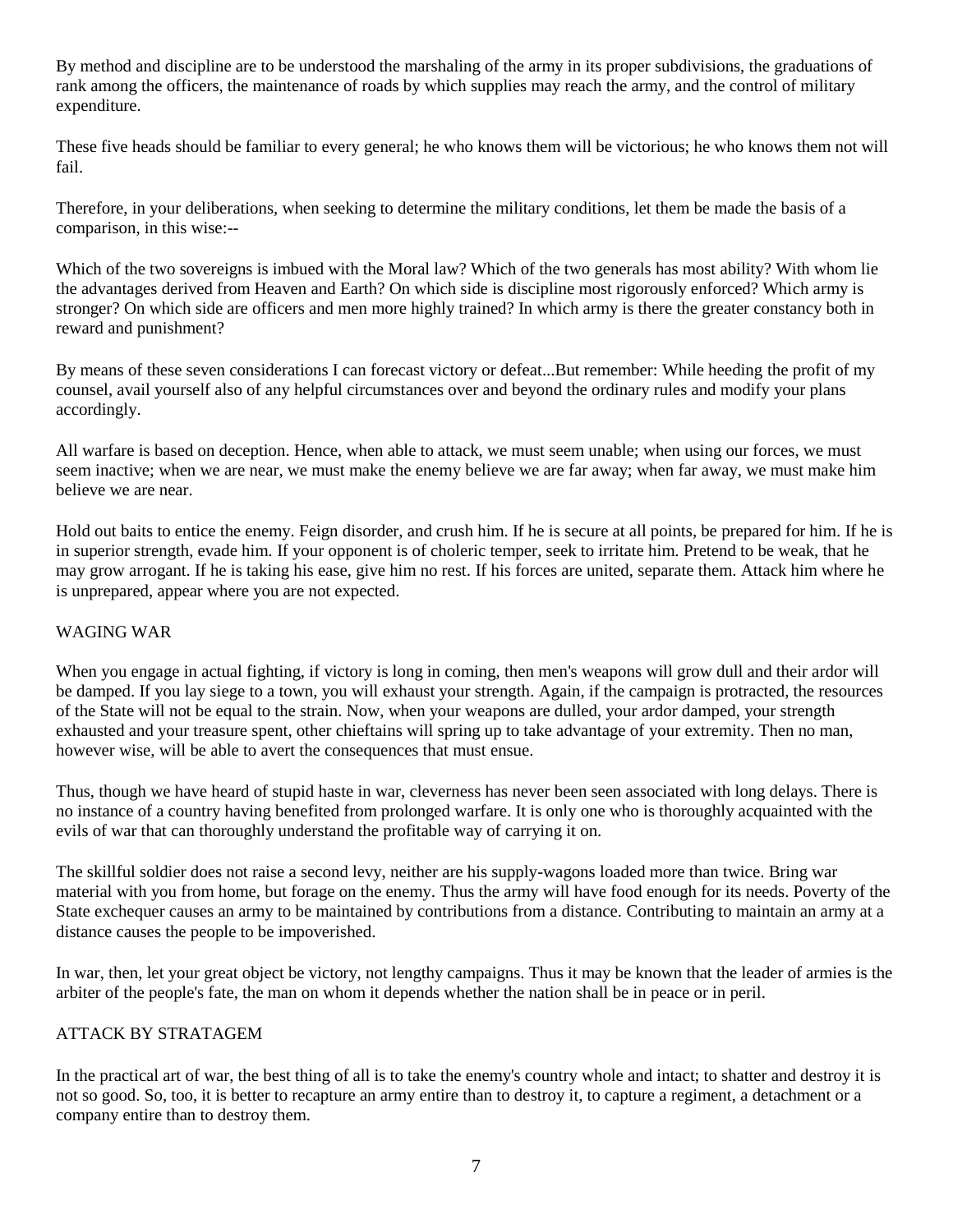Hence to fight and conquer in all your battles is not supreme excellence; supreme excellence consists in breaking the enemy's resistance without fighting. Thus the highest form of generalship is to balk the enemy's plans; the next best is to prevent the junction of the enemy's forces; the next in order is to attack the enemy's army in the field; and the worst policy of all is to besiege walled cities.

It is the rule in war, if our forces are ten to the enemy's one, to surround him; if five to one, to attack him; if twice as numerous, to divide our army into two. If equally matched, we can offer battle; if slightly inferior in numbers, we can avoid the enemy; if quite unequal in every way, we can flee from him. Hence, though an obstinate fight may be made by a small force, in the end it must be captured by the larger force.

Thus we may know that there are five essentials for victory: He will win who knows when to fight and when not to fight. He will win who knows how to handle both superior and inferior forces. He will win whose army is animated by the same spirit throughout all its ranks. He will win who, prepared himself, waits to take the enemy unprepared. He will win who has military capacity and is not interfered with by the sovereign.

Hence the saying: If you know the enemy and know yourself, you need not fear the result of a hundred battles. If you know yourself but not the enemy, for every victory gained you will also suffer a defeat. If you know neither the enemy nor yourself, you will succumb in every battle.

## TACTICAL DISPOSITIONS

The good fighters of old first put themselves beyond the possibility of defeat, and then waited for an opportunity of defeating the enemy.

To secure ourselves against defeat lies in our own hands, but the opportunity of defeating the enemy is provided by the enemy himself. Thus the good fighter is able to secure himself against defeat, but cannot make certain of defeating the enemy. Hence the saying: One may know how to conquer without being able to do it.

Security against defeat implies defensive tactics; ability to defeat the enemy means taking the offensive. Standing on the defensive indicates insufficient strength; attacking, a superabundance of strength.

The general who is skilled in defense hides in the most secret recesses of the earth; he who is skilled in attack flashes forth from the topmost heights of heaven. Thus on the one hand we have ability to protect ourselves; on the other, a victory that is complete.

To see victory only when it is within the ken of the common herd is not the acme of excellence. Neither is it the acme of excellence if you fight and conquer and the whole Empire says, "Well done!"

What the ancients called a clever fighter is one who not only wins, but excels in winning with ease. Hence his victories bring him neither reputation for wisdom nor credit for courage. He wins his battles by making no mistakes. Making no mistakes is what establishes the certainty of victory, for it means conquering an enemy that is already defeated.

Hence the skillful fighter puts himself into a position which makes defeat impossible, and does not miss the moment for defeating the enemy. Thus it is that in war the victorious strategist only seeks battle after the victory has been won, whereas he who is destined to defeat first fights and afterwards looks for victory.

Questions for Analysis:

What is the best type of victory in war according to Sun-Tzu? What does *The Art of War* tell us about Chinese society and its values?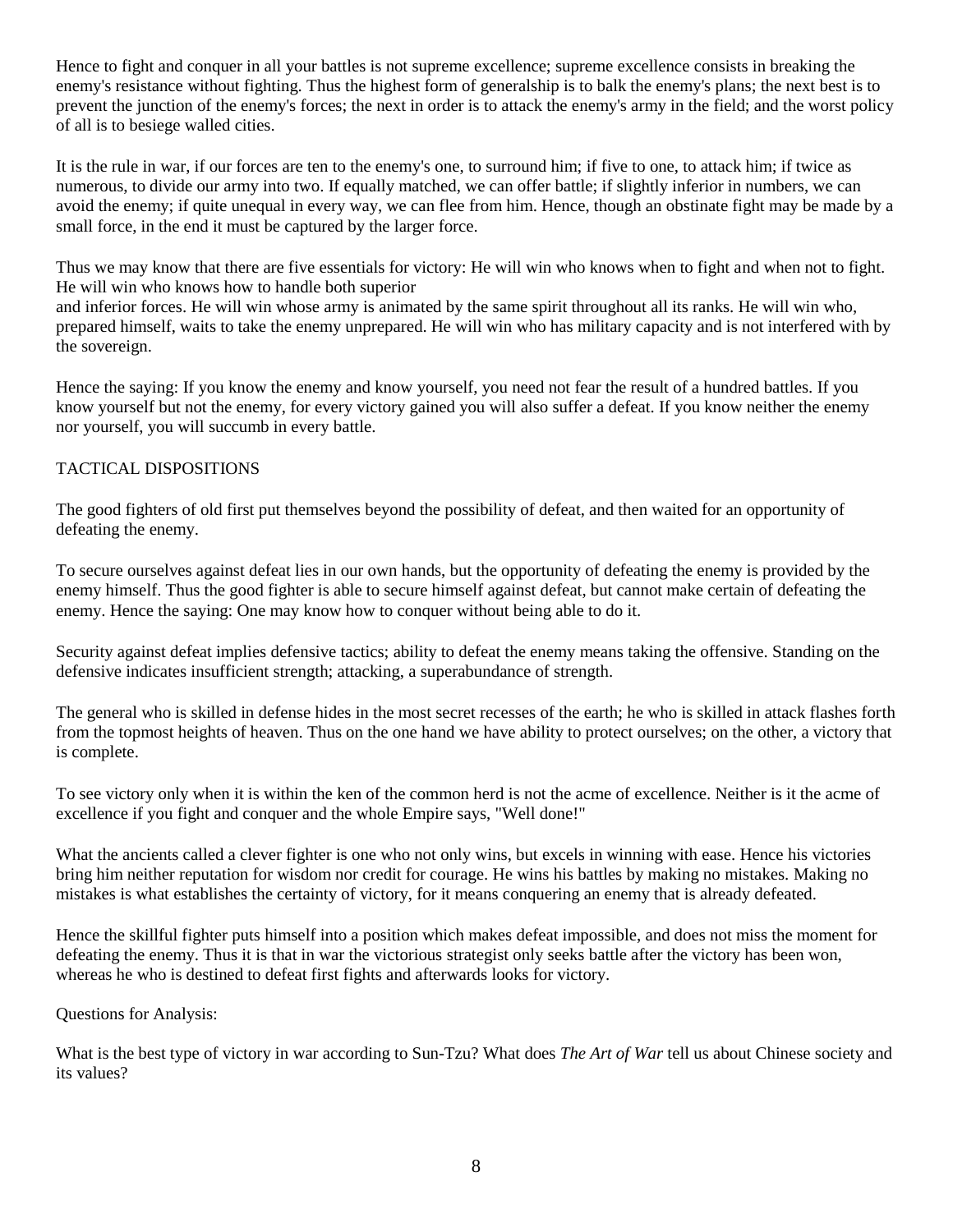## **5. Confucius: Analects (China, 5th C. BCE)**

Confucius was a moral philosopher from China. The disciples of Confucius compiled his teachings in a book of Analects (sayings) and may have expanded on them. Through these sayings, Confucius gives his ideas about virtue or positive character traits. A central concept for Confucius is filial piety, or the lifelong respect and obedience children owe to parents, wives to husbands, sisters to brothers, and younger siblings to older siblings. Filial piety and the rituals associated with it are supposed to make virtuous families and rulers. The ideas of Confucius about morality, government, education, and social relations have had a tremendous impact on East Asian civilization.

(Translated by James Legge (1887), revised by Michael Neville)

## ON FILIAL PIETY

Mang I asked what filial piety is. The Master said, "It is being obedient." Soon after, as Fan Chi was driving him, the Master told him "Mang asked me what filial piety is, and I answer him 'being obedient.'" Fan Chi asked, "What exactly did you mean?" The Master replied, "That parents, when alive, should be served according to ritual; that, when dead, they should be buried according to ritual; and that they should be sacrificed to according to ritual."

Ziyou asked what filial piety is. The Master said, "The filial piety of now-a-days means providing nourishment for one's parents. But dogs and horses likewise are able to do something along that line for their own kind. Without reverence, what is there to distinguish the one support given from the other?"

### ON GOODNESS

The Master said, "A youth, when at home, should behave well toward his parents, and when abroad, respectfully to his elders. He should be earnest and truthful. He should overflow in love to all, and cultivate the friendship of the good. When he has time and opportunity, after doing those things, he should study the polite arts."

The Master said, "With coarse rice to eat, with water to drink, and my bended arm for a pillow, I still have joy in the midst of these things. Riches and honors acquired by unrighteousness are to me as a floating cloud."

Zhonggong asked about perfect virtue. The Master said, "When abroad, behave to everyone as if you were receiving an important guest; treat people as if you were assisting at a great sacrifice; do not do to others as you would not wish done to yourself. Thereby you will let no murmuring rise against you in the country, and none in the family. . . ."

### ON THE GENTLEMAN

Why is ritual supposed to be important? What happens to otherwise virtuous traits without such ritual?

The Master said, "Riches and honors are what men desire; but if they cannot be obtained in the proper way, they should be let go. Poverty and meanness are what men dislike; but if they cannot be avoided in the proper way, they should not be avoided. If a gentleman abandons virtue, how can he fulfill the requirements of his title? A gentleman not, even for the space of a single meal, acts contrary to virtue. Even in moments of haste, and in times of danger, he clings to virtue."

The Master said, "A gentleman, well studied in literature, and abiding by the rules of ritual, will not go very wrong."

"When gentlemen perform well all their duties to their relations, the people are inspired to virtue. When they remain true to their old friends, the people are preserved from irresponsible behavior."

The Master said, "A gentleman points out the admirable qualities of men and does not point out their bad qualities. A petty man does just the opposite."

The Master said, "A gentleman is distressed by his lack of ability, but he is not distressed by men's not knowing him."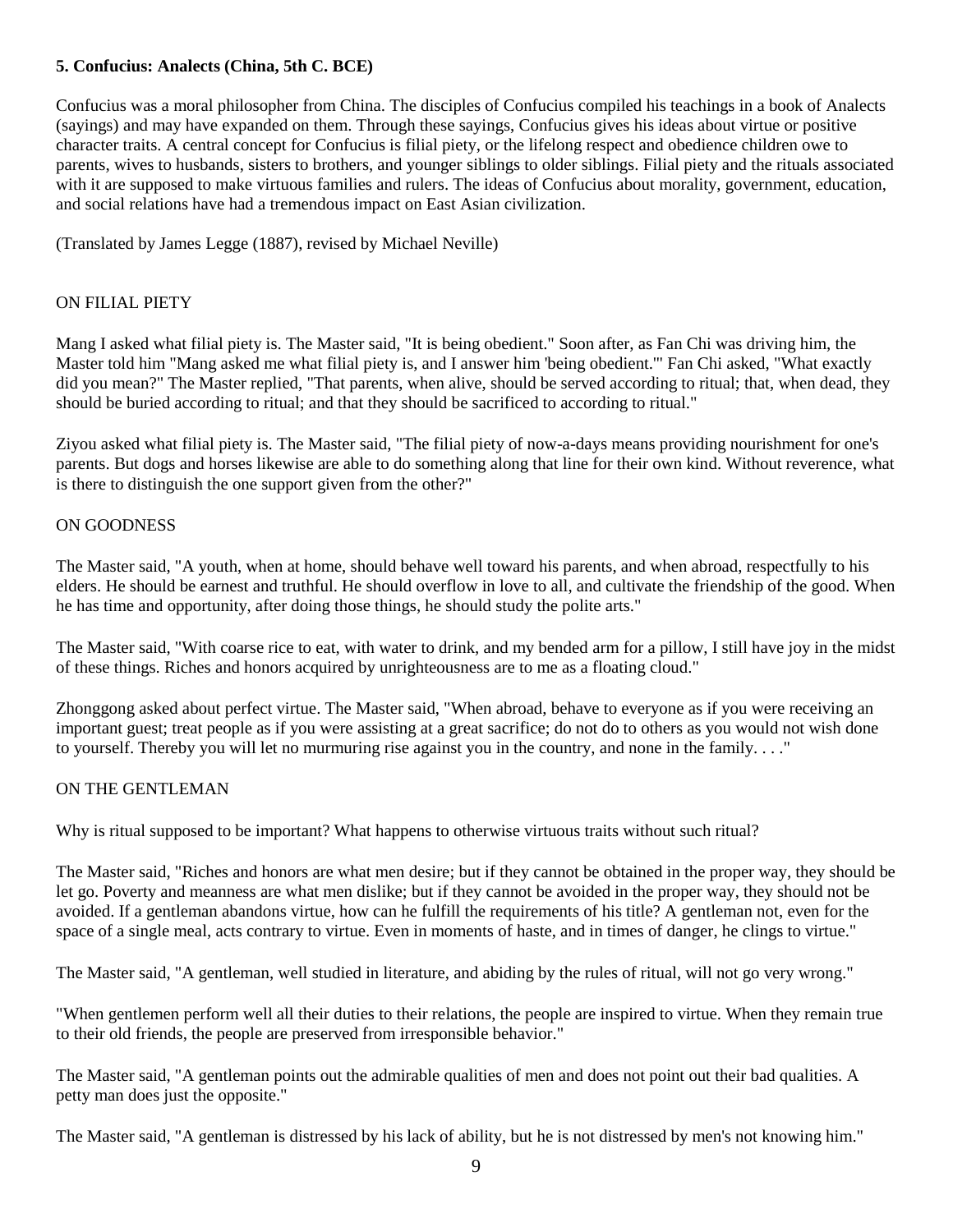The Master said, "What the gentleman demands is something of himself. What the petty man demands is something of others."

A gentleman does not wear a deep purple or a puce color, nor in his at-home clothes does he wear red. In warm weather, he wears a single-layered garment, either of coarse or fine texture, but when going out he wears it over another garment. He wears lambskin with a garment of black, fawn with white, and fox with yellow. His fur dressing gown should be long, but with the right sleeve short. His night clothes must be half again as long as his body. When staying at home, he wears thick furs of the fox or the badger. So long as he is not in mourning, he wears all the trimmings of his girdle. . . . He does not wear lamb's fur or a black cap when making a visit of condolence. And on the first day of the month he must put on his court robes and present himself at court.

## ON EDUCATION

The Master said, "Anyone learning without thought is lost; anyone thinking but not learning is in peril."

The Master said, "Yu, shall I teach you what knowledge is? When you know a thing, to realize that you know it; and when you do not know a thing, to allow that you do not know it: this is knowledge." The Master said, [I have been] "a transmitter and not a maker, believing in and loving the ancients. . ."

When the Master went to Wei, Ran Yu acted as driver of his carriage. The Master observed, "How numerous the people are!" Ran Yu asked, "When they are more numerous, what more shall be done for them?" "Enrich them," was the reply. "And when they have been enriched, what more shall be done?" The Master said, "Instruct them."

## ON GOVERNMENT

The Master said, "To rule a country of a thousand chariots requires reverent attention to business, sincerity, economy in expenditures, and love for men, as well as the employment of the people only in the right seasons."

The Master said, "If the people are governed by laws and punishment is used to maintain order, they will try to avoid the punishment but have no sense of shame. If they are governed by virtue and rules of propriety [ritual] are used to maintain order, they will have a sense of shame and will become good as well."

Ji Kang Zi asked Confucius about government, saying, "What do you say to killing those who are unprincipled [i.e., the immoral] for the good of those who are principled?" Confucius replied, "Sir, in carrying on your government, why should you use killing at all? Let your obvious desires be for what is good, and the people will be good. The relation between superiors and inferiors is like that between the wind and the grass: the grass is bound to bend when the wind blows across it."

Zigong asked about government. The Master said, "The requisites of government are that there be sufficient food, sufficient military equipment, and the confidence of the people in their ruler." Zigong said, "If one had to dispense with one of those three, which should be given up first?" "The military equipment, " said the Master. Zigong again asked, "If on had to dispense with one of the two remaining, which should be given up?" The Master answered, "Give up the food. From of old, death has always been the lot of men; but if the people have no faith in their rulers, they cannot stand."

### ON RELIGION

Someone asked the meaning of the great sacrifice. The Master said, "I do not know. Anyone who knew its meaning would find it as easy to govern the kingdom as to look on this," and he pointed to the palm of his hand.

Zilu asked about serving the ghosts of the dead. The Master said, "Until you are able to serve men, how can you serve their ghosts?" When Zilu ventured to ask about death, the answer was: "While you do not know life, how can you [hope to] know about death?"

Questions for Analysis: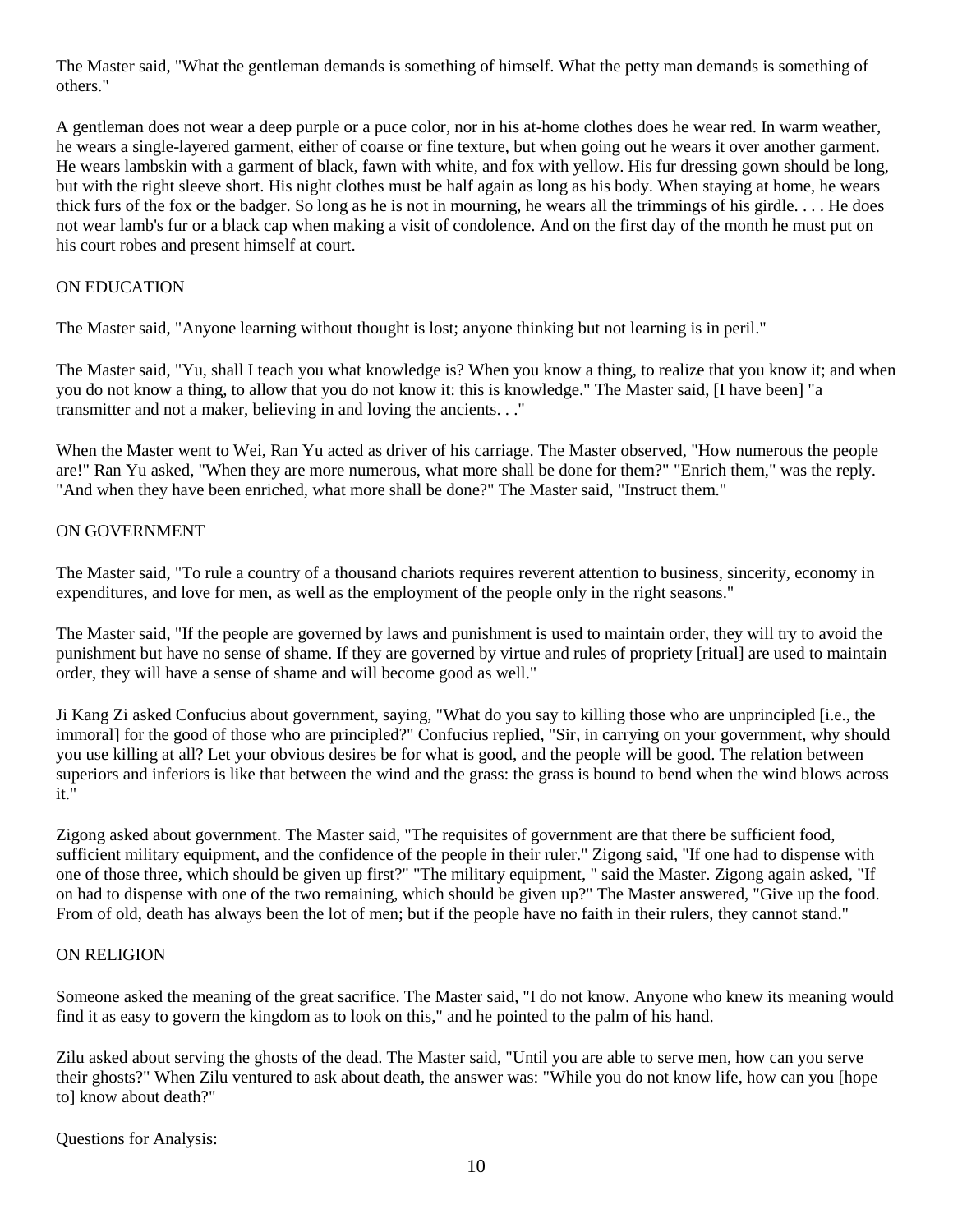According to Confucius, why are rituals so important? Do you agree with him? What is the Confucian view of religion?

## **6. Xunzi: Human Nature is Bad (China, ca. 275 B.C.E.)**

Xunzi was a Chinese philosopher who lived during a period of intense political disorder. He believed that human beings were inherently evil in opposition to the philosophy of Confucius and Mencius who both believed that man was essentially good. For Xunzi, it was only through conscious ethical activity that man could rectify his natural tendency towards immorality.

Source: Patricia Ebrey, Chinese Civilization: A Sourcebook, 2d ed. (New York: Free Press, 1993)

### HUMAN NATURE IS BAD

Human nature is bad. Good is a human product. Human nature is such that people are born with a love of profit If they follow these inclinations, they will struggle and snatch from each other, and inclinations to defer or yield will die. They are born with fears and hatreds. If they follow them, they will become violent and tendencies toward good faith will dies. They are born with sensory desires for pleasing sounds and sights. If they indulge them, the disorder of sexual license will result and ritual and moral principles will be lost. In other words, if people accord with human nature and follow their desires, they inevitably end up struggling, snatching, violating norms, and acting with violent abandon. Consequently, only after men are transformed by teachers and by ritual and moral principles do they defer, conform to culture, and abide in good order. Viewed this way, it is obvious that human nature is bad and good is a human product.

A warped piece of wood must be steamed and forced before it is made straight; a metal blade must be put to the whetstone before it becomes sharp. Since the nature of people is bad, to become corrected they must be taught by teachers and to be orderly they must acquire ritual and moral principles. When people lack teachers, their tendencies are not corrected; when they do not have ritual and moral principles, then their lawlessness is not controlled. In antiquity the sage kings recognized that men's nature is bad and that their tendencies were not being corrected and their lawlessness controlled. Consequently, they created rituals and moral principles and instituted laws and limitations to give shape to people's feelings while correcting them, to transform people's emotional nature while guiding it. Thus all became orderly and conformed to the Way. Those people today who are transformed by teachers, accumulate learning, and follow ritual and moral principles are gentlemen. Those who indulge their instincts, act impulsively, and violate ritual and moral principles are inferior people. Seen from this perspective, it is obvious that human nature is bad, and good is a human product.

Mencius said that people's capacity to learn is evidence that their nature is good. I disagree. His statement shows he does not know what human nature is and has not pondered the distinction between what is human nature and what is created by man. Human nature is what Heaven supplies. It cannot be learned or worked at. Ritual and moral principles were produced by the sages; they are things people can master by study and effort. Human nature refers to what is in people but which they cannot study or work at achieving. Human products refers to what people acquire through study and effort.

Now it is human nature to want to eat to ones fill when hungry, to want to warm up when cold, to want to rest when tired. These all are a part of people's emotional nature. When a man is hungry and yet on seeing an elder lets him eat firsts it is be cause he knows he should yield. When he is tired but does not dare rest, it is because he knows it is his turn. When a son yields to his father, or a younger brother yields to his elder brother, or when a son takes on the work for his father or a younger brother for his elder brother, their actions go against their natures and run counter to their feelings And yet these are the way of the filial son and the principles of ritual and morality. Thus, if people followed their feelings and nature, they would not defer or yield, for deferring and yielding run counter to their emotional nature. Viewed from this perspective. it is obvious that man's nature is bad and good is a human product…

…Similarly, a man may have a fine temperament and a discriminating mind, but he must first seek a wise teacher to study under and good friends to associate with. If he studies with a wise teacher, what he hears will concern the way of Yao, Shun, Yii, and Tang. If he finds good friends to associate with, what observes will be loyalty, good faith, respect, and deference. Each day he will come closer to humanity and morality without realizing it, all because of their influence. But if he lives with bad people, what he will hear will be deceit and 1ies and what he will observe will be wild, undisciplined,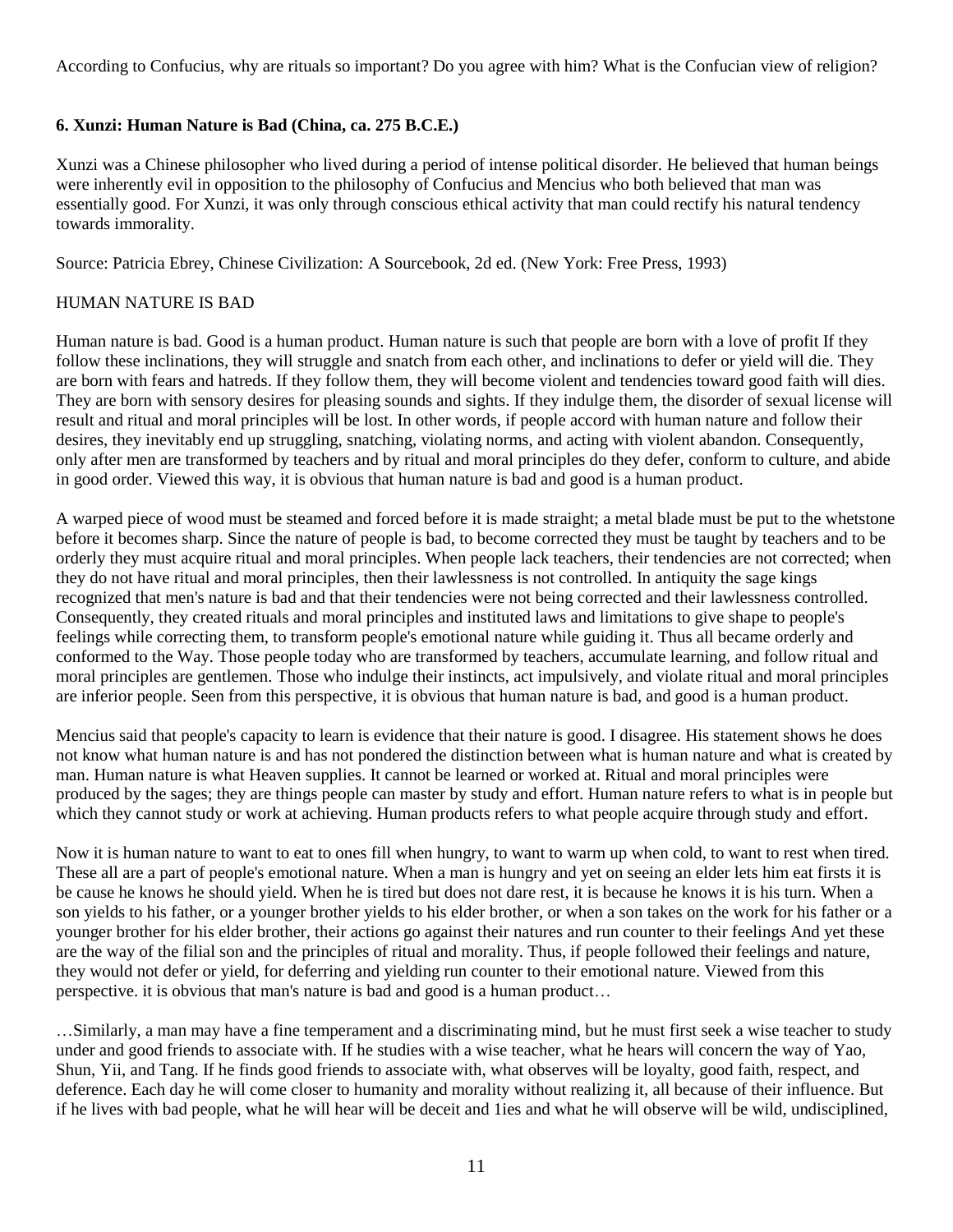greedy behavior Without knowing it, he will end up a criminal, all because of their indifference. It has been said, "If you do not know the man, observe his friends. If you do not know lord, look at his attendants." Influence affects everyone.

Questions for Analysis:

Do you agree with Xunzi's views on human nature? Why or why not?

## **7. The Buddha: Sermons and Teachings (India, 6th century BCE)**

Siddhartha Gautama (566-483 BCE) was the son of the king in a small South Asian state who enjoyed a life of luxury until he began a search for enlightenment. Siddhartha wanted to understand the nature of reality and the meaning of human suffering. At the time, most people on similar spiritual journeys engaged in lives of austere asceticism. That is to say, they renounced their worldly possessions, fasted for long periods, abstained from alcohol and sex, and spent long periods in silent reflection. Siddhartha joined different ascetic sects, but he was spiritually unsatisfied until achieving an enlightened state after a period of meditation. Buddha literally means "an enlightened one". Siddhartha set out to teach the truths he had realized and preached a "middle path" between worldliness and asceticism. His teachings are also heavily focused on how to achieve release from human suffering. His teachings and method for obtaining enlightenment swept throughout Asia, becoming the foundation for one of the world's universal religions – open to anyone like Christianity or Islam. The Sermon at Benares is reproduced here. Bhikkhu refers to an acetic or a person who denies themselves worldly pleasures. Tathagata is a person who has found the truth. The Buddha uses it to refer to himself.

*The Gospel of Buddha*, Compiled from Ancient Records by Paul Carus, Chicago and London, 1917.

## THE SERMON AT BENARES

On seeing their old teacher approach, the five bhikkhus agreed among themselves not to salute him, nor to address him as a master, but by his name only. "For," so they said, "he has broken his vow and has abandoned holiness. He is no bhikkhu but Gautama, and Gautama has become a man who lives in abundance and indulges in the pleasures of worldliness."

But when the Blessed One approached in a dignified manner, they involuntarily rose from their seats and greeted him in spite of their resolution. Still they called him by his name and addressed him as "friend Gautama."

When they had thus received the Blessed One, he said: "Do not call the Tathagata by his name nor address him as 'friend,' for he is the Buddha, the Holy One. The Buddha looks with a kind heart equally on all living beings, and they therefore call him 'Father.' To disrespect a father is wrong; to despise him, is wicked.

"The Tathagata," the Buddha continued, "does not seek salvation in austerities, but neither does he for that reason indulge in worldly pleasures, nor live in abundance. The Tathagata has found the middle path.

"There are two extremes, O bhikkhus, which the man who has given up the world ought not to follow-the habitual practice, on the one hand, of self-indulgence which is unworthy, vain and fit only for the worldly-minded and the habitual practice, on the other hand, of self-mortification, which is painful, useless and unprofitable.

"Neither abstinence from fish or flesh, nor going naked, nor shaving the head, nor wearing matted hair, nor dressing in a rough garment, nor covering oneself with dirt, nor sacrificing to Agni, will cleanse a man who is not free from delusions.

"Reading the Vedas, making offerings to priests, or sacrifices to the gods, self-mortification by heat or cold, and many such penances performed for the sake of immortality, these do not cleanse the man who is not free from delusions.

"Anger, drunkenness, obstinacy, bigotry, deception, envy, self-praise, disparaging others, superciliousness and evil intentions constitute uncleanness; not verily the eating of flesh. "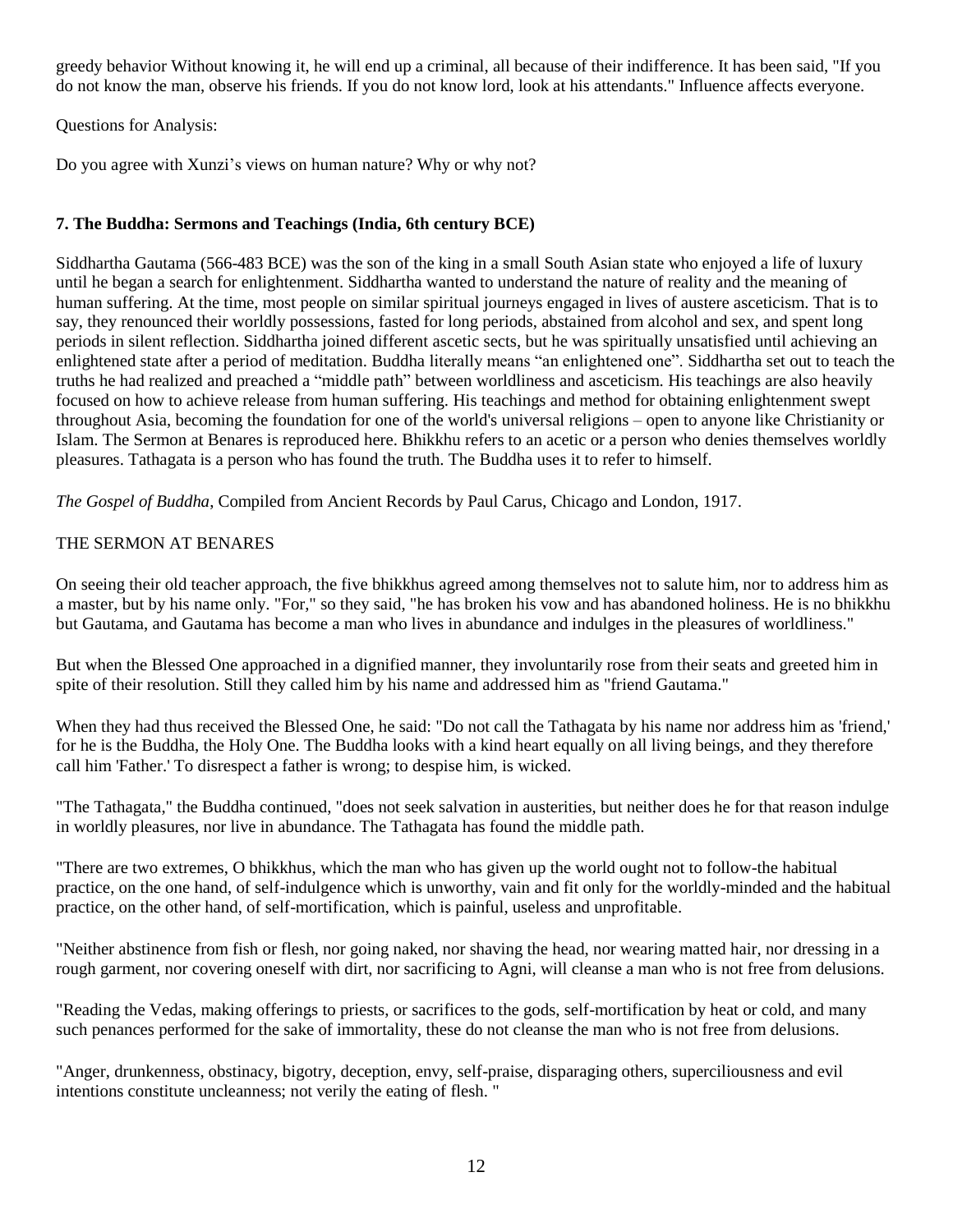A middle path, O bhikkhus, avoiding the two extremes, has been discovered by the Tathagata-a path which opens the eyes, and bestows understanding, which leads to peace of mind, to the higher wisdom, to full enlightenment, to Nirvana!

"What is that middle path, O bhikkhus, avoiding these two extremes, discovered by the Tathagata - that path which opens the eyes, and bestows understanding, which leads to peace of mind, to the higher wisdom, to full enlightenment, to Nirvana?

"Let me teach you, O bhikkhus, the middle path, which keeps aloof from both extremes. By suffering, the emaciated devotee produces confusion and sickly thoughts in his mind. Mortification is not conducive even to worldly knowledge; how much less to a triumph over the senses!

"He who fills his lamp with water will not dispel the darkness, and he who tries to light a fire with rotten wood will fail. And how can anyone be free from self by leading a wretched life, if he does not succeed in quenching the fires of lust, if he still hankers after either worldly or heavenly- pleasures. But he in whom self has become extinct is free from lust: he will desire neither worldly nor heavenly pleasures, and the satisfaction of his natural wants will not defile him. However, let him be moderate, let him eat and drink according to the needs of the body.

"Sensuality is enervating: the "self-indulgent" man is a slave to pleasure to his passions, and pleasure-seeking is degrading and vulgar.

"But to satisfy the necessities of life is not evil. To keep the body in good health is a duty for otherwise we shall not be able to trim the lamp of wisdom, and keep our mind strong and clear. Water surrounds the lotus-flower, but does not wet its petals.

"This is the middle path, O bhikkhus, that keeps aloof from both extremes.

And the Blessed One spoke kindly to his disciples, pitying them for their errors, and pointing out the uselessness of their endeavors, and the ice of ill-will that chilled their hearts melted away under the gentle warmth of the Master's persuasion.

Now the Blessed One set the wheel of the most excellent law rolling, and he began to preach to the five bhikkhus, opening to them the gate of immortality, and showing them the bliss of Nirvana.

The Buddha said:

"The spokes of the wheel are the rules of pure conduct: justice is the uniformity of their length, wisdom is the tire; modesty and thoughtfulness are the hub in which the immovable axle of truth is fixed.

"He who recognizes the existence of suffering, its cause, its remedy, and its cessation has fathomed the four noble truths. He will walk in the right path.

"Right views will be the torch to light his way. Right aspirations will be his guide. Right speech will be his dwelling-place on the road. His gait will be straight, for it is right behavior. His refreshments will be the right way of earning his livelihood. Right efforts will be his steps right thoughts his breath; and right contemplation will give him the peace that follows in his footprints.

"Now, this, O bhikkhus, is the noble truth concerning suffering:

"Birth is attended with pain, decay is painful, disease is painful, death is painful. Union with the unpleasant is painful, painful is separation from the pleasant, and any craving that is unsatisfied, that too is painful. In brief, bodily conditions which spring from attachment are painful.

"This, then, O bhikkus, is the noble truth concerning suffering.

"Now this, O bhikkhus, is the noble truth concerning the origin of suffering: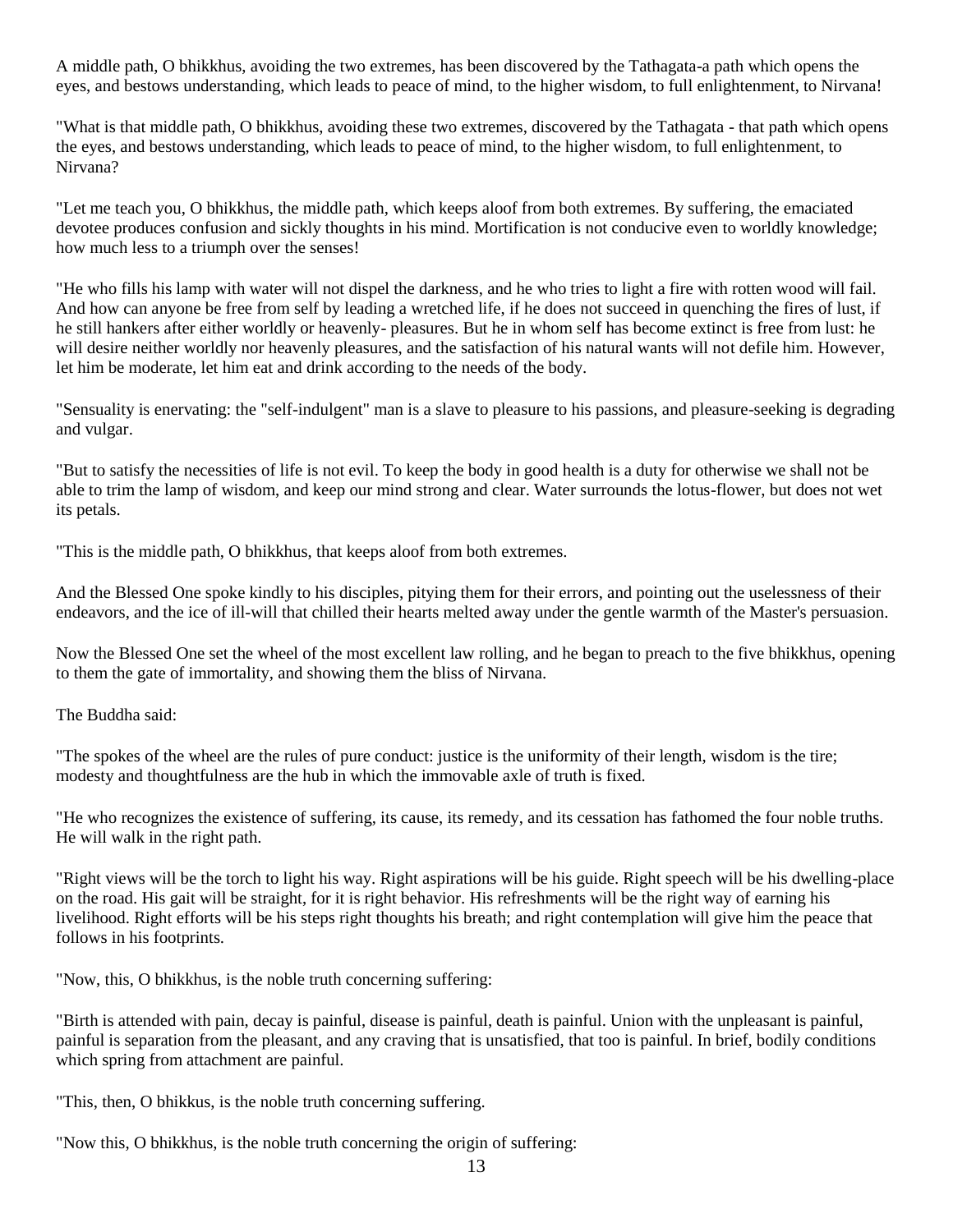"Verily, it is that craving which causes the renewal of existence, accompanied by sensual delight, seeking satisfaction now here, now there, the craving for the gratification of the passions, the craving for a future life, and the craving for happiness in this life.

"This, then, O bhikkhus, is the noble truth concerning the origin of suffering-

"Now this, O bhikkhus, is the noble truth concerning the destruction of suffering:

"Verily, it is the destruction, in which no passion remains, of this very thirst; it is the laying aside of, the being free from, the dwelling no longer upon this thirst.

"This then, O bhikkhus, is the noble truth concerning the destruction of suffering-

'Now this, O bhikkhus, is the noble truth concerning the way which leads to the destruction of sorrow. Verily! it is this noble eightfold path: that is to say:

"Right views; right aspirations; right speech; right behavior; right livelihood, right effort; right thoughts; and right contemplation.

"This, then, O bhikkhus, is the noble truth concerning the destruction of sorrow. "By the practice of loving kindness I have attained liberation of heart, and thus I am assured that I shall never return in renewed births. I have even now attained Nirvana."

And when the Blessed One had thus set the royal chariot wheel of truth rolling onward, a rapture thrilled through all the universes. The devas [divine beings] left their heavenly abodes to listen to the sweetness of the truth; the saints that had parted from this life crowded around the great teacher to receive the glad tidings; even the animals of the earth felt the bliss that rested upon the words of the Tagathata: and all the creatures of the host of sentient beings, gods, men, and beasts, hearing the message of deliverance, received and understood it in their own language.

And when the doctrine was propounded, the venerable Kondanna, the oldest one among the five bhikkhus, discerned the truth with his mental eye, and he said: "Truly, O Buddha, our Lord, thou hast found the truth!" Then the other bhikkhus too, joined him and exclaimed: "Truly, thou art the Buddha, thou has found the truth. "

And the devas and saints and all the good spirits of the departed generations that had listened to the sermon of the Tathagata, joyfully received the doctrine and shouted: "Truly, the blessed One has founded the kingdom of righteousness. The Blessed One has moved the earth; he has set the wheel of Truth rolling, which by no one in the universe, be he god or man, can ever be turned back. The kingdom of Truth will be preached upon earth; it will spread; and righteousness, goodwill, and peace will reign among mankind."

Questions for Analysis:

What can you infer about ascetics the Buddha preaches to? What have they been doing to attain enlightenment? According to the Buddha what is the correct path to enlightenment?

## **8. Plato: The Republic (Greece, ca. 327 BCE)**

Plato was a philosopher from Athens Greece who studied under Socrates. Plato wrote down Socrates' teachings and founded his own school of philosophy and politics called the Academy. A founding father of the Western philosophical tradition, Plato's teaching style is marked by questions and answers in the form of a dialogue, a technique he learned from Socrates (it is now called Socratic reasoning). The following selection is a dialogue between Plato and Glaucon about the proper education of women in the Athenian republic.

Translated by Benjamin Jowett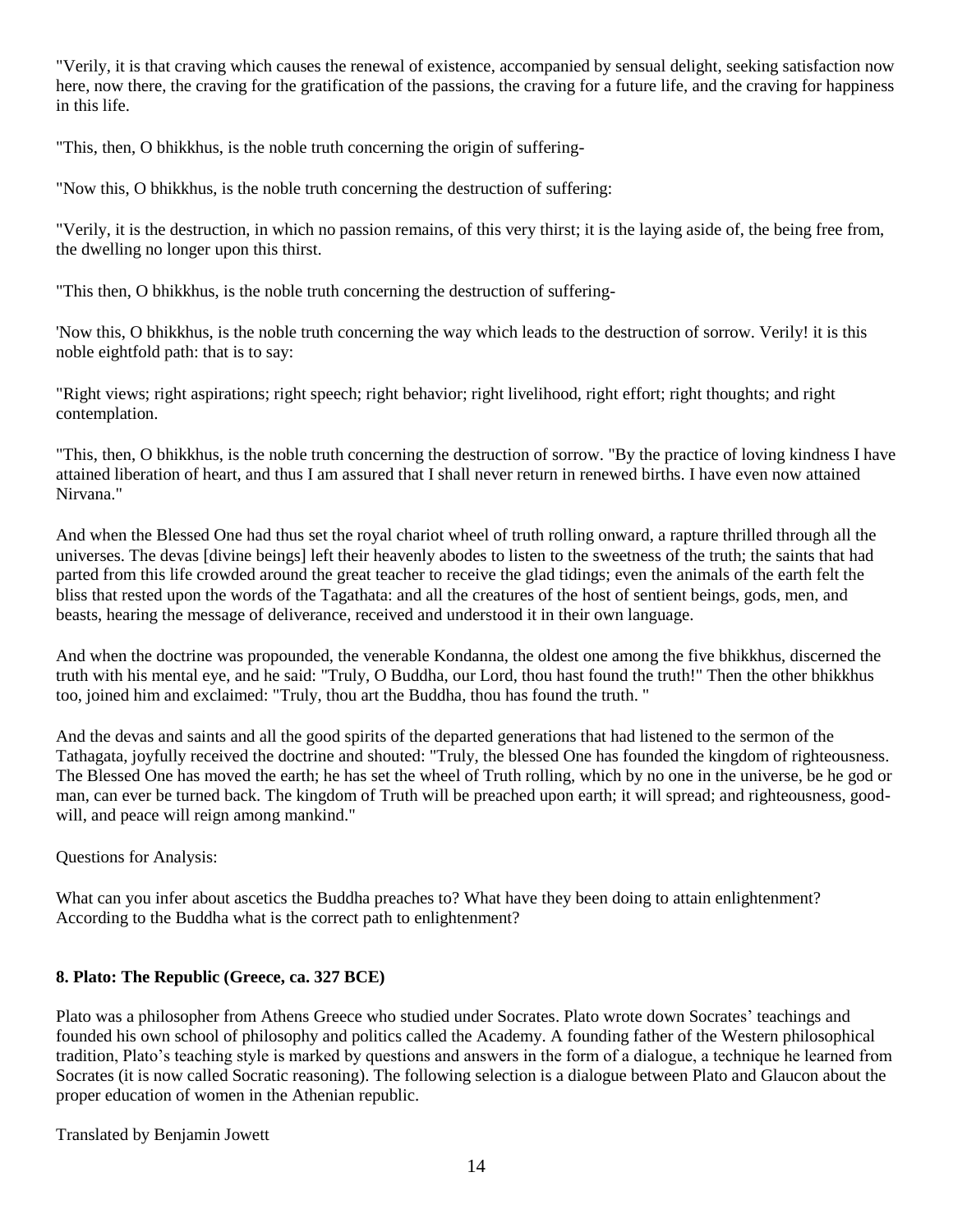I suppose that I must retrace my steps and say what I perhaps ought to have said before in the proper place. The part of the men has been played out, and now properly enough comes the turn of the women. Of them I will proceed to speak, and the more readily since I am invited by you.

For men born and educated like our citizens, the only way, in my opinion, of arriving at a right conclusion about the possession and use of women and children is to follow the path on which we originally started, when we said that the men were to be the guardians and watchdogs of the herd.

True.

Let us further suppose the birth and education of our women to be subject to similar or nearly similar regulations; then we shall see whether the result accords with our design.

What do you mean?

What I mean may be put into the form of a question, I said: Are dogs divided into hes and shes, or do they both share equally in hunting and in keeping watch and in the other duties of dogs? or do we entrust to the males the entire and exclusive care of the flocks, while we leave the females at home, under the idea that the bearing and suckling their puppies is labor enough for them?

No, he said, they share alike; the only difference between them is that the males are stronger and the females weaker.

But can you use different animals for the same purpose, unless they are bred and fed in the same way?

You cannot.

Then, if women are to have the same duties as men, they must have the same nurture and education?

Yes.

The education which was assigned to the men was music and gymnastic.

Yes.

Then women must be taught music and gymnastic and also the art of war, which they must practice like the men?

That is the inference, I suppose.

I should rather expect, I said, that several of our proposals, if they are carried out, being unusual, may appear ridiculous.

No doubt of it.

Yes, and the most ridiculous thing of all will be the sight of women naked in the palaestra, exercising with the men, especially when they are no longer young; they certainly will not be a vision of beauty, any more than the enthusiastic old men who in spite of wrinkles and ugliness continue to frequent the gymnasia.

Yes, indeed, he said: according to present notions the proposal would be thought ridiculous.

But then, I said, as we have determined to speak our minds, we must not fear the jests of the wits which will be directed against this sort of innovation; how they will talk of women's attainments both in music and gymnastic, and above all about their wearing armor and riding upon horseback!

Very true, he replied.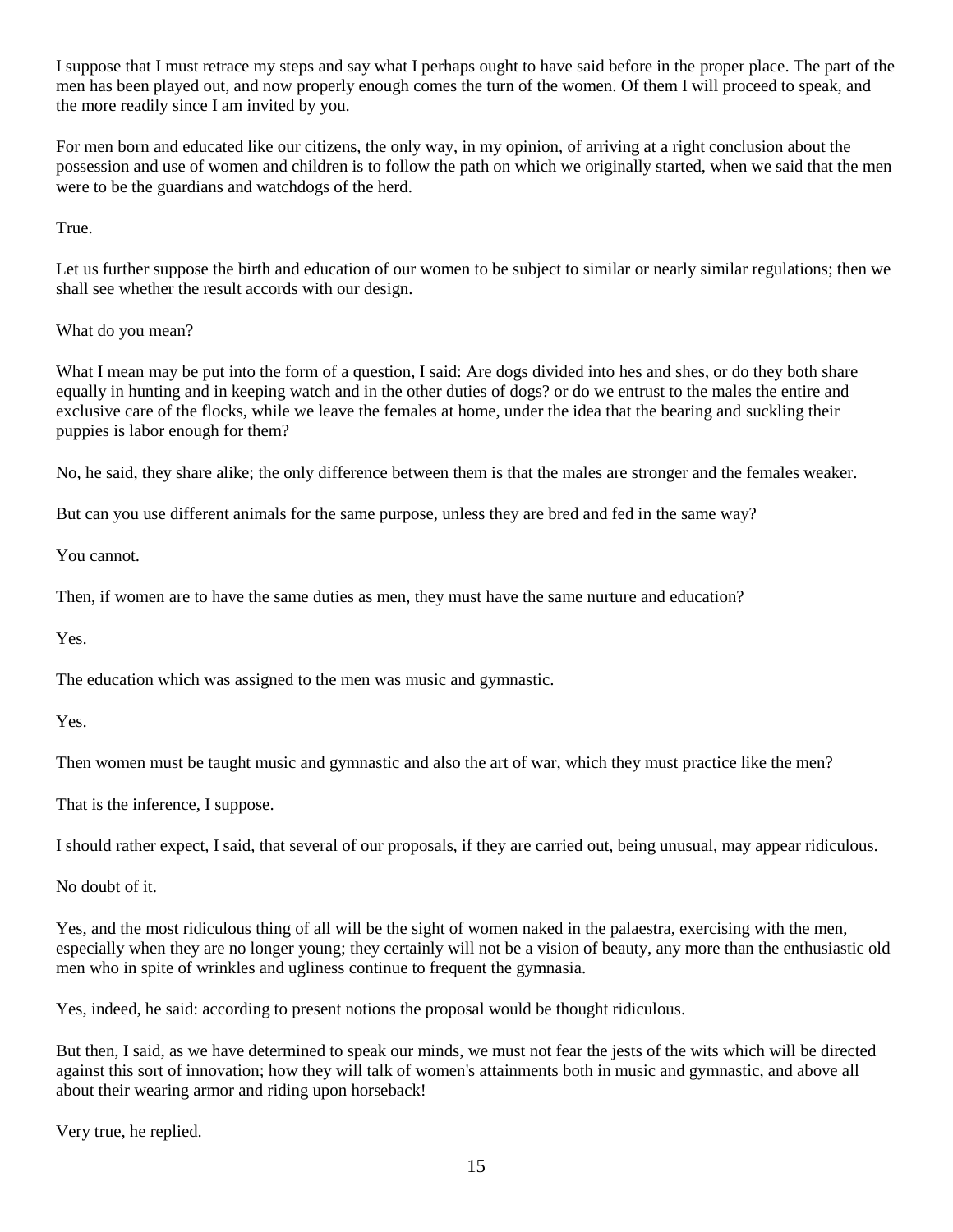Yet having begun we must go forward to the rough places of the law; at the same time begging of these gentlemen for once in their life to be serious. Not long ago, as we shall remind them, the Hellenes were of the opinion, which is still generally received among the barbarians, that the sight of a naked man was ridiculous and improper; and when first the Cretans and then the Lacedaemonians introduced the custom, the wits of that day might equally have ridiculed the innovation.

## No doubt.

But when experience showed that to let all things be uncovered was far better than to cover them up, and the ludicrous effect to the outward eye vanished before the better principle which reason asserted, then the man was perceived to be a fool who directs the shafts of his ridicule at any other sight but that of folly and vice, or seriously inclines to weigh the beautiful by any other standard but that of the good.

## Very true, he replied.

First, then, whether the question is to be put in jest or in earnest, let us come to an understanding about the nature of woman: Is she capable of sharing either wholly or partially in the actions of men, or not at all? And is the art of war one of those arts in which she can or can not share? That will be the best way of commencing the enquiry, and will probably lead to the fairest conclusion.

That will be much the best way.

Shall we take the other side first and begin by arguing against ourselves; in this manner the adversary's position will not be undefended.

## Why not? he said.

Then let us put a speech into the mouths of our opponents. They will say: 'Socrates and Glaucon, no adversary need convict you, for you yourselves, at the first foundation of the State, admitted the principle that everybody was to do the one work suited to his own nature.' And certainly, if I am not mistaken, such an admission was made by us. 'And do not the natures of men and women differ very much indeed?' And we shall reply: Of course they do. Then we shall be asked, 'Whether the tasks assigned to men and to women should not be different, and such as are agreeable to their different natures?' Certainly they should. 'But if so, have you not fallen into a serious inconsistency in saying that men and women, whose natures are so entirely different, ought to perform the same actions?'--What defense will you make for us, my good Sir, against any one who offers these objections?

That is not an easy question to answer when asked suddenly; and I shall and I do beg of you to draw out the case on our side.

These are the objections, Glaucon, and there are many others of a like kind, which I foresaw long ago; they made me afraid and reluctant to take in hand any law about the possession and nurture of women and children.

By Zeus, he said, the problem to be solved is anything but easy.

Why yes, I said, but the fact is that when a man is out of his depth, whether he has fallen into a little swimming bath or into mid ocean, he has to swim all the same.

Very true.

And must not we swim and try to reach the shore: we will hope that Arion's dolphin or some other miraculous help may save us?

I suppose so, he said.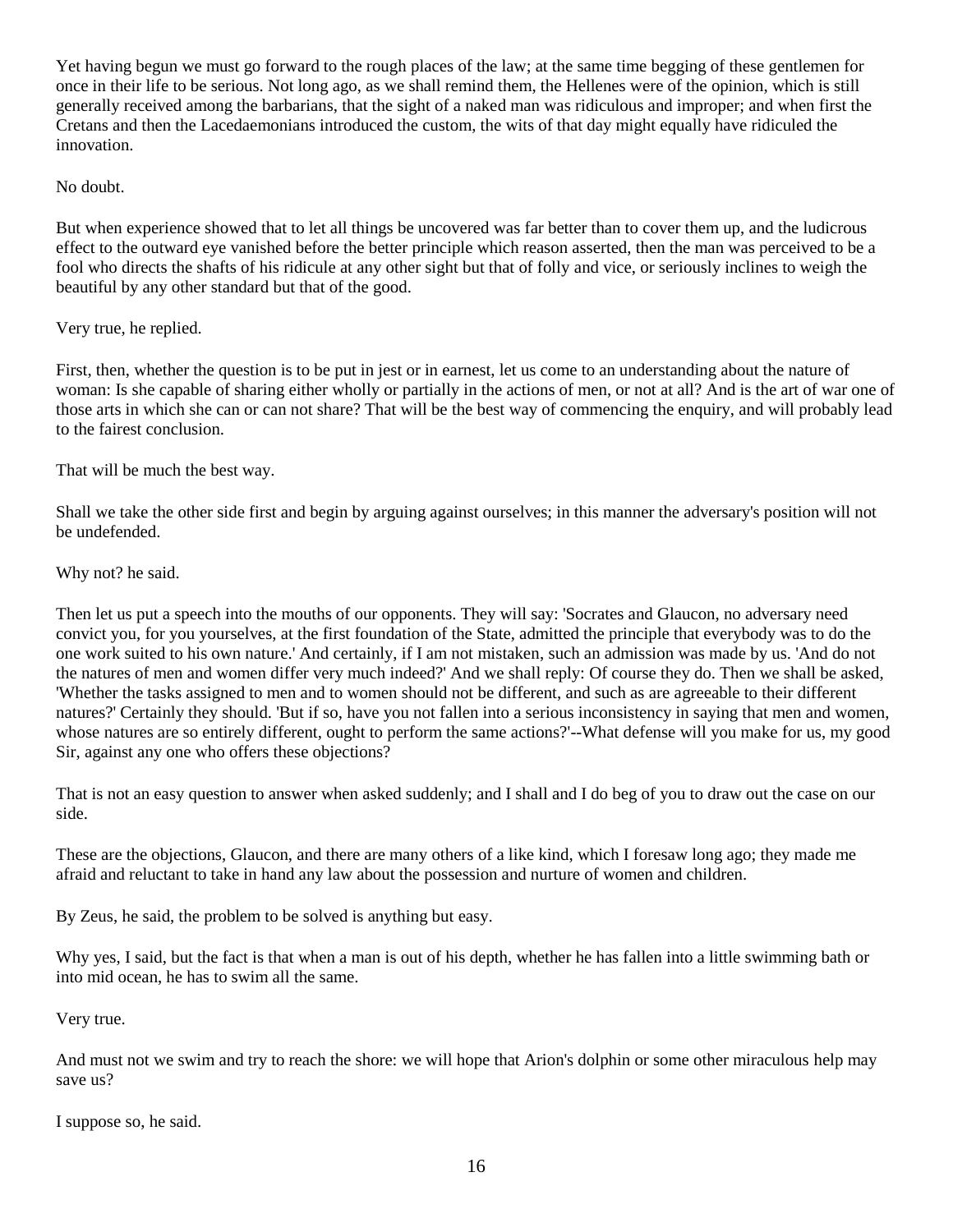Well then, let us see if any way of escape can be found. We acknowledged-- did we not? that different natures ought to have different pursuits, and that men's and women's natures are different. And now what are we saying? --that different natures ought to have the same pursuits,--this is the inconsistency which is charged upon us.

Precisely.

Verily, Glaucon, I said, glorious is the power of the art of contradiction!

Why do you say so?

Because I think that many a man falls into the practice against his will. When he thinks that he is reasoning he is really disputing, just because he cannot define and divide, and so know that of which he is speaking; and he will pursue a merely verbal opposition in the spirit of contention and not of fair discussion.

Yes, he replied, such is very often the case; but what has that to do with us and our argument?

A great deal; for there is certainly a danger of our getting unintentionally into a verbal opposition.

In what way?

Why we valiantly and pugnaciously insist upon the verbal truth, that different natures ought to have different pursuits, but we never considered at all what was the meaning of sameness or difference of nature, or why we distinguished them when we assigned different pursuits to different natures and the same to the same natures.

Why, no, he said, that was never considered by us.

I said: Suppose that by way of illustration we were to ask the question whether there is not an opposition in nature between bald men and hairy men; and if this is admitted by us, then, if bald men are cobblers, we should forbid the hairy men to be cobblers, and conversely?

That would be a jest, he said.

Yes, I said, a jest; and why? because we never meant when we constructed the State, that the opposition of natures should extend to every difference, but only to those differences which affected the pursuit in which the individual is engaged; we should have argued, for example, that a physician and one who is in mind a physician may be said to have the same nature.

True.

Whereas the physician and the carpenter have different natures?

Certainly.

And if, I said, the male and female sex appear to differ in their fitness for any art or pursuit, we should say that such pursuit or art ought to be assigned to one or the other of them; but if the difference consists only in women bearing and men begetting children, this does not amount to a proof that a woman differs from a man in respect of the sort of education she should receive; and we shall therefore continue to maintain that our guardians and their wives ought to have the same pursuits.

Very true, he said.

Next, we shall ask our opponent how, in reference to any of the pursuits or arts of civic life, the nature of a woman differs from that of a man?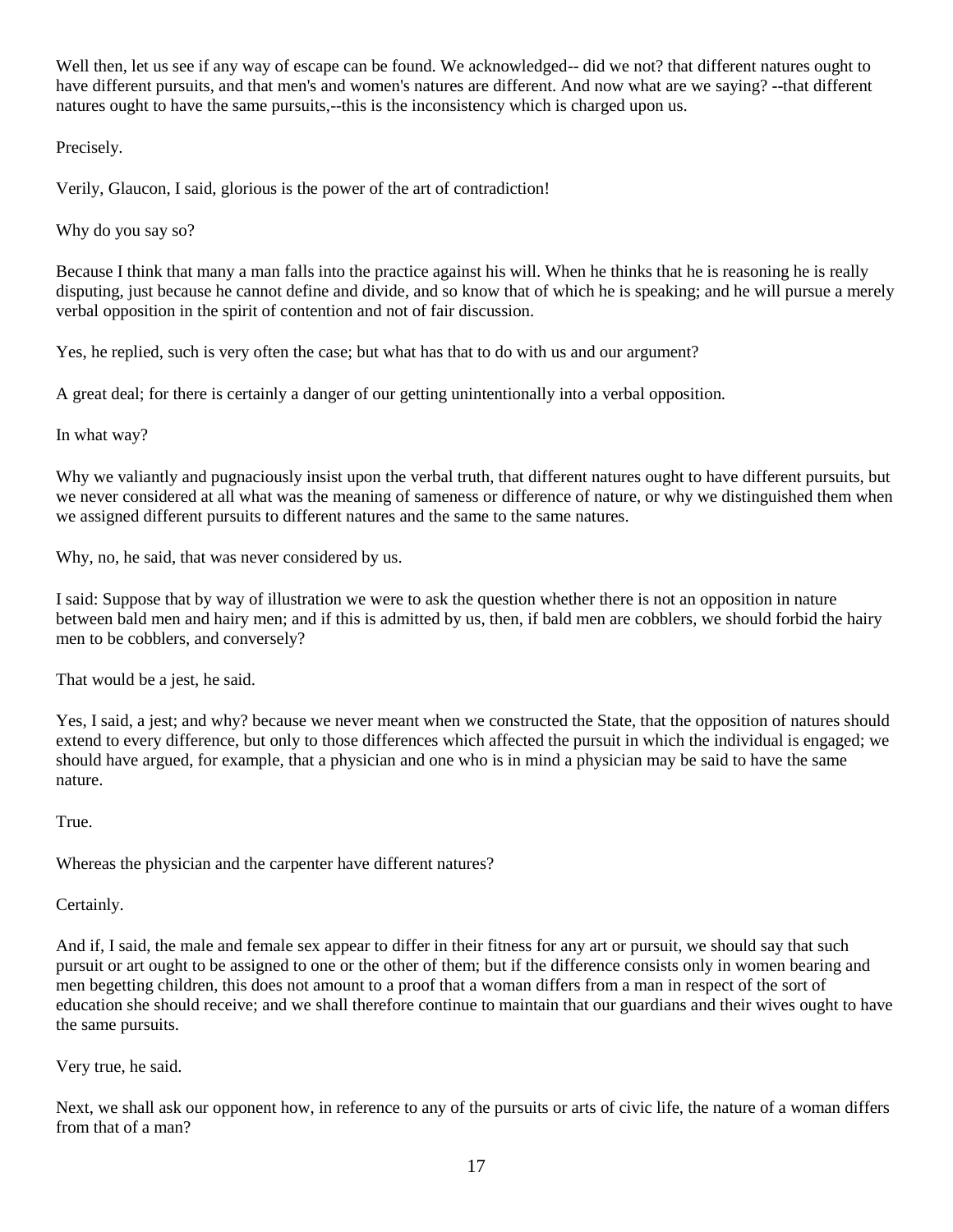That will be quite fair.

And perhaps he, like yourself, will reply that to give a sufficient answer on the instant is not easy; but after a little reflection there is no difficulty.

Yes, perhaps.

Suppose then that we invite him to accompany us in the argument, and then we may hope to show him that there is nothing peculiar in the constitution of women which would affect them in the administration of the State.

By all means.

Let us say to him: Come now, and we will ask you a question:--when you spoke of a nature gifted or not gifted in any respect, did you mean to say that one man will acquire a thing easily, another with difficulty; a little learning will lead the one to discover a great deal; whereas the other, after much study and application, no sooner learns than he forgets; or again, did you mean, that the one has a body which is a good servant to his mind, while the body of the other is a hindrance to him?--would not these be the sort of differences which distinguish the man gifted by nature from the one who is ungifted?

No one will deny that.

And can you mention any pursuit of mankind in which the male sex has not all these gifts and qualities in a higher degree than the female? Need I waste time in speaking of the art of weaving, and the management of pancakes and preserves, in which womankind does really appear to be great, and in which for her to be beaten by a man is of all things the most absurd?

You are quite right, he replied, in maintaining the general inferiority of the female sex: although many women are in many things superior to many men, yet on the whole what you say is true.

And if so, my friend, I said, there is no special faculty of administration in a state which a woman has because she is a woman, or which a man has by virtue of his sex, but the gifts of nature are alike diffused in both; all the pursuits of men are the pursuits of women also, but in all of them a woman is inferior to a man.

Very true.

Then are we to impose all our enactments on men and none of them on women?

That will never do.

One woman has a gift of healing, another not; one is a musician, and another has no music in her nature?

Very true.

And one woman has a turn for gymnastic and military exercises, and another is unwarlike and hates gymnastics?

Certainly.

And one woman is a philosopher, and another is an enemy of philosophy; one has spirit, and another is without spirit?

That is also true.

Then one woman will have the temper of a guardian, and another not. Was not the selection of the male guardians determined by differences of this sort?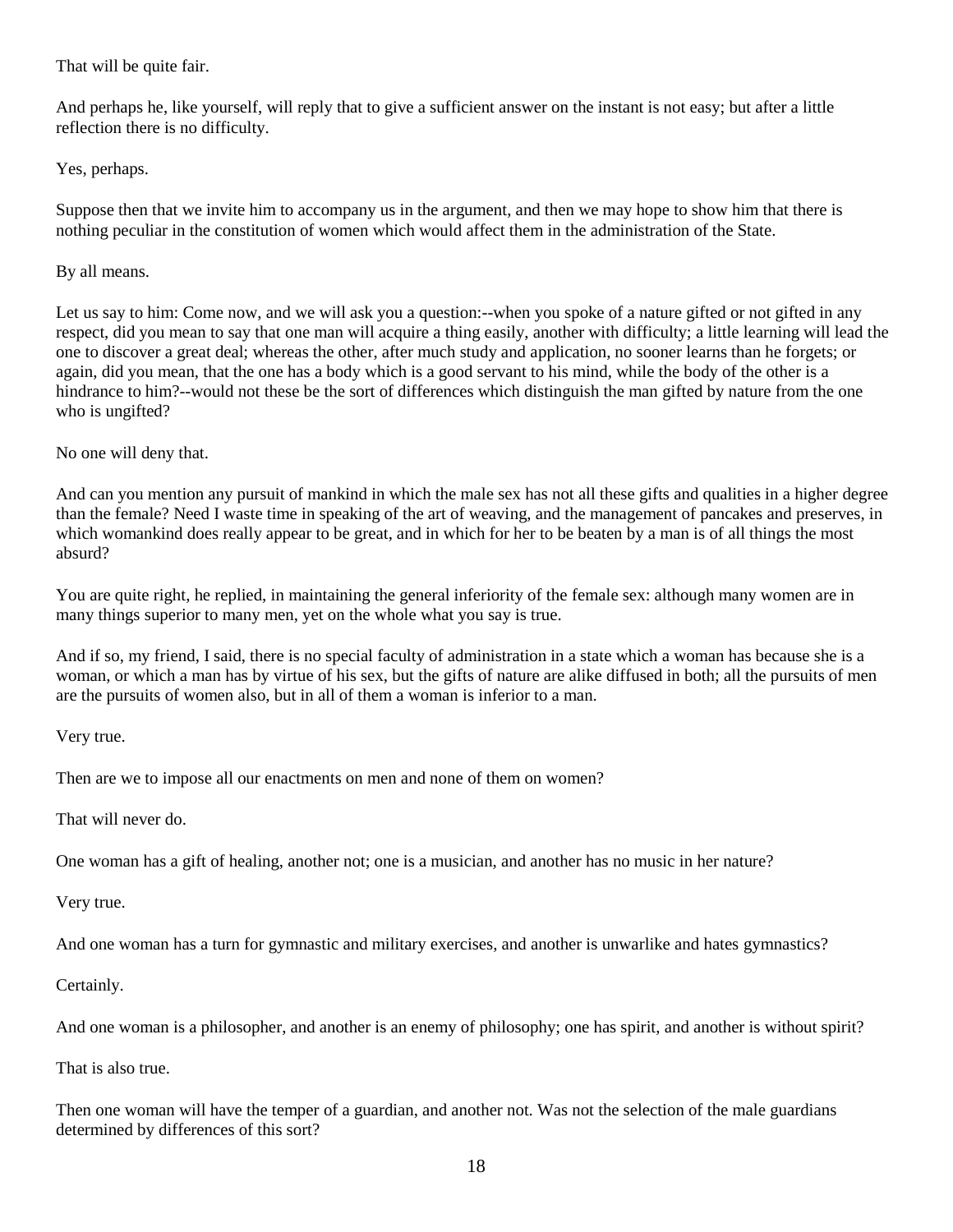Yes.

Men and women alike possess the qualities which make a guardian; they differ only in their comparative strength or weakness.

Obviously.

And those women who have such qualities are to be selected as the companions and colleagues of men who have similar qualities and whom they resemble in capacity and in character?

Very true.

And ought not the same natures to have the same pursuits?

They ought.

Then, as we were saying before, there is nothing unnatural in assigning music and gymnastic to the wives of the guardians--to that point we come round again.

Certainly not.

The law which we then enacted was agreeable to nature, and therefore not an impossibility or mere aspiration; and the contrary practice, which prevails at present, is in reality a violation of nature.

That appears to be true.

We had to consider, first, whether our proposals were possible, and secondly whether they were the most beneficial?

Yes.

And the possibility has been acknowledged?

Yes.

The very great benefit has next to be established?

Quite so.

You will admit that the same education which makes a man a good guardian will make a woman a good guardian; for their original nature is the same?

Yes.

I should like to ask you a question.

What is it?

Would you say that all men are equal in excellence, or is one man better than another?

The latter.

And in the commonwealth which we were founding do you conceive the guardians who have been brought up on our model system to be more perfect men, or the cobblers whose education has been cobbling?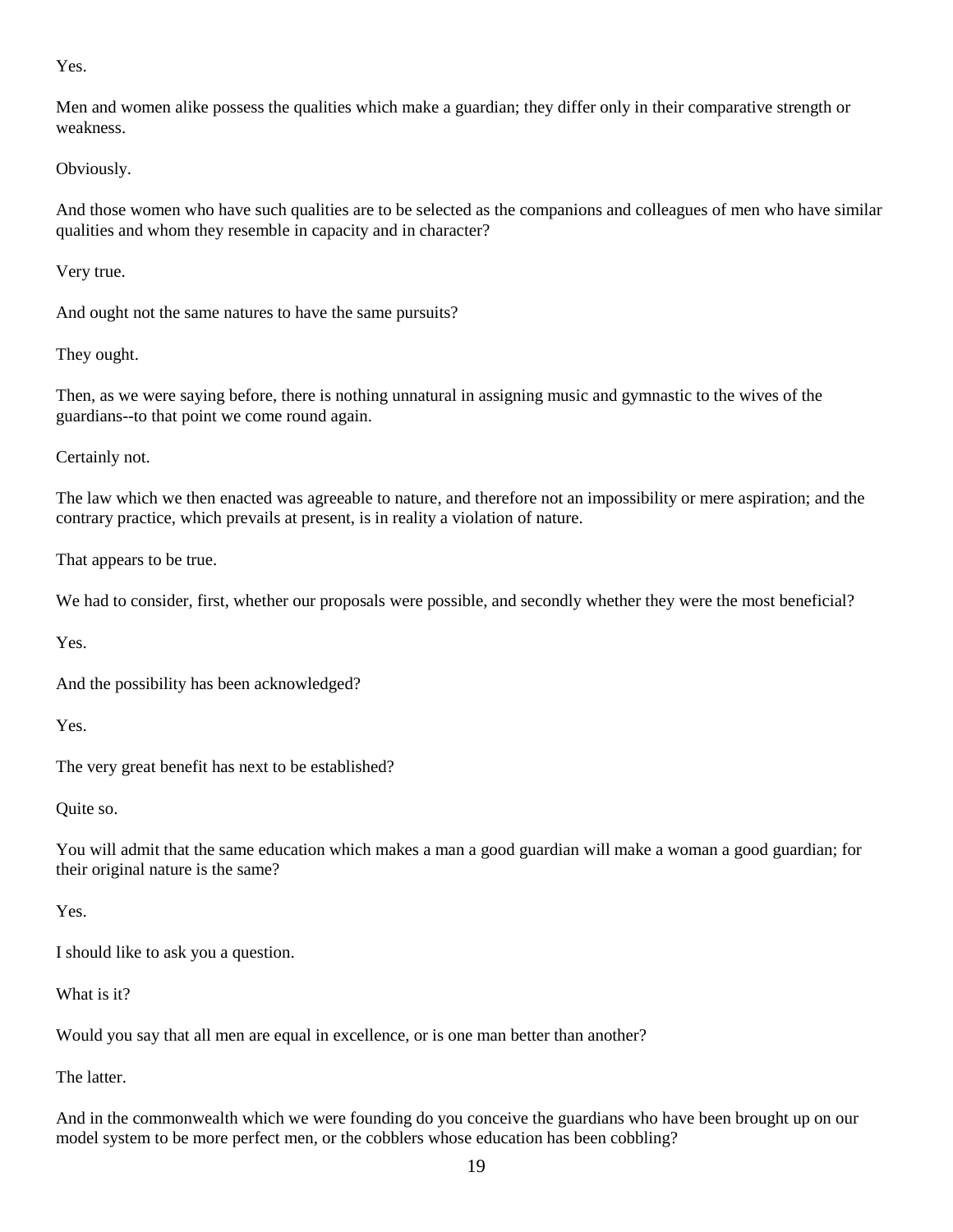What a ridiculous question!

You have answered me, I replied: Well, and may we not further say that our guardians are the best of our citizens?

By far the best.

And will not their wives be the best women?

Yes, by far the best.

And can there be anything better for the interests of the State than that the men and women of a State should be as good as possible?

There can be nothing better.

And this is what the arts of music and gymnastic, when present in such manner as we have described, will accomplish?

Certainly.

Then we have made an enactment not only possible but in the highest degree beneficial to the State?

True.

Then let the wives of our guardians strip, for their virtue will be their robe, and let them share in the toils of war and the defense of their country; only in the distribution of labors the lighter are to be assigned to the women, who are the weaker natures, but in other respects their duties are to be the same. And as for the man who laughs at naked women exercising their bodies from the best of motives, in his laughter he is plucking "A fruit of unripe wisdom," and he himself is ignorant of what he is laughing at, or what he is about; for that is, and ever will be, the best of saying, That the useful is the noble and the hurtful is the base.

Questions for Analysis:

According to Plato, why should the state educate women? What evidence does he provide to support his position?

## **9. Aristophanes: Lysistrata (Greece, 411 BCE)**

*Lysistrata* was a comedy written by Athenian playwright Aristophanes. It was performed during the destructive Peloponnesian War (431–404) between the Athenian Empire and Sparta's Peloponnesian league (Peloponnesus, Thrace, and Boetia are regions in Greece). The play's heroine, Lysistrata, persuades women from across Greece to withhold sex from their husbands and lovers until all the men agree to stop fighting. In other words, they organized a sex-strike. The comedy ends with Greek men calling for an immediate cessation of the war. Aristophanes' comedy was a critique of the war being fought and a playful exploration of the battle between the sexes. Aristophanes' prose demonstrates amusing wordplay, double entendre, and many overt sexual references.

Anonymous translation from *Aristophanes: the Eleven Comedies*, published by the Athenian Society, London, 1912.

SCENE: At the base of the Orchestra are two buildings, the house of Lysistrata and the entrance to the Acropolis; a winding and narrow path leads up to the latter. Between the two buildings is the opening of the Cave of Pan. Lysistrata is pacing up and down in front of her house.

Lysistrata: Ah! if only they had been invited to a Bacchic revelling, or a feast of Pan or Aphrodite or Genetyllis, why! the streets would have been impassable for the thronging tambourines! Now there's never a woman here-ah! except my neighbour Cleonice, whom I see approaching yonder.... Good day, Cleonice.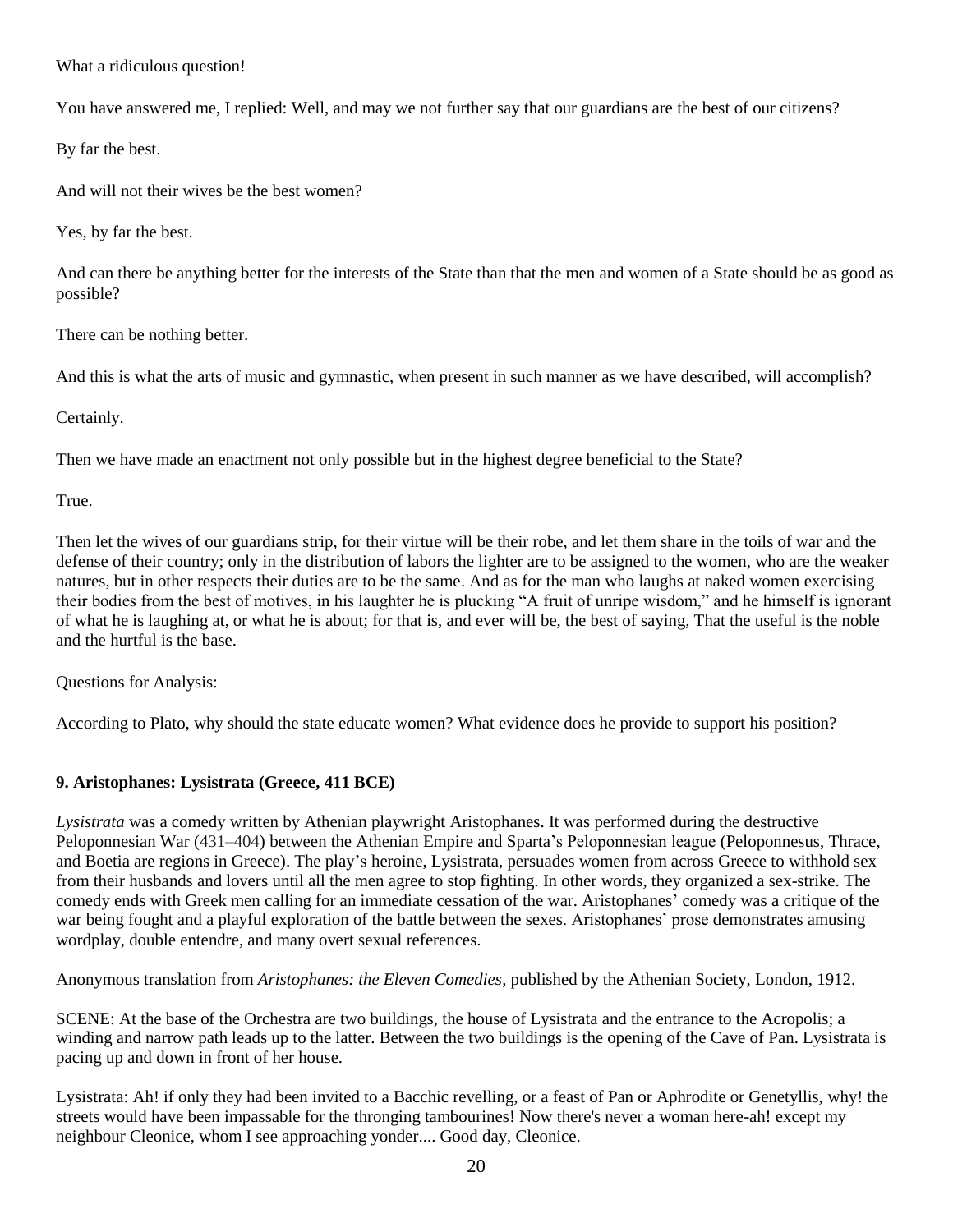Cleonice: Good day, Lysistrata; but pray, why this dark, forbidding face, my dear? Believe me, you don't look a bit pretty with those black lowering brows.

Lysistrata: Oh, Cleonice, my heart is on fire; I blush for our sex. Men will have it we are tricky and sly....

Cleonice: And they are quite right, upon my word!

Lysistrata: Yet, look you, when the women are summoned to meet for a matter of the greatest importance, they lie in bed instead of coming.

Cleonice: Oh! they will come, my dear; but it's not easy, you know, for women to leave the house. One is busy pottering about her husband; another is getting the servant up; a third is putting her child asleep or washing the brat or feeding it.

Lysistrata: But I tell you, the business that calls them here is far and away more urgent.

Cleonice: And why do you summon us, dear Lysistrata? What is it all about?

Lysistrata: About a big thing.

Cleonice (*taking this in a different sense; with great interest*): And is it thick too?

Lysistrata: Yes, very thick.

Cleonice: And we are not all on the spot! Imagine!

Lysistrata *(wearily)*: Oh! if it were what you suppose, there would be never an absentee. No, no, it concerns a thing I have turned about and about this way and that so many sleepless nights.

Cleonice (*still unable to be serious*): It must be something mighty fine and subtle for you to have turned it about so!

Lysistrata: So fine, it means just this, Greece saved by the women!

Cleonice: By the women! Why, its salvation hangs on a poor thread then!

Lysistrata: Our country's fortunes depend on us-it is with us to undo utterly the Peloponnesians.

\*\*\*

Myrrhine: Are we late, Lysistrata? Tell us, pray; what, not a word?

Lysistrata: I cannot say much for you, Myrrhine! you have not bestirred yourself overmuch for an affair of such urgency.

Myrrhine: I could not find my girdle in the dark. However, if the matter is so pressing, here we are; so speak.

Cleonice: No, let's wait a moment more, till the women of Boeotia arrive and those from the Peloponnese.

Lysistrata: Yes, that is best.... Ah! here comes Lampito. (*Lampito, a husky Spartan damsel, enters with three others, two from Boeotia and one from Corinth.*) Good day, Lampito, dear friend from Lacedaemon. How well and handsome you look! what a rosy complexion! and how strong you seem; why, you could strangle a bull surely!

Lampito: Yes, indeed, I really think I could. It's because I do gymnastics and practise the bottom-kicking dance.

Cleonice (*opening Lampito's robe and baring her bosom*): And what superb breasts!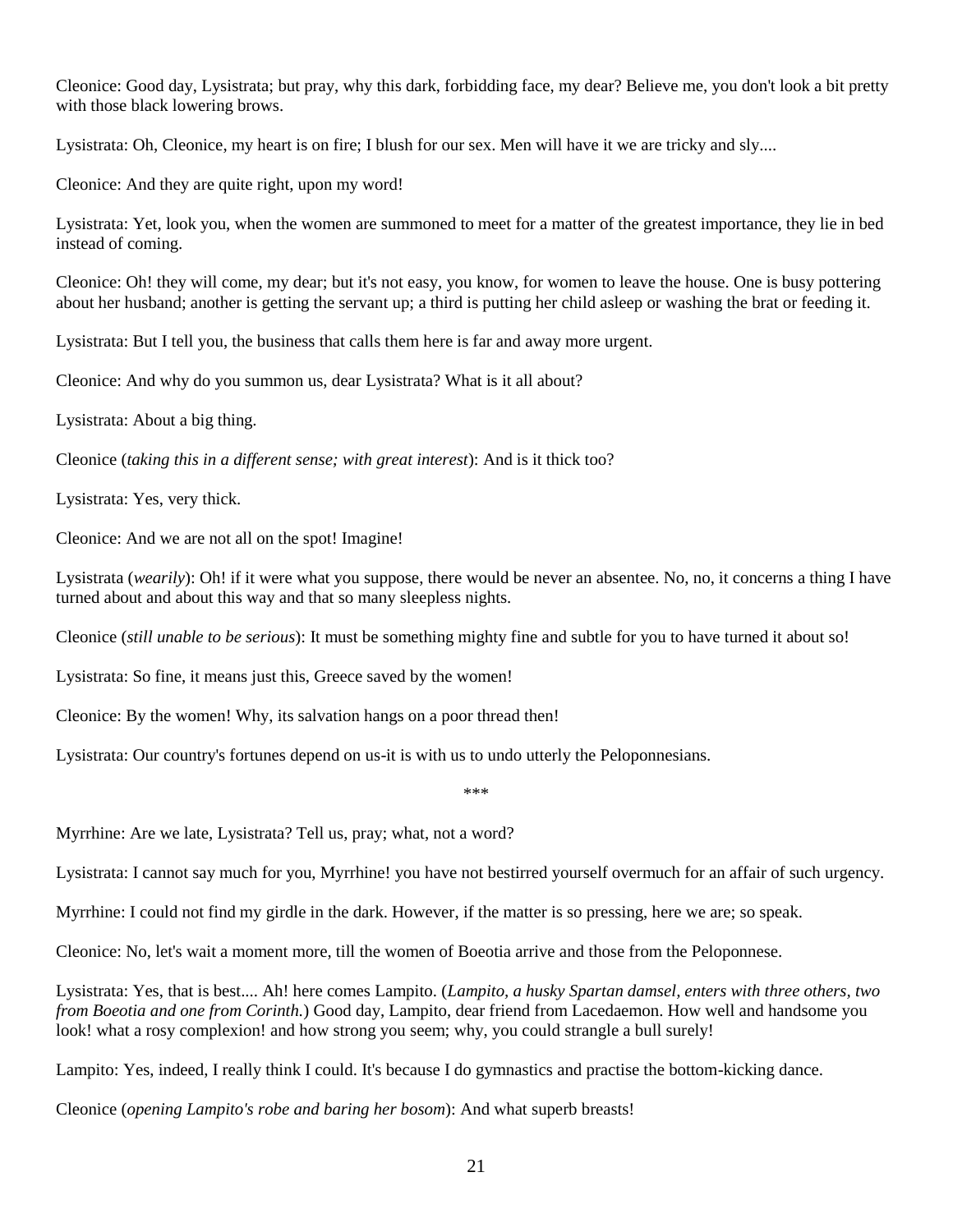Lampito: La! you are feeling me as if I were a beast for sacrifice.

Lysistrata: And this young woman, where is she from?

Lampito: She is a noble lady from Boeotia.

Lysistrata: Ah! my pretty Boeotian friend, you are as blooming as a garden.

Cleonice (*making another inspection*): Yes, on my word! and her "garden" is so thoroughly weeded too!

Lysistrata (*pointing to the Corinthian*): And who is this?

Lampito: 'Tis an honest woman, by my faith! she comes from Corinth.

Cleonice: Oh! honest, no doubt then-as honesty goes at Corinth.

Lampito: But who has called together this council of women, pray?

Lysistrata: I have.

Lampito: Well then, tell us what you want of us.

Cleonice: Yes, please tell us! What is this very important business you wish to inform us about?

Lysistrata: I will tell you. But first answer me one question.

Cleonice: Anything you wish.

Lysistrata: Don't you feel sad and sorry because the fathers of your children are far away from you with the army? For I'll wager there is not one of you whose husband is not abroad at this moment.

Cleonice: Mine has been the last five months in Thrace-looking after Eucrates.

Myrrhine: It's seven long months since mine left for Pylos.

Lampito: As for mine, if he ever does return from service, he's no sooner home than he takes down his shield again and flies back to the wars.

Lysistrata: And not so much as the shadow of a lover! Since the day the Milesians betrayed us, I have never once seen an eight-inch gadget even, to be a leathern consolation to us poor widows.... Now tell me, if I have discovered a means of ending the war, will you all second me?

Cleonice: Yes verily, by all the goddesses, I swear I will, though I have to put my gown in pawn, and drink the money the same day.

Myrrhine: And so will I, though I must be split in two like a flat-fish, and have half myself removed.

Lampito: And I too; why to secure peace, I would climb to the top of Mount Taygetus.

Lysistrata: Then I will out with it at last, my mighty secret! Oh! sister women, if we would compel our husbands to make peace, we must refrain...

Cleonice: Refrain from what? tell us, tell us!

Lysistrata: But will you do it?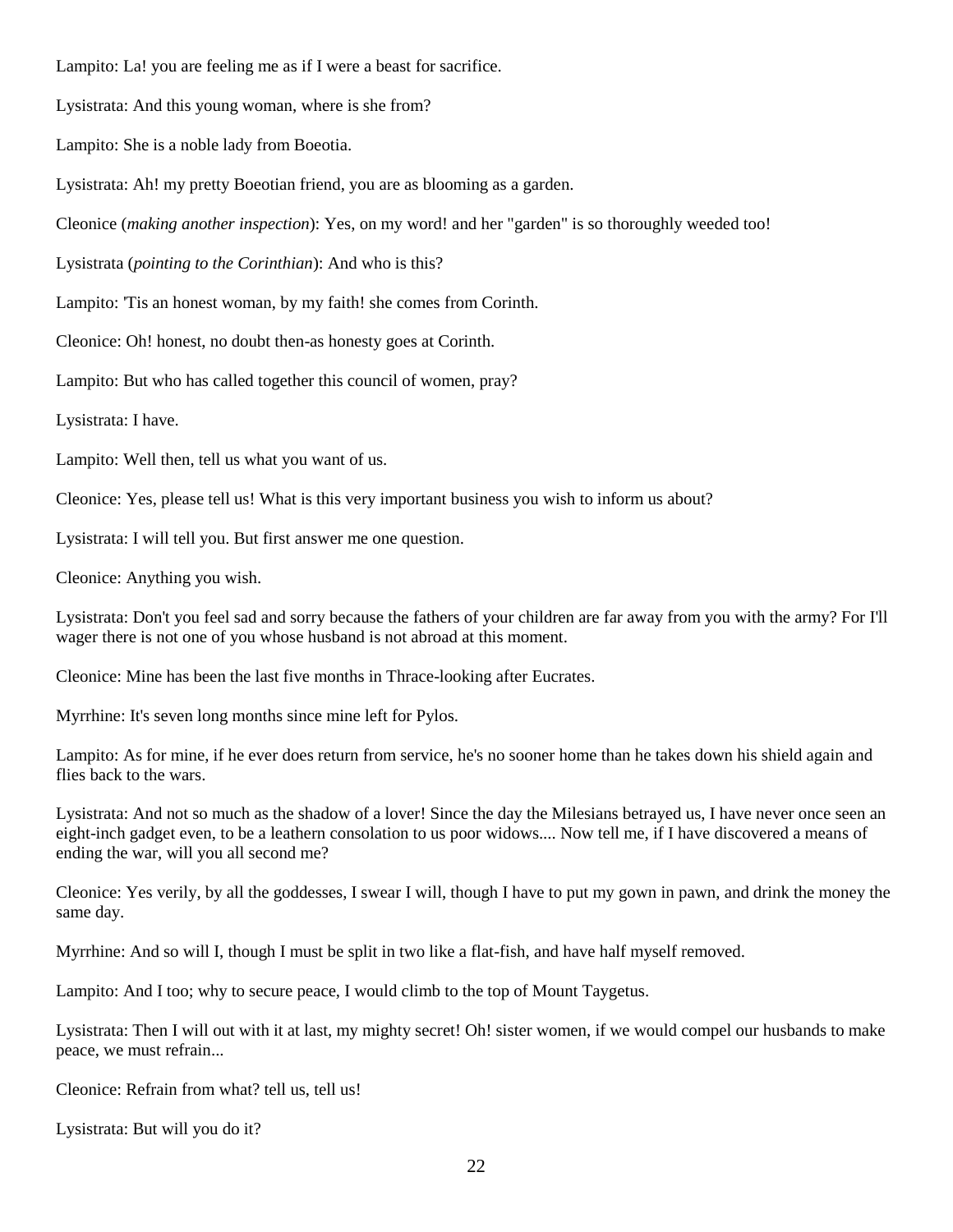Myrrhine: We will, we will, though we should die of it.

Lysistrata: We must refrain from the male altogether.... Nay, why do you turn your backs on me? Where are you going? So, you bite your lips, and shake your heads, eh? Why these pale, sad looks? why these tears? Come, will you do it-yes or no? Do you hesitate?

Cleonice: I will not do it, let the war go on.

Myrrhine: Nor will I; let the war go on.

Lysistrata (*to Myrrhine*): And you say this, my pretty flat-fish, who declared just now they might split you in two?

Cleonice: Anything, anything but that! Bid me go through the fire, if you will,-but to rob us of the sweetest thing in all the world, Lysistrata darling!

Lysistrata (*to Myrrhine*): And you?

Myrrhine: Yes, I agree with the others; I too would sooner go through the fire.

Lysistrata: Oh, wanton, vicious sex! the poets have done well to make tragedies upon us; we are good for nothing then but love and lewdness! But you, my dear, you from hardy Sparta, if you join me, all may yet be well; help me, second me, I beg you.

Lampito: 'Tis a hard thing, by the two goddesses it is! for a woman to sleep alone without ever a strong male in her bed. But there, peace must come first.

Lysistrata: Oh, my darling, my dearest, best friend, you are the only one deserving the name of woman!

Cleonice: But if-which the gods forbid-we do refrain altogether from what you say, should we get peace any sooner?

Lysistrata: Of course we should, by the goddesses twain! We need only sit indoors with painted cheeks, and meet our mates lightly clad in transparent gowns of Amorgos silk, and perfectly depilated; they will get their tools up and be wild to lie with us. That will be the time to refuse, and they will hasten to make peace, I am convinced of that!

Lampito: Yes, just as Menelaus, when he saw Helen's naked bosom, threw away his sword, they say.

Cleonice: But, oh dear, suppose our husbands go away and leave us.

Lysistrata: Then, as Pherecrates says, we must "flay a skinned dog," that's all.

Cleonice: Fiddlesticks! these proverbs are all idle talk.... But if our husbands drag us by main force into the bedchamber?

Lysistrata: Hold on to the door posts.

Cleonice: But if they beat us?

Lysistrata: Then yield to their wishes, but with a bad grace; there is no pleasure in it for them, when they do it by force. Besides, there are a thousand ways of tormenting them. Never fear, they'll soon tire of the game; there's no satisfaction for a man, unless the woman shares it.

Cleonice: Very well, if you must have it so, we agree.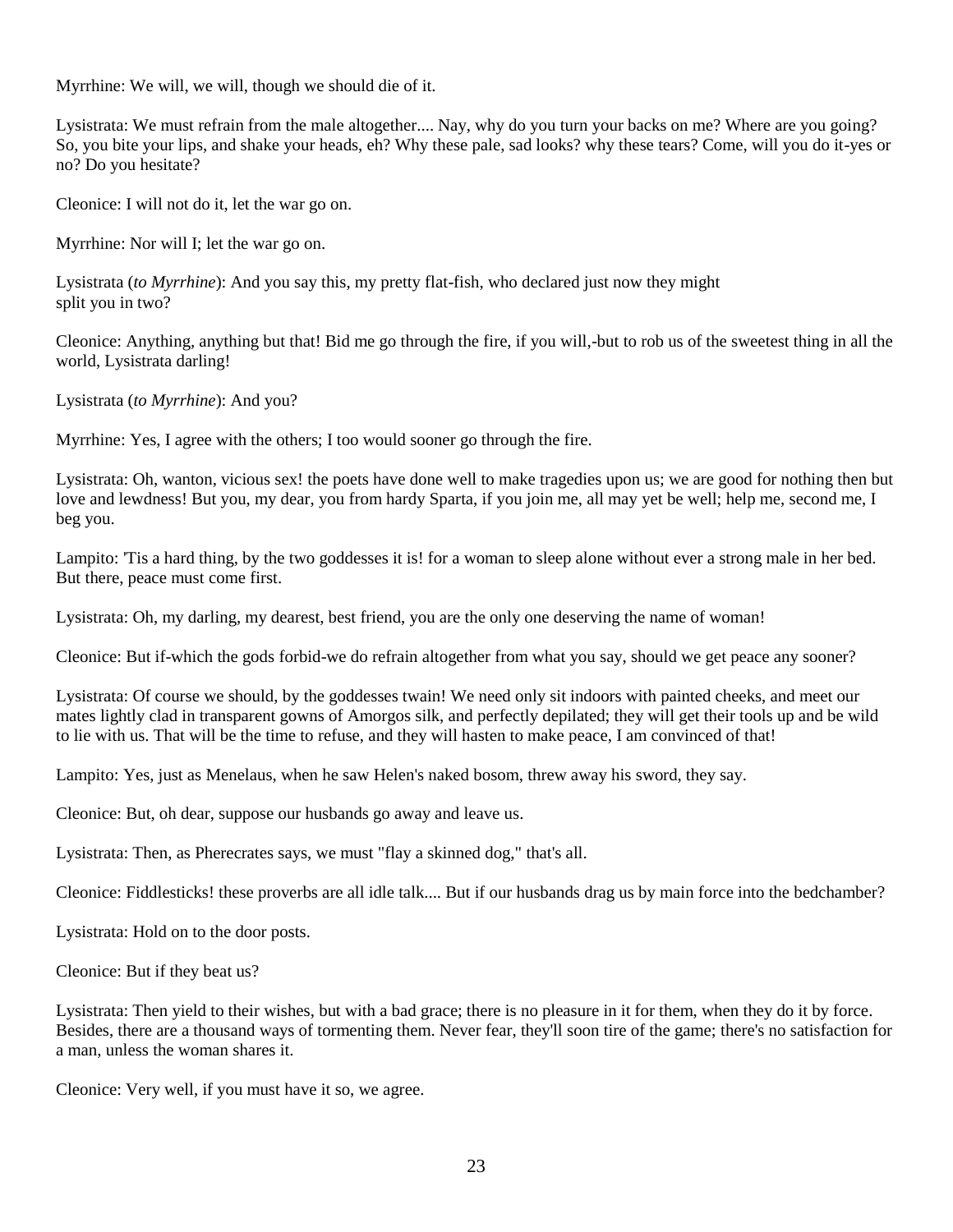Lampito: For ourselves, no doubt we shall persuade our husbands to conclude a fair and honest peace; but there is the Athenian populace, how are we to cure these folk of their warlike frenzy?

Lysistrata: Have no fear; we undertake to make our own people listen to reason.

Lampito: That's impossible, so long as they have their trusty ships and the vast treasures stored in the temple of Athene.

Lysistrata: Ah! but we have seen to that; this very day the Acropolis will be in our hands. That is the task assigned to the older women; while we are here in council, they are going, under pretence of offering sacrifice, to seize the citadel.

Lampito: Well said indeed! everything is going for the best.

Lysistrata: Come, quick, Lampito, and let us bind ourselves by an inviolable oath.

Lampito: Recite the terms; we will swear to them.

\*\*\*

Cleonice: Now, my dears, let me swear first, if you please.

Lysistrata: No, by Aphrodite, unless it's decided by lot. But come, then, Lampito, and all of you, put your hands to the bowl; and do you, Cleonice, repeat for all the rest the solemn terms I am going to recite. Then you must all swear, and pledge yourselves by the same promises,-I will have naught to do whether with lover or husband...

Cleonice (*faintly*): I will have naught to do whether with lover or husband...

Lysistrata: Albeit he come to me with an erection...

Cleonice (*her voice quavering*): Albeit he come to me with an erection... (*in despair*) Oh!

Lysistrata, I cannot bear it!

Lysistrata (*ignoring this outburst*): I will live at home unbulled...

Cleonice: I will live at home unbulled...

Lysistrata: Beautifully dressed and wearing a saffron-coloured gown

Cleonice: Beautifully dressed and wearing a saffron-coloured gown...

Lysistrata: To the end I may inspire my husband with the most ardent longings.

Cleonice: To the end I may inspire my husband with the most ardent longings.

Lysistrata: Never will I give myself voluntarily...

Cleonice: Never will I give myself voluntarily...

Lysistrata: And if he has me by force...

Cleonice: And if he has me by force...

Lysistrata: I will be cold as ice, and never stir a limb...

Cleonice: I will be cold as ice, and never stir a limb...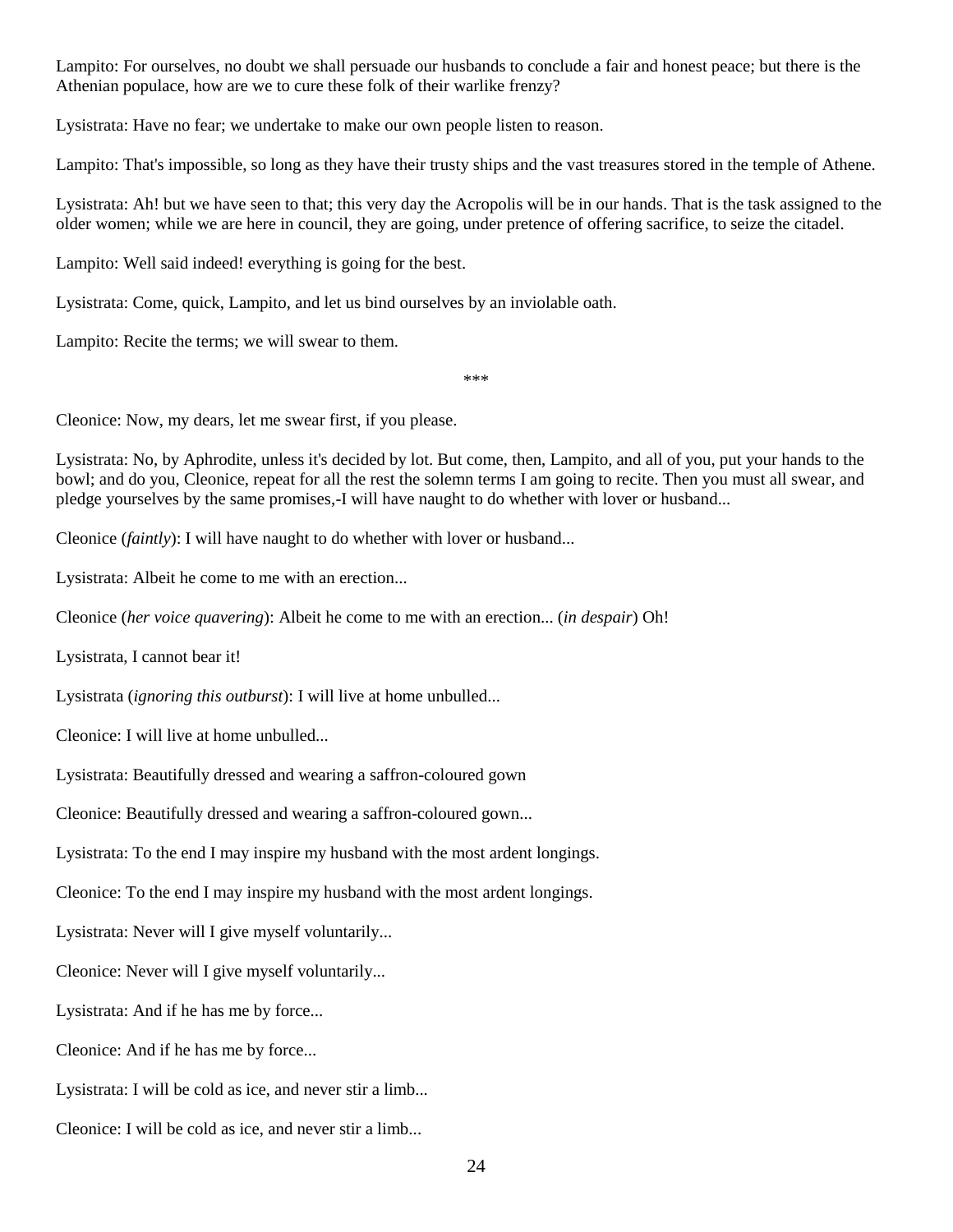Lysistrata: I will neither extend my Persian slippers toward the ceiling...

Cleonice: I will neither extend my Persian slippers toward the ceiling...

Lysistrata: Nor will I crouch like the carven lions on a knife-handle.

Cleonice: Nor will I crouch like the carven lions on a knife-handle.

Lysistrata: And if I keep my oath, may I be suffered to drink of this wine.

Cleonice (*more courageously*): And if I keep my oath, may I be suffered to drink of this wine.

Lysistrata: But if I break it, let my bowl be filled with water.

Cleonice: But if I break it, let my bowl be filled with water.

Lysistrata: Will you all take this oath?

All: We do.

Question for Analysis:

Greeks lived in dozens of city-states across the Mediterranean. How do the excerpts from *Lysistrata* illustrate features of the Greek civilization? *Lysistrata* feels both modern and ancient. How so?

### **10. Josephus on the Roman Army, 70 CE**

Flavius Josephus was a Jewish historian who wrote *The War of the Jews* or *The History of the Destruction of Jerusalem*. As a military commander himself, he witnessed Roman military operations in his homeland during the 60s CE and subsequently recorded the history of the war. In this passage he reflects on the organization of Rome's standing army that controlled the entire Mediterranean.

Translated by William Whiston

1. As soon as they have marched into an enemy's land, they do not begin to fight till they have walled their camp about; nor is the fence they raise rashly made, or uneven; nor do they all abide in it, nor do those that are in it take their places at random; but if it happens that the ground is uneven, it is first leveled: their camp is also four-square by measure, and carpenters are ready, in great numbers, with their tools, to erect their buildings for them.

2. As for what is within the camp, it is set apart for tents, but the outward circumference hath the resemblance to a wall, and is adorned with towers at equal distances, where between the towers stand the engines for throwing arrows and darts, and for slinging stones, and where they lay all other engines that can annoy the enemy, all ready for their several operations. They also erect four gates, one at every side of the circumference, and those large enough for the entrance of the beasts, and wide enough for making excursions, if occasion should require. They divide the camp within into streets, very conveniently, and place the tents of the commanders in the middle; but in the very midst of all is the general's own tent, in the nature of a temple, insomuch, that it appears to be a city built on the sudden, with its market-place, and place for handicraft trades, and with seats for the officers superior and inferior, where, if any differences arise, their causes are heard and determined…

3. When they have thus secured themselves, they live together by companies, with quietness and decency, as are all their other affairs managed with good order and security. Each company hath also their wood, and their corn, and their water brought them, when they stand in need of them; for they neither sup nor dine as they please themselves singly, but all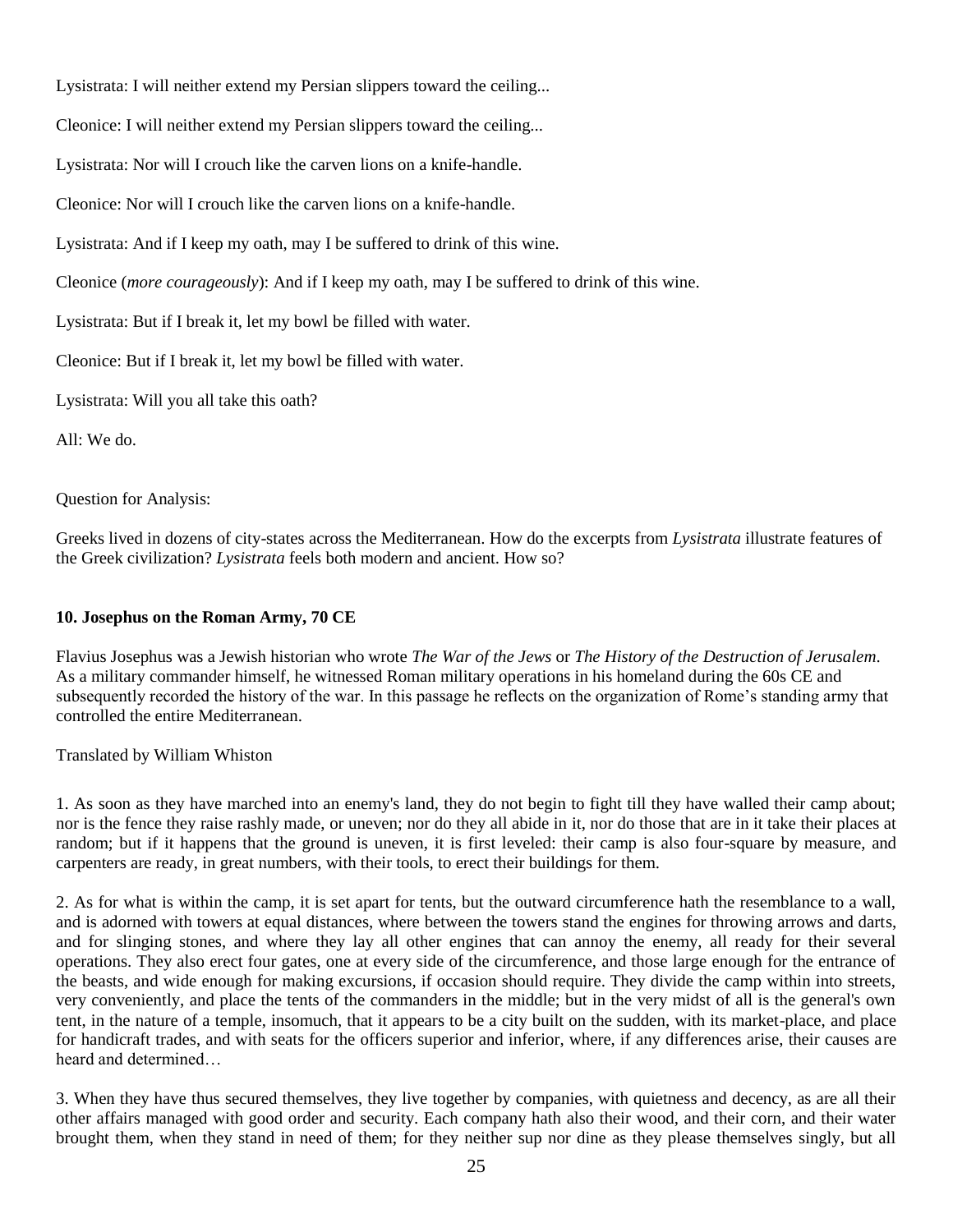together. Their times also for sleeping, and watching, and rising are notified beforehand by the sound of trumpets, nor is anything done without such a signal; and in the morning the soldiery go everyone to their centurions, and these centurions to their tribunes, to salute them; with whom all the superior officers go to the general of the whole army, who then gives them of course the watchword and other orders, to be by them carried to all that are under their command; which is also observed when they go to fight, and thereby they turn themselves about on the sudden, when there is occasion for making sallies, as they come back when they are recalled in crowds also.

4. Now when they are to go out of their camp, the trumpet gives a sound, at which time nobody lies still, but at the first intimation they take down their tents, and all is made ready for their going out; then do the trumpets sound again, to order them to get ready for the march; then do they lay their baggage suddenly upon their mules, and other beasts of burden, and stand, as at the place of starting, ready to march; when also they set fire to their camp, and this they do because it will be easy for them to erect another camp, and that it may not ever be of use to their enemies…

5. When, after this, they are gone out of their camp, they all march without noise, and in a decent manner, and everyone keeps his own rank, as if they were going to war. The footmen are armed with breastplates and head-pieces, and have swords on each side; but the sword which is upon their left side is much longer than the other, for that on the right side is not longer than a span…

6. This is the manner of the marching and resting of the Romans, as also these are the several sorts of weapons they use. But when they are to fight, they leave nothing without forecast, nor to be done off-hand, but counsel is ever first taken before any work is begun, and what hath been there resolved upon is put in execution presently; for which reason they seldom commit any errors; and if they have been mistaken at any time, they easily correct those mistakes…

7. Now they so manage their preparatory exercises of their weapons, that not the bodies of the soldiers only, but their souls may also become stronger: they are moreover hardened for war by fear; for their laws inflict capital punishments, not only for soldiers running away from the ranks, but for slothfulness and inactivity, though it be but in a lesser degree; as are their generals more severe than their laws, for they prevent any imputation of cruelty toward those under condemnation, by the great rewards they bestow on the valiant soldiers; and the readiness of obeying their commanders is so great, that it is very ornamental in peace; but when they come to a battle, the whole army is but one body, so well coupled together are their ranks, so sudden are their turnings about, so sharp their hearing as to what orders are given them, so quick their sight of the ensigns, and so nimble are their hands when they set to work; whereby it comes to pass that what they do is done quickly, and what they suffer they bear with the greatest patience…

8. This account I have given the reader, not so much with the intention of commending the Romans, as of comforting those that have been conquered by them, and for the deterring others from attempting innovations under their government. This discourse of the Roman military conduct may also perhaps be of use to such of the curious as are ignorant of it, and yet have a mind to know it. I return now from this digression.

Questions for Analysis:

What is it, besides, raw fighting ability that gives Roman armies the edge over rival states? What does this source tell us about the Roman culture?

## **11. Tacitus: Germania (Roman Empire, 98 CE)**

Germany, which was never conquered by Roman legions and retained its independence, was a land of fascination for the Romans who only ever managed to secure a border with Germany along the Rhine River. Tacitus, a Roman historian, wrote a description of its people and though Romans considered the German tribes uncivilized and barbaric you will detect Tacitus's admiration for many of their customs and habits.

Translation by W. J. Brodribb

THE INHABITATANTS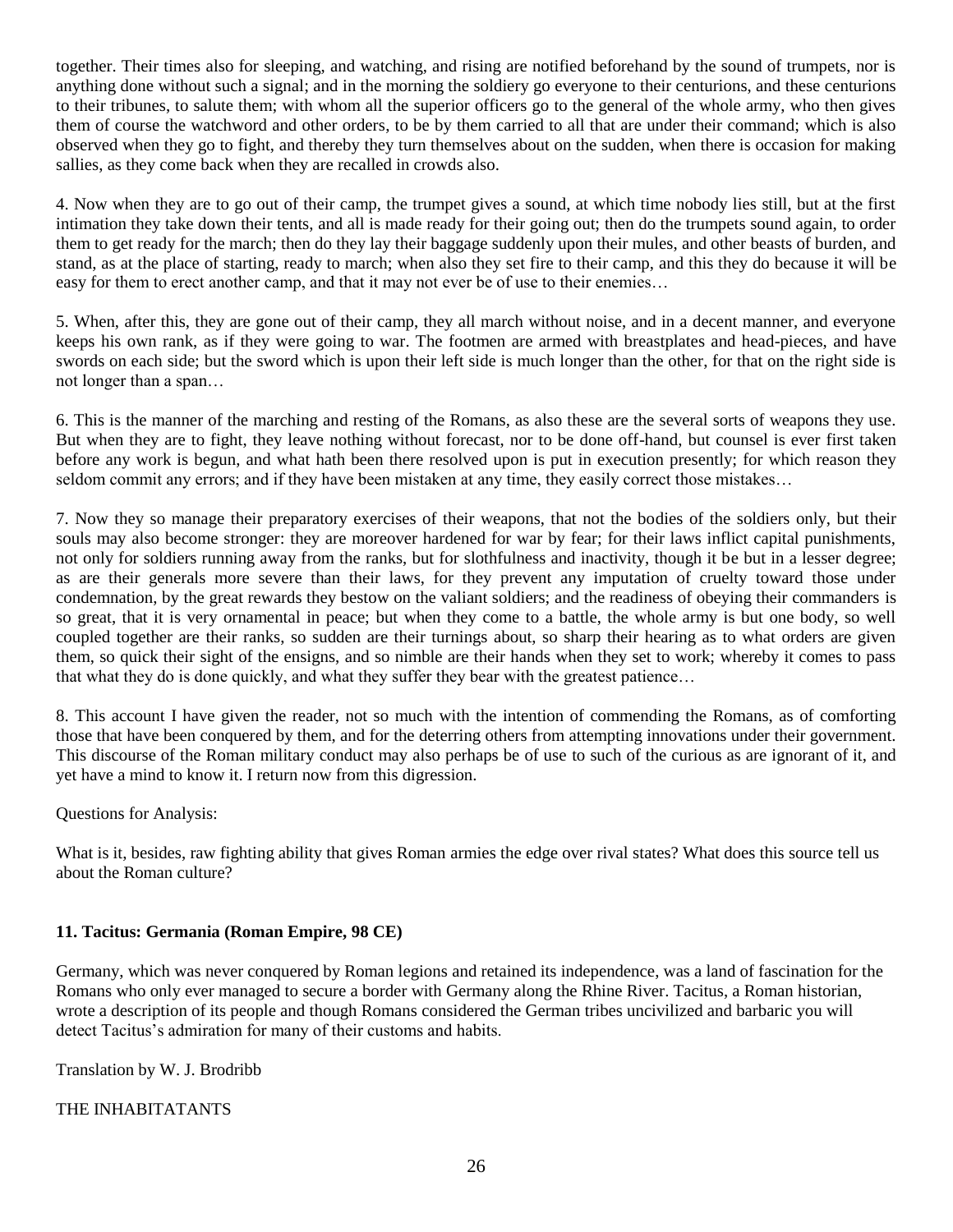The Germans themselves I should regard as aboriginal, and not mixed at all with other races through immigration or intercourse. For, in former times it was not by land but on shipboard that those who sought to emigrate would arrive; and the boundless and, so to speak, hostile ocean beyond us, is seldom entered by a sail from our world. And, beside the perils of rough and unknown seas, who would leave Asia, or Africa for Italy for Germany, with its wild country, its inclement skies, its sullen manners and aspect, unless indeed it were his home?

## PHYSICAL CHARACTERISTICS

For my own part, I agree with those who think that the tribes of Germany are free from all taint of intermarriages with foreign nations, and that they appear as a distinct, unmixed race, like none but themselves. Hence, too, the same physical peculiarities throughout so vast a population. All have fierce blue eyes, red hair, huge frames, fit only for a sudden exertion. They are less able to bear laborious work. Heat and thirst they cannot in the least endure; to cold and hunger their climate and their soil inure them.

## CLIMATE AND SOIL, PRECIOUS METALS

Their country, though somewhat various in appearance, yet generally either bristles with forests or reeks with swamps; it is more rainy on the side of Gaul, bleaker on that of Noricum and Pannonia. It is productive of grain, but unfavorable to fruit-bearing trees; it is rich in flocks and herds, but these are for the most part undersized, and even the cattle have not their usual beauty or noble head. It is number that is chiefly valued; they are in fact the most highly prized, indeed the only riches of the people. Silver and gold the gods have refused to them, whether in kindness or in anger I cannot say. I would not, however, affirm that no vein of German soil produces gold or silver, for who has ever made a search? They care but little to possess or use them. You may see among them vessels of silver, which have been presented to their envoys and chieftains, held as cheap as those of the clay. The border population, however, value gold and silver for their commercial utility, and are familiar with, and show preference for, some of our coins. The tribes of the interior use the simpler and more ancient practice of the barter of commodities. They like the old and well known money, coins milled, or showing a two-horse chariot. They likewise prefer silver to gold, not from any special liking, but because a large number of silver pieces is more convenient for use among dealers in cheap and common articles.

### GOVERNMENT, INFLUENCE OF WOMEN

They choose their kings by birth, their generals for merit. These kings have not unlimited or arbitrary power, and the generals do more by example than by authority. If they are energetic, if they are conspicuous, if they fight in the front, they lead because they are admired. But to reprimand, to imprison, even to flog, is permitted to the priests alone, and that not as a punishment, or at the general's bidding, but, as it were, by the mandate of the god whom they believe to inspire the warrior. They also carry with them into battle certain figures and images taken from their sacred groves. And what most stimulates their courage is, that their squadrons or battalions, instead of being formed by chance or by a fortuitous gathering, are composed of families and clans. Close by them, too, are those dearest to them, so that they hear the shrieks of women, the cries of infants. They are to every man the most sacred witnesses of his bravery-they are his most generous applauders. The soldier brings his wounds to mother and wife, who shrink not from counting or even demanding them and who administer food and encouragement to the combatants.

Tradition says that armies already wavering and giving way have been rallied by women who, with earnest entreaties and bosoms laid bare, have vividly represented the horrors of captivity, which the Germans fear with such extreme dread on behalf of their women, that the strongest tie by which a state can be bound is the being required to give, among the number of hostages, maidens of noble birth. They even believe that the sex has a certain sanctity and prescience, and they do not despise their counsels, or make light of their answers. In Vespasian's days we saw Veleda, long regarded by many as a divinity. In former times, too, they venerated Aurinia, and many other women, but not with servile flatteries, or with sham deification.

### **DEITIES**

Mercury is the deity whom they chiefly worship, and on certain days they deem it right to sacrifice to him even with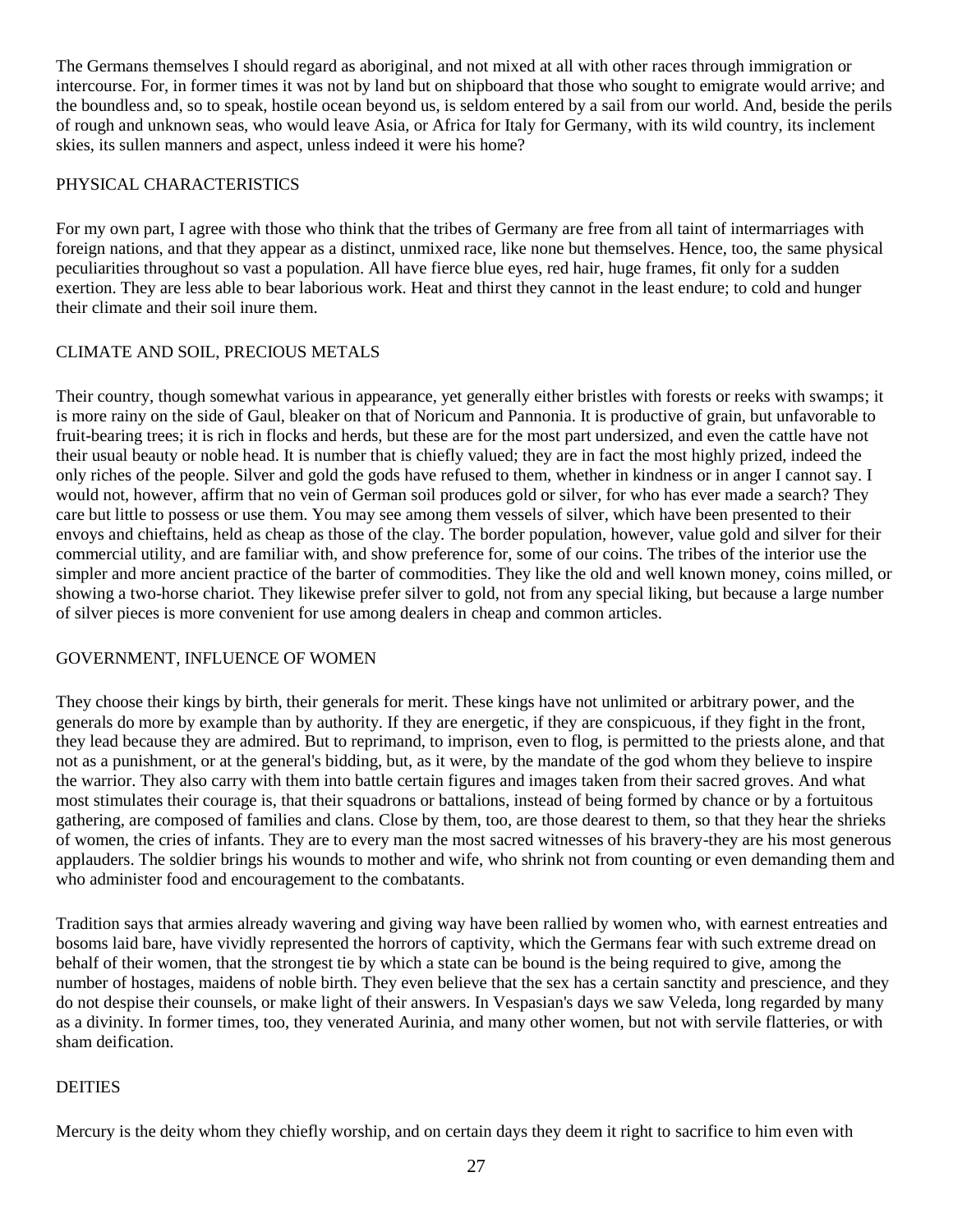human victims. Hercules and Mars they appease with more lawful offerings. Some of the Suevi also sacrifice to Isis. Of the occasion and origin of this foreign rite I have discovered nothing, but that the image, which is fashioned like a light galley, indicates an imported worship. The Germans, however, do not consider it consistent with the grandeur of celestial beings to confine the gods within walls, or to liken them to the form of any human countenance. They consecrate woods and groves, and they apply the names of deities to the abstraction which they see only in spiritual worship.

## AUGURIES AND METHOD OF DIVINATION

Augury and divination by lot no people practice more diligently. The use of the lots is simple. A little bough is lopped off a fruit-bearing tree, and cut into small pieces; these are distinguished by certain marks, and thrown carelessly and at random over a white garment. In public questions the priest of the particular state, in private the father of the family, invokes the gods, and, with his eyes toward heaven, takes up each piece three times, and finds in them a meaning according to the mark previously impressed on them. If they prove unfavorable, there is no further consultation that day about the matter; if they sanction it, the confirmation of augury is still required. For they are also familiar with the practice of consulting the notes and flight of birds…..

They have also another method of observing auspices, by which they seek to learn the result of an important war. Having taken, by whatever means, a prisoner from the tribe with whom they are at war, they pit him against a picked man of their own tribe, each combatant using the weapons of their country. The victory of the one or the other is accepted as an indication of the issue.

## **COUNCILS**

About minor matters the chiefs deliberate, about the more important the whole tribe. Yet even when the final decision rests with the people, the affair is always thoroughly discussed by the chiefs. They assemble, except in the case of a sudden emergency, on certain fixed days, either at new or at full moon; for this they consider the most auspicious season for the transaction of business. Instead of reckoning by days as we do, they reckon by nights, and in this manner fix both their ordinary and their legal appointments. Night they regard as bringing on day. Their freedom has this disadvantage, that they do not meet simultaneously or as they are bidden, but two or three days are wasted in the delays of assembling. When the multitude think proper, they sit down armed. Silence is proclaimed by the priests, who have on these occasions the right of keeping order. Then the king or the chief, according to age, birth, distinction in war, or eloquence, is heard, more because he has influence to persuade than because he has power to command. If his sentiments displease them, they reject them with murmurs; if they are satisfied, they brandish their spears. The most complimentary form of assent is to express approbation with their spears.

## PUNISHMENTS, ADMINISTRATION OF JUSTICE

In their councils an accusation may be preferred or a capital crime prosecuted. Penalties are distinguished according to the offence. Traitors and deserters are hanged on trees; the coward, the unwarlike, the man stained with abominable vices, is plunged into the mire of the morass with a hurdle put over him. This distinction in punishment means that crime, they think, ought, in being punished, to be exposed, while infamy ought to be buried out of sight- Lighter offences, too, have penalties proportioned to them; he who is convicted, is fined in a certain number of horses or of cattle. Half of the fine is paid to the king or to the state, half to the person whose wrongs are avenged and to his relatives. In these same councils they also elect the chief magistrates, who administer law in the cantons and the towns. Each of these has a hundred associates chosen from the people, who support him with their advice and influence.

## WARLIKE ARDOR OF THE PEOPLE

When they go into battle, it is a disgrace for the chief to be surpassed in valor, a disgrace for his followers not to equal the valor of the chief. And it is an infamy and a reproach for life to have survived the chief, and returned from the field. To defend, to protect him, to ascribe one's own brave deeds to his renown, is the height of loyalty. The chief fights for victory; his vassals fight for their chief. If their native state sinks into the sloth of prolonged peace and repose, many of its noble youths voluntarily seek those tribes which are waging some war, both because inaction is odious to their race, and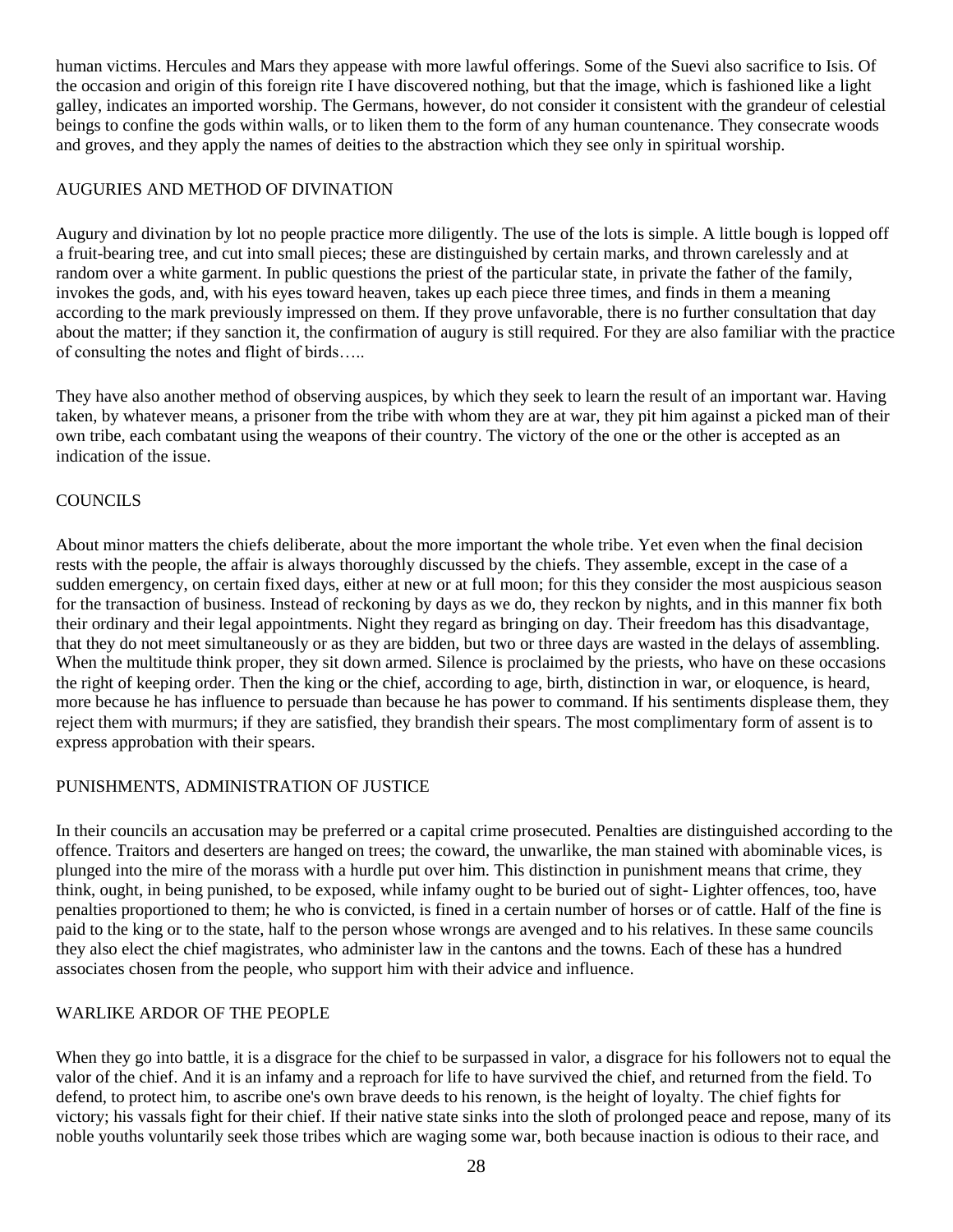because they win renown more readily in the midst of peril, and cannot maintain a numerous following except by violence and war. Indeed, men look to the liberality of their chief for their war-horse and their bloodstained and victorious lance. Feasts and entertainments, which, though inelegant, are plentifully furnished, are their only pay. The means of this bounty come from war and rapine. Nor are they as easily persuaded to plough the earth and to wait for the year's produce as to challenge an enemy and earn the honor of wounds. Nay, they actually think it tame and stupid to acquire by the sweat of toil what they might win by their blood.

## HABITS IN TIME OF PEACE

Whenever they are not fighting, they pass much of their time in the chase, and still more in idleness, giving themselves up to sleep and to feasting, the bravest and the most warlike doing nothing, and surrendering the management of the household, of the home, and of the land, to the women, the old men, and all the weakest members of the family. They themselves lie buried in sloth, a strange combination in their nature that the same men should be so fond of idleness, so averse to peace. It is the custom of the states to bestow by voluntary and individual contribution on the chiefs a present of cattle or of grain, which, while accepted as a compliment, supplies their wants. They are particularly delighted by gifts from neighboring tribes, which are sent not only by individuals but also by the state, such as choice steeds, heavy armor, trappings, and neck-chains. We have now taught them to accept money also.

### ARRANGEMENT OF THEIR TOWNS, SUBTERRANEAN DWELLINGS

It is well known that the nations of Germany have not cities, and that they do not even tolerate closely contiguous dwellings. They live scattered and apart, just as a spring, a meadow, or a wood has attracted them. Their village they do not arrange in our fashion, with the buildings connected and joined together, but every person surrounds his dwelling with an open space, either as a precaution against the disasters of fire, or because they do not know how to build. No use is made by them of stone or tile; they employ timber for all purposes, rude masses without ornament or attractiveness. Some parts of their buildings they stain more carefully with a clay so clear and bright that it resembles painting, or a colored design. They are wont also to dig out subterranean caves, and pile on them great heaps of dung shelter from winter and as a receptacle for the year's produce, for by such places they mitigate the rigor of the cold. And should an enemy approach, he lays waste the open country, while what is hidden and buried is either not known to exist, or escapes him from the very fact that it has to be searched for.

### DRESS

They all wrap themselves in a cloak which is fastened with a clasp, or, if this is not forthcoming, with a thorn, leaving the rest of their persons bare. They pass whole days on the hearth by the fire. The wealthiest are distinguished by a dress which is not flowing like that of the Sarmatae and Parthi, but is tight, and exhibits each limb. They also wear the skins of wild beasts; the tribes on the Rhine and Danube in a careless fashion, those of the interior with more elegance, as not obtaining other clothing by commerce. These select certain animals, the hides of which they strip off and vary them with the spotted skins of beasts, the produce of the outer ocean, and of seas unknown to us. The women have the same dress as the men except that they generally wrap themselves in linen garments, which they embroider with purple, and do not lengthen out the upper part of their clothing into sleeves. The upper and lower arm is thus bare, and the nearest part of the bosom is also exposed.

### MARRIAGE LAWS

Their marriage code, however, is strict, and indeed no part of their manners is more praiseworthy. Almost alone among barbarians they are content with one wife, except a very few among them, and these not from sensuality, but because their noble birth procures for them many offers of alliance. The wife does not bring a dower to the husband, but the husband to the wife. The parents and relatives are present, and pass judgment neither on the marriage-gifts, gifts not meant to suit a woman's taste, nor such as a bride would deck herself with, but oxen, a caparisoned steed, a shield, a lance, and a sword. With these presents the wife is espoused, and she herself in her turn brings her husband a gift of arms. This they count their strongest bond of union, these their sacred mysteries, these their gods of marriage. Lest the woman should think herself to stand apart from aspirations after noble deeds and from the perils of war, she is reminded by the ceremony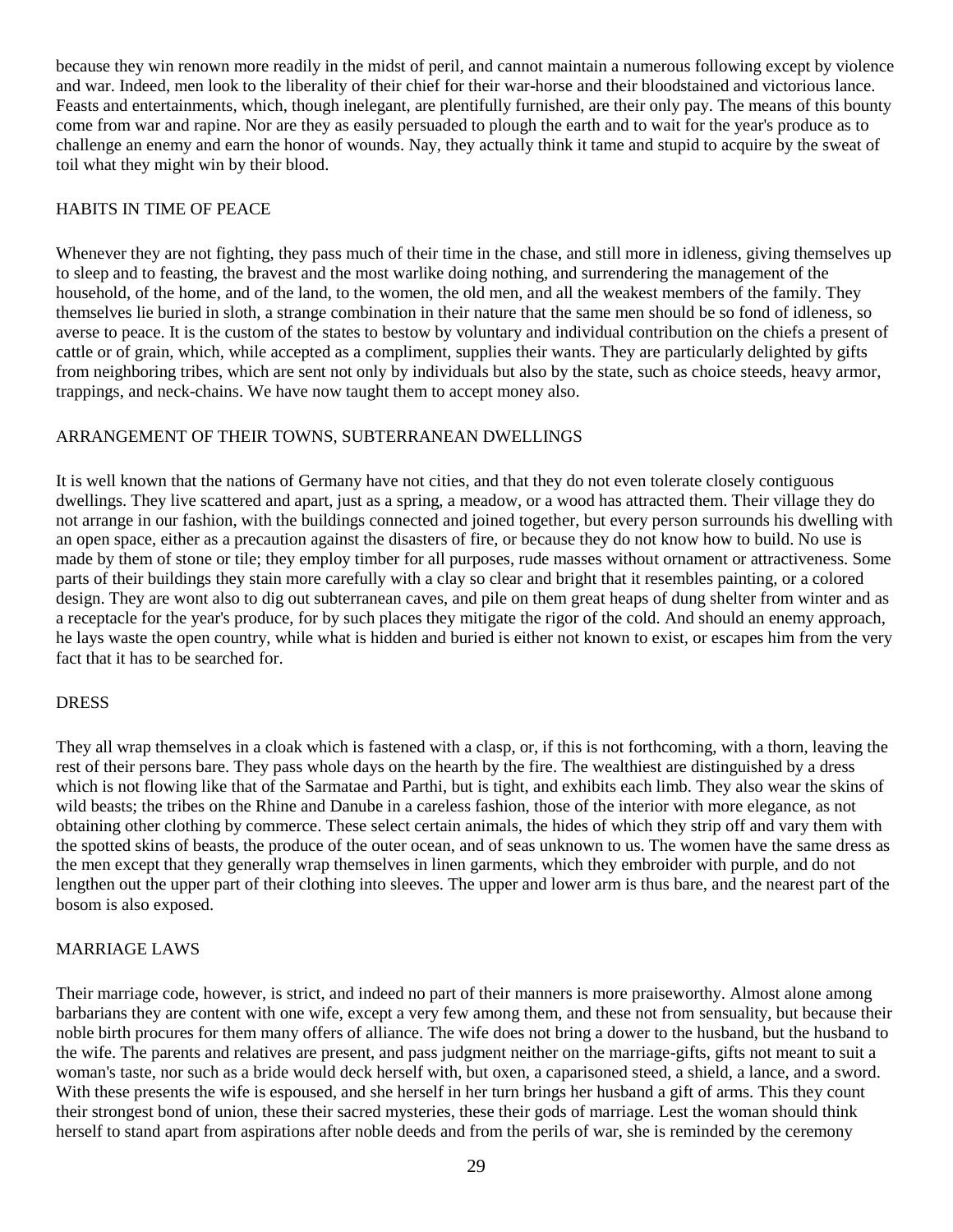which inaugurates marriage that she is her husband's partner in toil and danger, destined to suffer and to dare with him alike both in war. The yoked oxen, the harnessed steed, the gift of arms proclaim this fact. She must live and die with the feeling that she is receiving what she must hand down to her children neither tarnished nor depreciated, what future daughters-in-law may receive, and may be so passed on to her grandchildren.

## THEIR CHILDREN, LAWS OF SUCCESSION

In every household the children, naked and filthy, grow up with those stout frames and limbs which we so much admire. Every mother suckles her own offspring and never entrusts it to servants and nurses. The master is not distinguished from the slave by being brought up with greater delicacy. Both live amid the same flocks and lie on the same ground till the freeborn are distinguished by age and recognized by merit. The young men marry late, and their vigor is thus unimpaired. Nor are the maidens hurried into marriage; the same age and a similar stature is required; well-matched and vigorous they wed, and the offspring reproduce the strength of the parents. Sister's sons are held in as much esteem by their uncles as by their fathers; indeed, some regard the relation as even more sacred and binding, and prefer it in receiving hostages, thinking thus to secure a stronger hold on the affections and a wider bond for the family. But every man's children are his heirs and successors, and there are no wills. Should there be no issue, the next in succession to the property are brothers and his uncles on either side. The more relatives he has the more numerous his connections, the more honored is his old age; nor are there any advantages in childlessness.

No nation indulges more profusely in entertainments and hospitality. To exclude any human being from their roof is thought impious; every German, according to his means, receives his guest with a well-furnished table.

## HABITS OF LIFE

On waking from sleep, which they generally prolong for a late hour of the day, they take a bath, most often of warm water, which suits a country where winter is the longest of the seasons. After their bath they take their meal, each having a separate seat and table of his own. Then they go armed to business, or no less often to their festal meetings. To pass an entire day and night in drinking disgraces no one. Their quarrels, as might be expected with intoxicated people, are seldom fought out with mere abuse, but commonly with wounds and bloodshed.

## FOOD

A liquor for drinking is made of barley or other grain, and fermented into a certain resemblance to wine. The dwellers on the river-bank also buy wine. Their food is of a simple kind, consisting of wild fruit, fresh game, and curdled milk. They satisfy their hunger without elaborate preparation and without delicacies. In quenching their thirst they are equally moderate. If you indulge their love of drinking by supplying them with as much as they desire, they will be overcome by their own vices as easily as by the arms of an enemy.

### SPORTS, PASSION FOR GAMBLING

One and the same kind of spectacle is always exhibited at every gathering. Naked youths who practice the sport bound in the dance amid swords and lances that threaten their lives. Experience gives them skill and skill again gives grace; profit or pay are out of the question; however reckless their pastime, its reward is the pleasure of the spectators. Strangely enough they make games of hazard a serious occupation even when sober, and so venturesome are they about gaining or losing, that, when every other resource has failed, on the last and final throw they stake the freedom of their own persons. The loser goes into voluntary slavery; though the younger and stronger, he suffers himself to be bound and sold. Such is their stubborn persistency in a bad practice; they themselves call it honor. Slaves of this kind the owners part with in the way of commerce, and also to relieve themselves from the scandal of such a victory.

### **SLAVERY**

The other slaves are not employed after our manner with distinct domestic duties assigned to them, but each one has the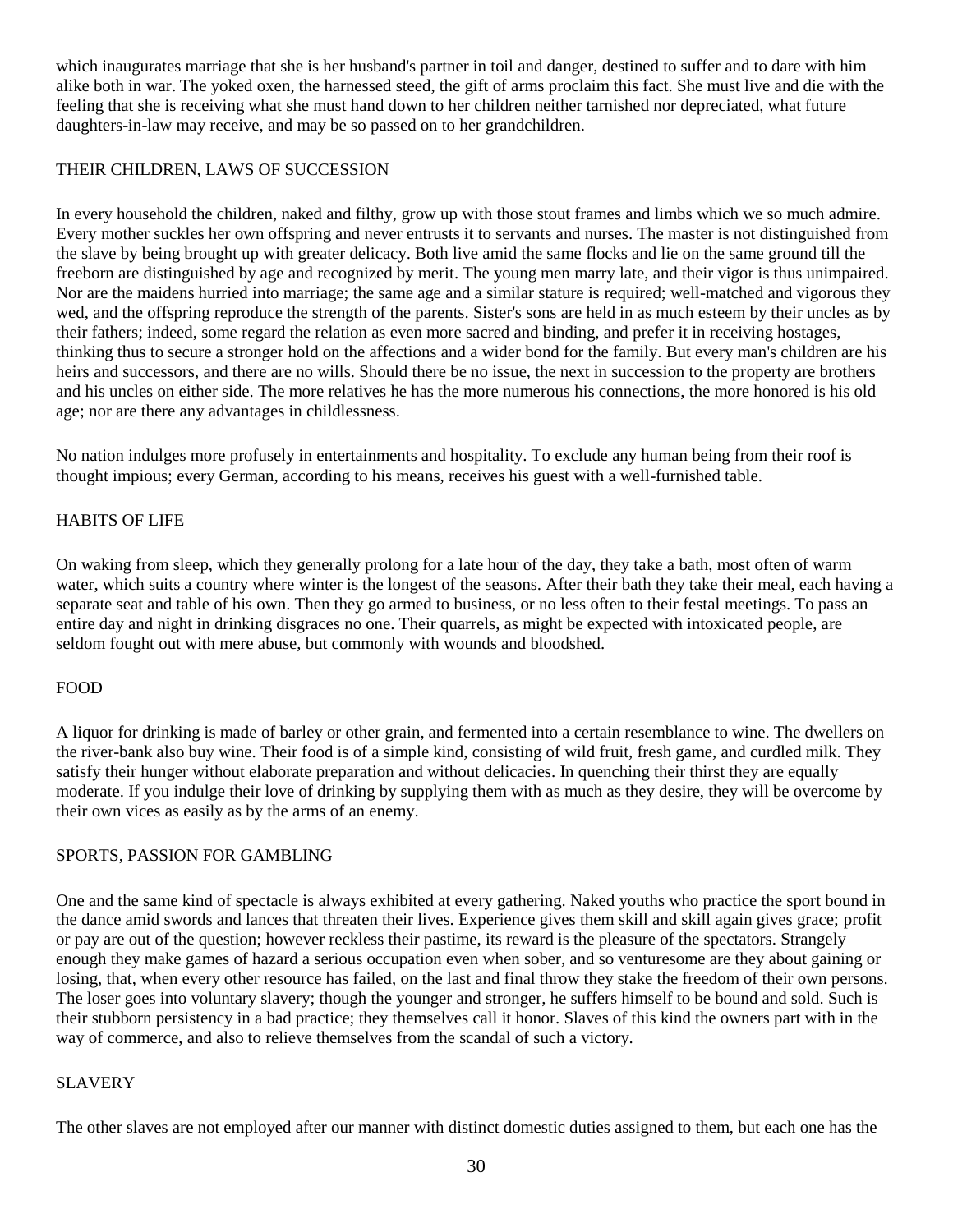management of a house and home of his own. The master requires from the slave a certain quantity of grain, of cattle, and of clothing, as he would from a tenant, and this is the limit of subjection. All other household functions are discharged by the wife and children. To strike a slave or to punish him with bonds or with hard labour is a rare occurrence. They often kill them, not in enforcing strict discipline, but on the impulse of passion, as they would an enemy, only it is done with impunity. The freedmen do not rank much above slaves, and are seldom of any weight in the family, never in the state with the exception of those tribes which are ruled by kings. There indeed they rise above the freeborn and the noble; elsewhere the inferiority of the freedman marks the freedom of the state.

## OCCUPATION OF LAND TILLAGE

Land proportioned to the number of inhabitants is occupied by the whole community in turn, and afterwards divided among them according to rank. A wide expanse of plains makes the partition easy. They till fresh fields every year, and they have still more land than enough; with the richness and extent of their soil, they do not laboriously exert themselves in planting orchards, enclosing meadows and watering gardens. Corn is the only produce required from the earth; hence even the year itself is not divided by them into as many seasons as with us. Winter, spring, and summer have both a meaning and a name; the name and blessings of autumn are alike unknown.

## FUNERAL RITES

In their funerals there is no pomp; they simply observe the custom of burning the bodies of illustrious men with certain kinds of wood. They do not heap garments or spices on the funeral pile. The arms of the dead man and in some cases his horse are consigned to the fire. A turf mound forms the tomb. Monuments with their lofty elaborate splendor they reject as oppressive to the dead. Tears and lamentations they soon dismiss; grief and sorrow but slowly. It is thought becoming for women to bewail, for men to remember, the dead.

Questions for Analysis:

In what way is the lifestyle of German people most different from that of a civilized people? What does Tacitus admire about the German people and what things does he find exotic or inappropriate?

## **12. Perpetua: Christian Martyr (202 or 203 CE)**

Because Christians refused to worship Roman gods or Roman emperors, they faced sporadic persecution from Roman emperors until 311 CE. This excerpt is from the prison diary of Perpetua, a famous Christian martyr who was put to death in 202 or 203 by the Roman governor of Carthage. This excerpt from her diary begins with her father trying to convince Perpetua, who was married and nursing a child, to renounce her Christian identity.

Translation by Herbert Musurillo and taken from *The Acts of the Christian Marytrs,* 1972.

…While we were still under arrest my father out of love for me was trying to persuade me and shake my resolution. 'Father,' said I, 'do you see this vase here, for example, or waterpot or whatever?'

'Yes, I do', said he. And I told him: 'Could it be called by any other name than what it is?' And he said: 'No.'

'Well, so too I cannot be called anything other than what I am, a Christian.' At this my father was so angered by the word 'Christian' that he moved towards me as though he would pluck my eyes out. But he left it at that and departed, vanquished along with his diabolical arguments.

For a few days afterwards I gave thanks to the Lord that I was separated from my father, and I was comforted by his absence. During these few days I was baptized, and I was inspired by the Spirit not to ask for any other favour after the water but simply the perseverance of the flesh. A few days later we were lodged in the prison; and I was terrified, as I had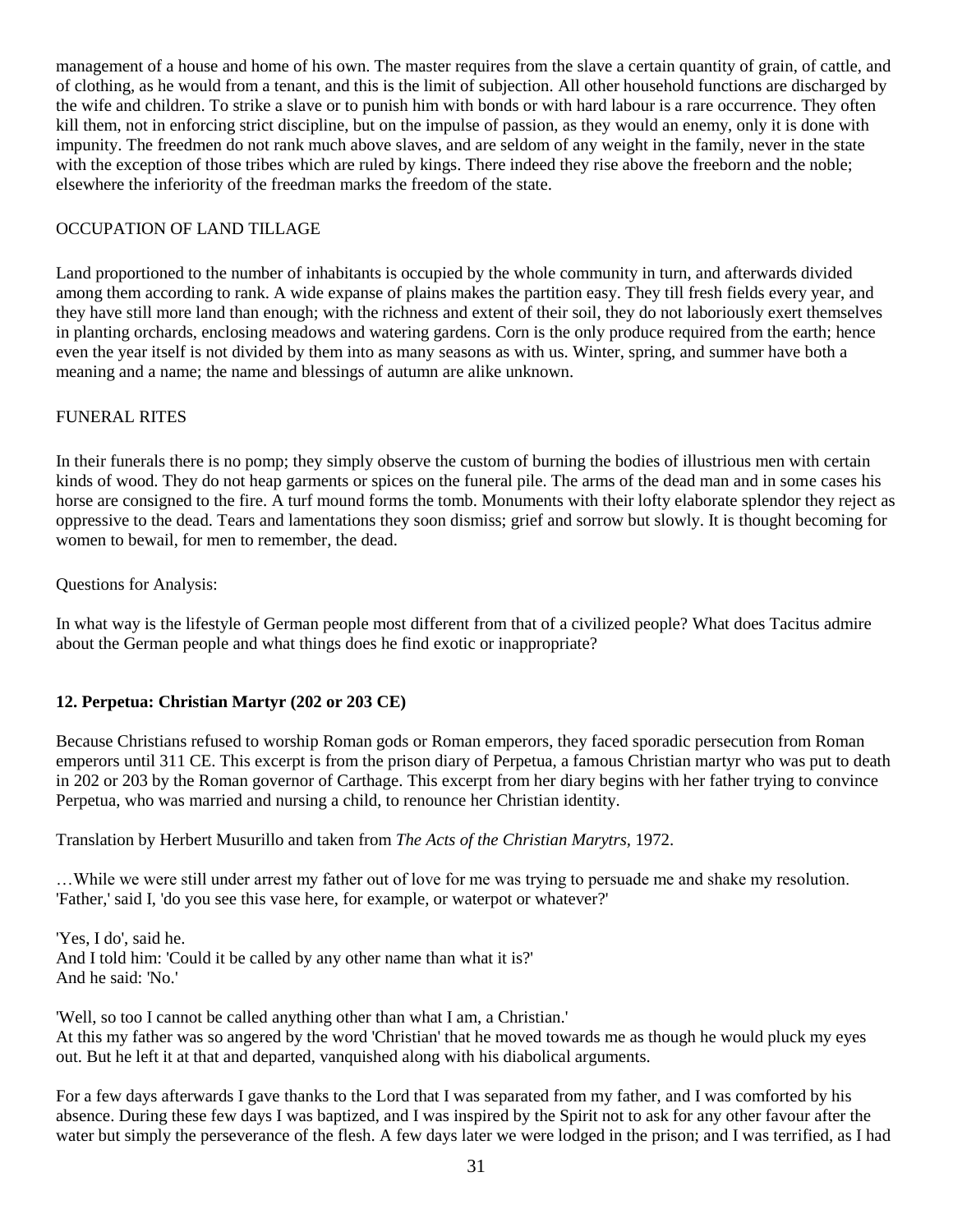never before been in such a dark hole. What a difficult time it was! With the crowd the heat was stifling; then there was the extortion of the soldiers; and to crown all, I was tortured with worry for my baby there.

Then Tertius and Pomponius, those blessed deacons who tried to take care of us, bribed the soldiers to allow us to go to a better part of the prison to refresh ourselves for a few hours. Everyone then left that dungeon and shifted for himself. I nursed my baby, who was faint from hunger. In my anxiety I spoke to my mother about the child, I tried to comfort my brother, and I gave the child in their charge. I was in pain because I saw them suffering out of pity for me. These were the trials I had to endure for many days. Then I got permission for my baby to stay with me in prison. At once I recovered my health, relieved as I was of my worry and anxiety over the child. My prison had suddenly become a palace, so that I wanted to be there rather than anywhere else.

Then my brother said to me: 'Dear sister, you are greatly privileged; surely you might ask for a vision to discover whether you are to be condemned or freed.'

Faithfully I promised that I would, for I knew that I could speak with the Lord, whose great blessings I had come to experience. And so I said: 'I shall tell you tomorrow.' Then I made my request and this was the vision I had. I saw a ladder of tremendous height made of bronze, reaching all the way to the heavens, but it was so narrow that only one person could climb up at a time. To the sides of the ladder were attached all sorts of metal weapons: there were swords, spears, hooks, daggers, and spikes; so that if anyone tried to climb up carelessly or without paying attention, he would be mangled and his flesh would adhere to the weapons.

At the foot of the ladder lay a dragon of enormous size, and it would attack those who tried to climb up and try to terrify them from doing so. And Saturus was the first to go up, he who was later to give himself up of his own accord. He had been the builder of our strength, although he was not present when we were arrested. And he arrived at the top of the staircase and he looked back and said to me: 'Perpetua, I am waiting for you. But take care; do not let the dragon bite you.'

'He will not harm me,' I said, 'in the name of Christ Jesus.'

Slowly, as though he were afraid of me, the dragon stuck his head out from underneath the ladder. Then, using it as my first step, I trod on his head and went up.

Then I saw an immense garden, and in it a gray-haired man sat in shepherd's garb; tall he was, and milking sheep. And standing around him were many thousands of people clad in white garments. He raised his head, looked at me, and said: 'I am glad you have come, my child.'

He called me over to him and gave me, as it were, a mouthful Of the milk he was drawing; and I took it into my cupped hands and consumed it. And all those who stood around said: 'Amen!' At the sound of this word I came to, with the taste of something sweet still in my mouth. I at once told this to my brother, and we realized that we would have to suffer, and that from now on we would no longer have any hope in this life.

A few days later there was a rumour that we were going to be given a hearing. My father also arrived from the city, worn with worry, and he came to see me with the idea of persuading me.

'Daughter,' he said, 'have pity on my grey head--have pity on me your father, if I deserve to be called your father, if I have favoured you above all your brothers, if I have raised you to reach this prime of your life. Do not abandon me to be the reproach of men. Think of your brothers, think of your mother and your aunt, think of your child, who will not be able to live once you are gone. Give up your pride! You will destroy all of us! None of us will ever be able to speak freely again if anything happens to you.'

This was the way my father spoke out of love for me, kissing my hands and throwing himself down before me. With tears in his eyes he no longer addressed me as his daughter but as a woman. I was sorry for my father's sake, because he alone of all my kin would be unhappy to see me suffer.

I tried to comfort him saying: 'It will all happen in the prisoner's dock as God wills; for you may be sure that we are not left to ourselves but are all in his power.'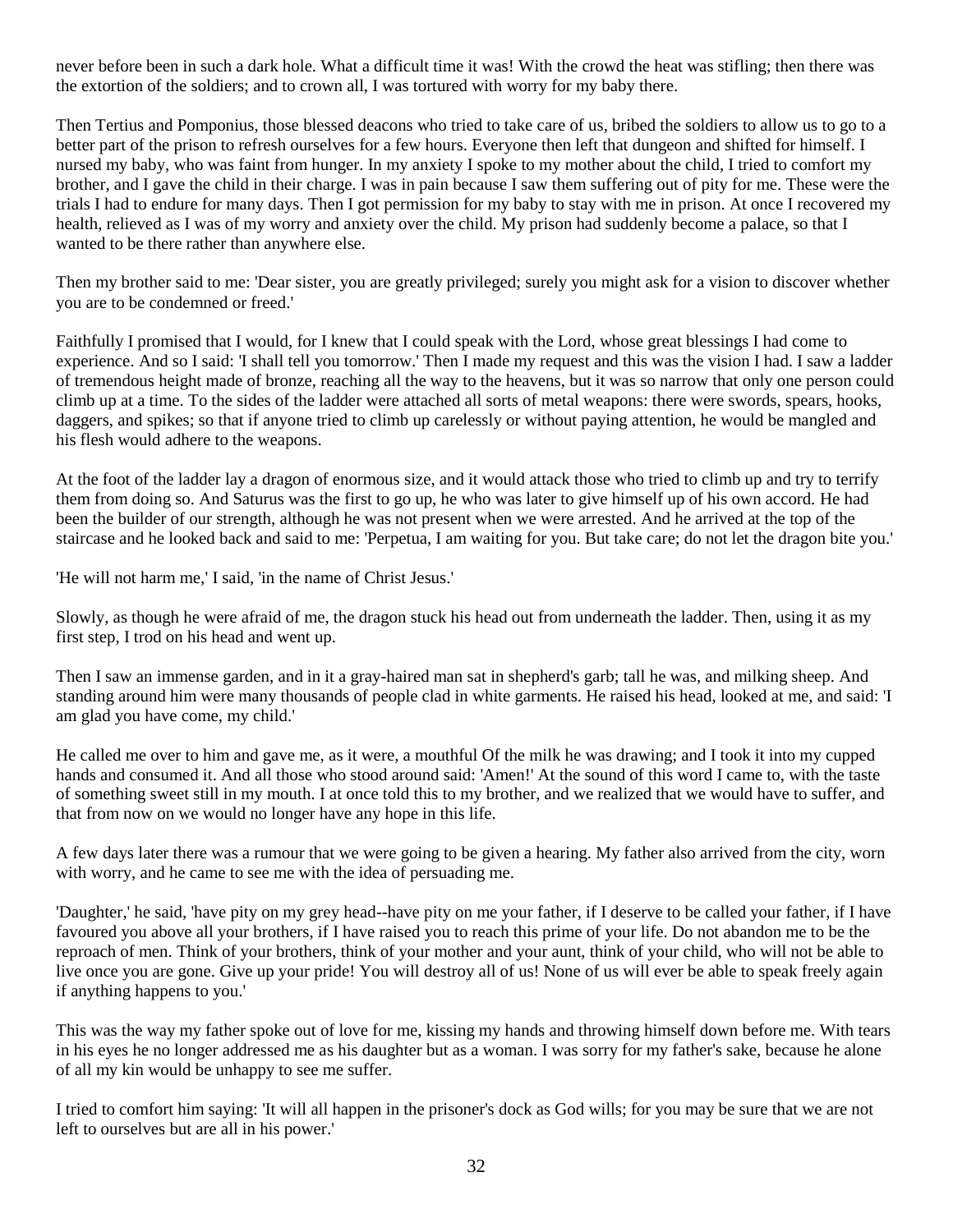And he left me in great sorrow.

One day while we were eating breakfast we were suddenly hurried off for a hearing. We arrived at the forum, and straight away the story went about the neighbourhood near the forum and a huge crowd gathered. We walked up to the prisoner's dock. All the others when questioned admitted their guilt. Then, when it came my turn, my father appeared with my son, dragged me from the step, and said: 'Perform the sacrifice--have pity on your baby!'

Hilarianus the governor, who had received his judicial powers as the successor of the late proconsul Minucius Timinianus, said to me: 'Have pity on your father's grey head; have pity on your infant son. Offer the sacrifice for the welfare of the emperors.'

'I will not', I retorted. 'Are you a Christian?' said Hilarianus. And I said: 'Yes, I am.'

When my father persisted in trying to dissuade me, Hilarianus ordered him to be thrown to the ground and beaten with a rod. I felt sorry for father, just as if I myself had been beaten. I felt sorry for his pathetic old age.

Then Hilarianus passed sentence on all of us: we were condemned to the beasts, and we returned to prison in high spirits. But my baby had got used to being nursed at the breast and to staying with me in prison. So I sent the deacon Pomponius straight away to my father to ask for the baby. But father refused to give him over. But as God willed, the baby had no further desire for the breast, nor did I suffer any inflammation; and so I was relieved of any anxiety for my child and of any discomfort in my breasts....

### Questions for Analysis:

Some early Christians renounced their faith after Roman authorities threatened them. Perpetua did not. What does her diary reveal about the history of Christianity in the third century?

### **13. The Theodosian Code (Roman Empire, 438 Century C.E.)**

In the centuries after Jesus of Nazareth's death, his followers did not agree among themselves about important points of theology such as how to understand the nature of Christ's divinity and humanity. Over time, what became orthodox Christianity developed as a result of Church Councils convoked to settle theological debates. Until 311 CE, Christians faced sporadic persecution by Roman emperors, many who considered the new faith dangerous. Yet, shortly after Constantine I, Emperor Theodosius (379-395), declared Christianity the empire's official religion. In other words, Christianity went from being persecuted and illegal to the Roman Empire's exclusive faith in less than one hundred years. The second document is a group of selections from the *Codex Theodosianus*, completed in 438. It officially banned all other religions in the Roman Empire except Christianity.

Oliver J. Thatcher, ed., *The Library of Original Sources*, Milwaukee, 1907.

C. Th. XV.xii.1: Bloody spectacles are not suitable for civil ease and domestic quiet. Wherefore since we have proscribed gladiators, those who have been accustomed to be sentenced to such work as punishment for their crimes, you should cause to serve in the mines, so that they may be punished without shedding their blood. Constantine Augustus.

C. Th. XVI.v.1: It is necessary that the privileges which are bestowed for the cultivation of religion should be given only to followers of the Catholic faith. We desire that heretics and schismatics be not only kept from these privileges, but be subjected to various fines. Constantine Augustus.

C. Th. XVI.x.4: It is decreed that in all places and all cities the temples should be closed at once, and after a general warning, the opportunity of sinning be taken from the wicked. We decree also that we shall cease from making sacrifices. And if anyone has committed such a crime, let him be stricken with the avenging sword. And we decree that the property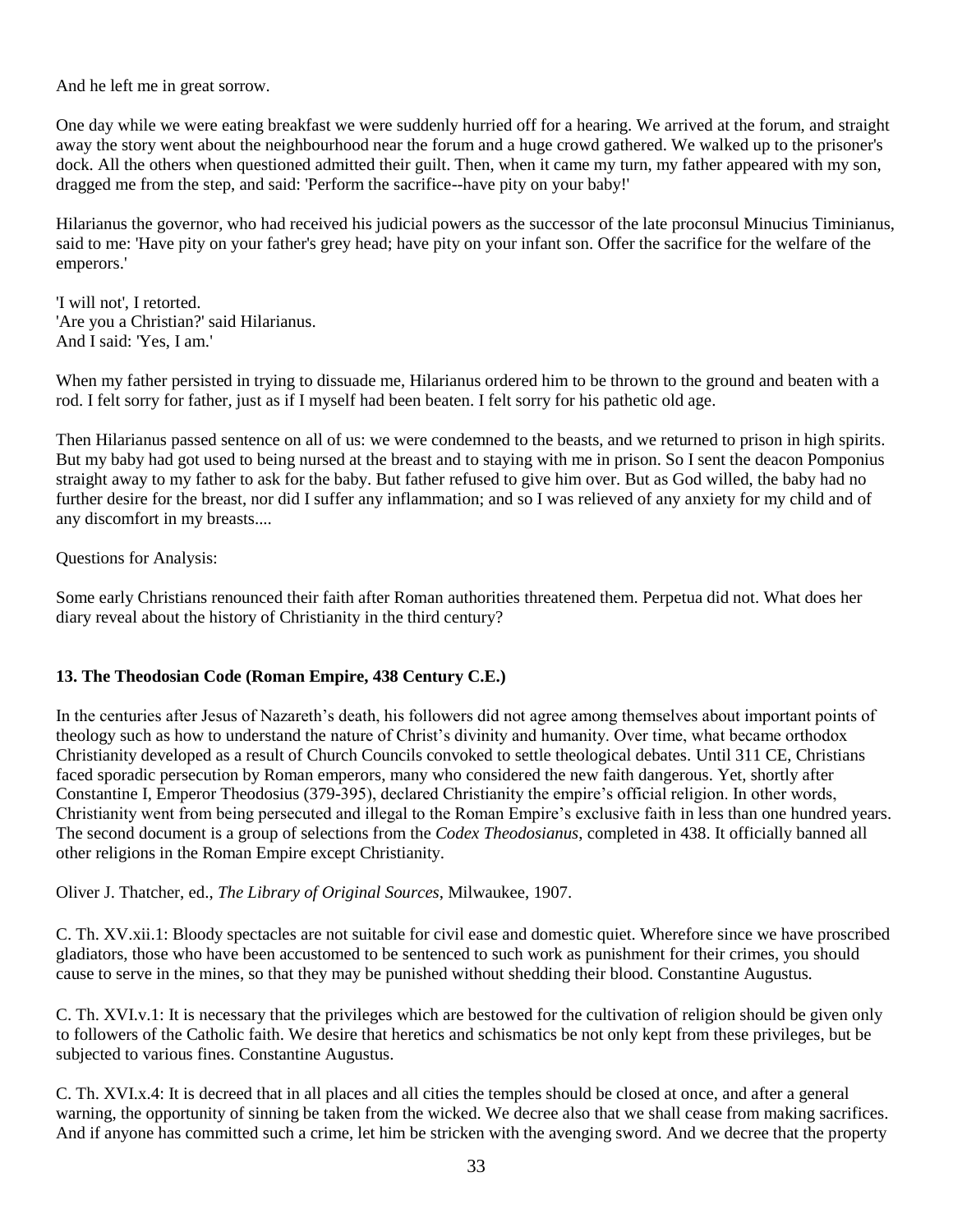of the one executed shall be claimed by the city, and that rulers of the provinces be punished in the same way, if they neglect to punish such crimes. Constantine and Constans Augusti.

C. Th. XVI.vii.1: The ability and right of making wills shall be taken from those who turn from Christians to pagans, and the testament of such are one, if he made any, shall be abrogated after his death. Gratian, Valentinian, and Valens Augusti.

C.Th. XI.vii.13: Let the course of all law suits and all business cease on Sunday, which our fathers have rightly called the Lord's day, and let no one try to collect either a public or a private debt; and let there be no hearing of disputes by any judges either those required to serve by law or those voluntarily chosen by disputants. And he is to be held not only infamous but sacrilegious who has turned away from the service and observance of holy religion on that day. Gratian, Valentinian and Theodosius Augusti.

C.Th. XV.v.1: On the Lord's day, which is the first day of the week, on Christmas, and on the days of Epiphany, Easter, and Pentecost, inasmuch as then the [white] garments [of Christians] symbolizing the light of heavenly cleansing bear witness to the new light of holy baptism, at the time also of the suffering of the apostles, the example for all Christians, the pleasures of the theaters and games are to be kept from the people in all cities, and all the thoughts of Christians and believers are to be occupied with the worship of God. And if any are kept from that worship through the madness of Jewish impiety or the error and insanity of foolish paganism, let them know that there is one time for prayer and another for pleasure. And lest anyone should think he is compelled by the honor due to our person, as if by the greater necessity of his imperial office, or that unless he attempted to hold the games in contempt of the religious prohibition, he might offend our serenity in showing less than the usual devotion toward us; let no one doubt that our clemency is revered in the highest degree by humankind when the worship of the whole world is paid to the might and goodness of God. Theodosius Augustus and Caesar Valentinian.

C. Th.XVI.i.2: We desire that all the people under the rule of our clemency should live by that religion which divine Peter the apostle is said to have given to the Romans, and which it is evident that Pope Damasus and Peter, bishop of Alexandria, a man of apostolic sanctity, followed; that is that we should believe in the one deity of Father, Son, and Holy Spirit with equal majesty and in the Holy Trinity according to the apostolic teaching and the authority of the gospel. Gratian, Valentinian and Theodosius Augusti.

C. Th. XVI.v.iii: Whenever there is found a meeting of a mob of Manichaeans, let the leaders be punished with a heavy fine and let those who attended be known as infamous and dishonored, and be shut out from association with men, and let the house and the dwellings where the profane doctrine was taught be seized by the officers of the city. Valentinian and Valens Augusti.

Questions for Analysis:

The Theodosian Code banned all other religions in the Roman Empire. What provisions of the Code ensure compliance with the decree that Christianity is the Empire's only religion?

## **14. Muhammad: Selections from the Quran (Arabian Peninsula, 7th Century C.E.)**

Muslims believe that God – Allah – revealed himself to the Prophet Muhammad between 610 and 632 CE. Eventually scribes recorded Muhammad's words and compiled them into a book with 114 chapters known as the Koran or Qur'an, which literally means 'the recitation'. Because it was expressed in poetic prose, the book loses the beauty of its oral expression when translated into English. Nonetheless, the following selections take up a number of Islamic teachings including a singular conception of God, the importance of charity and fasting, and the relationship between Muslims and Christians.

Abdullah Yusuf Ali, *The Qur'an: a Guide and Mercy*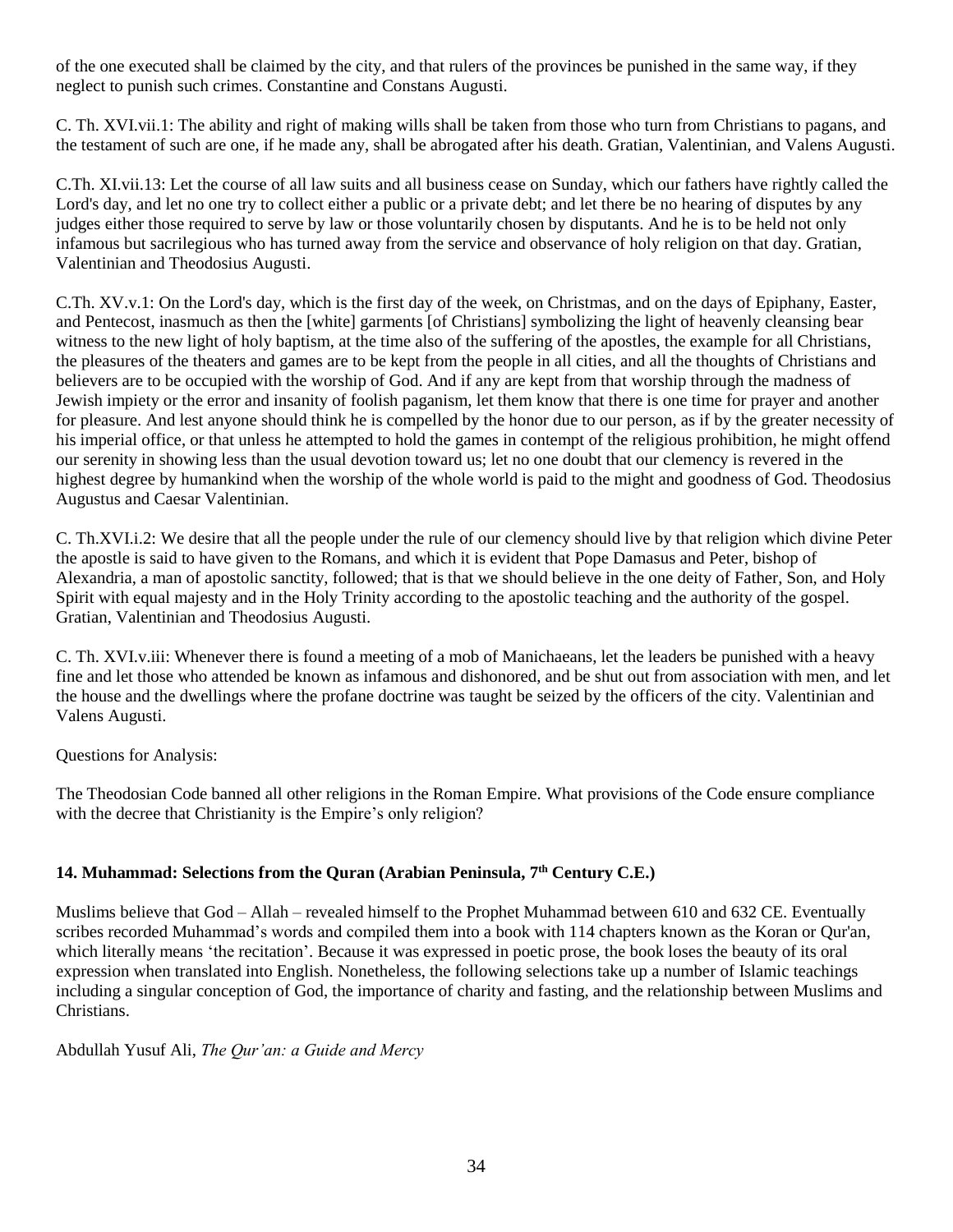## ALLAH IS THE GOD OF ADAM AND MOSES

Chapter 2, verse 35 We said: "O Adam! You and your wife dwell in the Garden; and eat of the bountiful things therein as (where and when) you will, but do not approach this tree, or you run into harm and transgression." 36. Then did Satan make them slip form the (Garden), and get them out of the state (of felicity) in which they had been...

40 O Children of Israel! Call to mind the (special) favor which I bestowed upon you, and fulfilled your Covenant with Me as I fulfill My Covenant with you, and fear none but Me…

49 And remember, We delivered you from the people of Pharaoh: they set you hard tasks and punishments, slaughtered your sons and let your women-folk live; therein was a tremendous trial from the Lord…

53 And remember We gave Moses the Scripture and the Criterion (between right and wrong): there was a chance for you to be guided aright. 54 And remember Moses said to his people: "O my people! You have indeed wronged yourselves by your worship of the calf.

## FASTING AND RAMADAN

183 O you who believe! Fasting is prescribed for you, even as it was prescribed for those before you, that you may ward off (evil); 184 (Fast) a certain number of days; and (for) him who is sick among you, or on a journey, (the same) number of other days; and for those who can afford it there is a ransom: the feeding of a man in need – but whoso does good of his own accord, it is better for him: and that you fast is better for you if you did but know.

### WARFARE

190 Fight in the way of Allah against those who fight against you, but begin not hostilities. Lo! Allah loves not aggressors. 191 And slay them wherever you find them, and drive them out of the places whence they drove you out, for persecution is worse than slaughter. And fight not with them at the Inviolable Place of Worship until they first attack you there, but if they attack you (there), then slay them. Such is the reward of disbelievers.

192 But if they desist, then lo! Allah is Forgiving, Merciful. 193 And fight them until persecution is no more, and religion is for Allah. But if they desist, then let there be no hostility except against wrong-doers. 194 The forbidden month for the forbidden month, and [all] forbidden things . . . [are under the law of] retaliation. And one who attacks you, attack him in like manner as he attacked you. Observe your duty to Allah, and know that Allah is with those who ward off (evil).

### PRAISE TO ALLAH

255 Allah! There is no God save Him, the Alive, the Eternal. Neither slumber nor sleep overtakes Him. Unto Him belongs whatsoever is in the heavens and whatsoever is in the earth. Who is he that intercedes with Him save by His leave? He knows that which is in front of them and that which is behind them, while they encompass nothing of His knowledge save what He wills. His throne includes the heavens and the earth, and He is never weary of preserving them. He is the Sublime, the Tremendous.

### NO COMPULSION IN RELIGION

256 There is no compulsion in religion. The right direction is henceforth distinct from error. And he who rejects false deities and believes in Allah has grasped a firm handhold which will never break. Allah is Hearer, Knower. 257 Allah is the Protecting Guardian of those who believe. He brings them out of darkness into light. As for those who disbelieve, their patrons are false deities. They bring them out of light into darkness. Such are rightful owners of the Fire. They will abide therein.

258 Bethink you of him who had an argument with Abraham about his Lord because Allah had given him the kingdom; how, when Abraham said: My Lord is He Who gives life and causes death, he answered: I give life and cause death. Abraham said: Lo! Allah causes the sun to rise in the East, so do you cause it to come up from the West. Thus was the disbeliever abashed. And Allah guides not wrongdoing folk.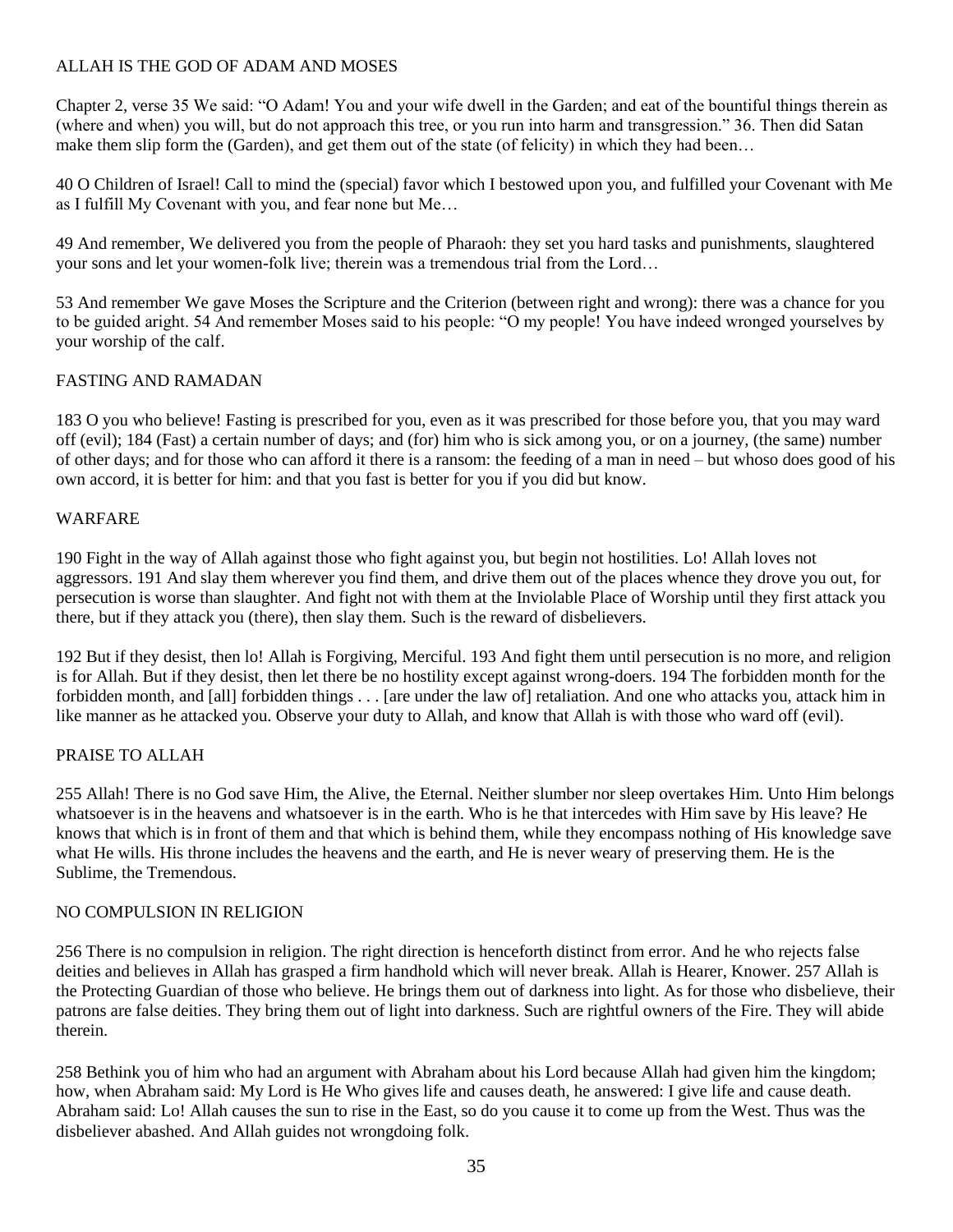## ALMS TO THE POOR

263 A kind word with forgiveness is better than almsgiving followed by injury. Allah is Absolute, but [Mild]. 264 O you who believe! Render not vain your almsgiving by reproach and injury, like him who spends his wealth only to be seen of men and believes not in Allah and the Last Day…

271 If you publish your almsgiving, it is well; but if you hide it and give it to the poor, it will be better for you, and will atone for some of your ill deeds. Allah is Informed of what you do. 272 The guiding of them is not your duty (O Muhammad), but Allah guides whom He will. And whatsoever good thing you spend, it is for yourselves, when you spend not save in search of Allah's Countenance; and whatsoever good thing you spend, it will be repaid to you in full, and you will not be wronged.

## DIETY REGULATIONS

Chapter 6, verse 145 Say "I do not find in the Message received by me by inspiration any (meat) forbidden to be eaten by one who wishes to eat it, unless it be dead meat, or blood poured forth, or the flesh of swine – for it is an abomination – or, what is imous, (meat) on which a name has been invoked, other than God's." But (even so), if a person is forced by necessity, without willful disobedience, nor transgressing due limits – your Lord s Oft-forgiving, Most Merciful.

146 For those who followed the Jewish Law, We forbade every (animals with undivided hoof, and We forbade them the fat of the ox and the sheep, except what adheres to their backs or their entrails, or is mixed up with a bone: this in recompense for their willful disobedience: for We are true (in Our ordinances).

### CONVERTING ARAB TRIBES

Chapter 9, verse 101 Certain of the desert Arabs round about you are Hypocrites, as well as (desert Arabs) among the Medina folk: they are obstinate in hypocrisy: you do not know them: We know them: twice shall We punish them: and in addition they shall be sent to a grievous penalty. 102 Others have acknowledged their wrong-doings: they have mixed an act that was good with another that was evil. Perhaps God will turn to them (in mercy): for God is Oft-Forgiving, Most Merciful.

### THE BIRTH OF JESUS

Chapter 19, verse 16 And make mention of Mary in the Scripture, when she had withdrawn from her people to a chamber looking East, 17 And had chosen seclusion from them. Then We sent unto her Our Spirit, and it assumed for her the likeness of a perfect man. 18 She said: Lo! I seek refuge in the Beneficent One from you, if you art God-fearing. 19 He said: I am only a messenger of your Lord, that I may bestow on you a faultless son. 20 She said: How can I have a son when no mortal has touched me, neither have I been unchaste?

21 He said: So (it will be). Your Lord says: It is easy for Me. And (it will be) that We may make of him a revelation for mankind and a mercy from Us, and it is a thing ordained. 22 And she conceived him, and she withdrew with him to a far place. 23 And the pangs of childbirth drove her unto the trunk of the palm tree. She said: O, would that I had died [before] this and had become a thing [unnoticed], forgotten! 24 Then (one) cried unto her from below her, saying: Grieve not! Your Lord has placed a rivulet beneath you, 25 And [if you] shake the trunk of the palm tree toward you, you will cause ripe dates to fall upon you.

35 It befits not (the Majesty of) Allah that He should take unto Himself a son. Glory be to Him! When He decrees a thing, He says unto it only: Be! and it is. 36 And lo! Allah is my Lord and your Lord. So serve Him. That is the right path. 37 The sects among them [the Christians] differ: But woe unto the disbelievers . . . [on that] awful Day [of Judgment]. 38 See and hear them on the Day they come unto Us! Yet the evil-doers are today in error manifest. 39 And warn them of the Day of anguish when the case has been decided. Now they are in a state of carelessness, and they believe not. 40 Lo! We, only We, inherit the earth and all who are thereon, and unto Us they are returned.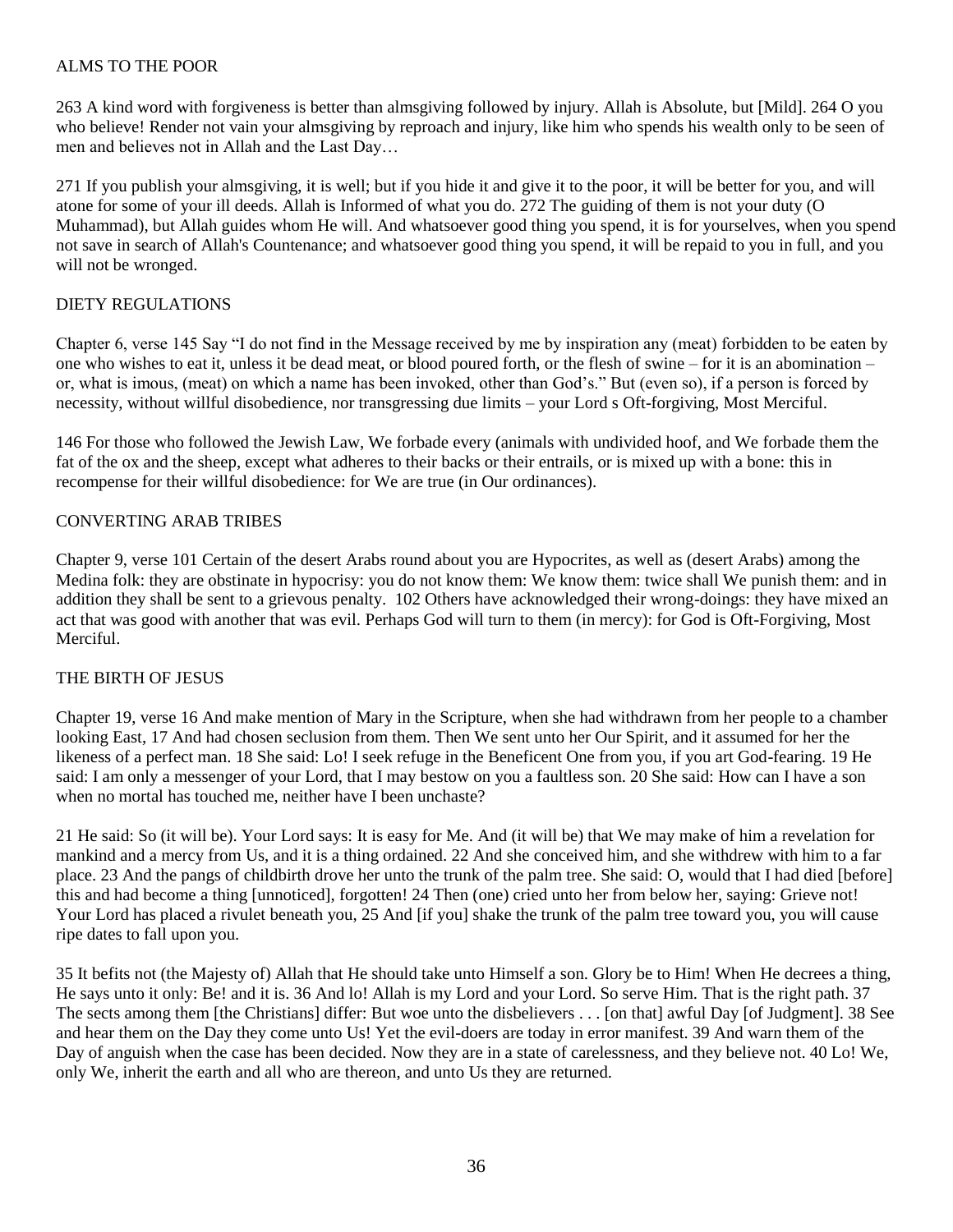### AGAIN, ALLAH HAS NO SON

88 And they [the Christians] say: The Beneficent has taken unto Himself a son. 89 Assuredly you utter a disastrous thing [and abominable assertion] 90 Whereby almost the heavens are torn, and the earth is split asunder, and the mountains fall in ruins, 91 That you ascribe unto the Beneficent a son, 92 When it is not meet for (the Majesty of) the Beneficent that He should choose a son.

Questions for Analysis:

What are the similarities and differences between Islam and Christianity? For instance, how does the Muslim view of Jesus agree with the Christian view, what are the differences? The Quran explicitly commands Muslims to fast and give alms to the poor. How does this compare to the Christian tradition?

### **15. Pope Urban's Speech at the Council of Clermont (1095 CE)**

In 1094 or 1095, Alexios I Komnenos, the Byzantine emperor asked Pope Urban II for help fighting the Muslim Seljuq Turks, who had taken nearly all of Asia Minor from him. At the council of Clermont Urban addressed a great crowd and urged all to go to the aid of the Greeks and to recover Palestine from the rule of the Muslims. This is one account of Pope Urban's speech by a man named Fulcher of Chartres who heard Pope Urban speak.

## Source: *A Source Book for Medieval History*, (New York: Scribners, 1905), 513-17

O sons of God, you have promised more firmly than ever to keep the peace among yourselves and to preserve the rights of the church, there remains still an important work for you to do. Freshly quickened by the divine correction, you must apply the strength of your righteousness to another matter which concerns you as well as God. For your brethren who live in the east are in urgent need of your help, and you must hasten to give them the aid which has often been promised them. For, as the most of you have heard, the Turks and Arabs have attacked them and have conquered the territory of Romania [the Greek empire] as far west as the shore of the Mediterranean and the Hellespont, which is called the Arm of St. George. They have occupied more and more of the lands of those Christians, and have overcome them in seven battles. They have killed and captured many, and have destroyed the churches and devastated the empire. If you permit them to continue thus for awhile with impurity, the faithful of God will be much more widely attacked by them. On this account I, or rather the Lord, beseech you as Christ's heralds to publish this everywhere and to persuade all people of whatever rank, foot-soldiers and knights, poor and rich, to carry aid promptly to those Christians and to destroy that vile race from the lands of our friends. I say this to those who are present, it meant also for those who are absent. Moreover, Christ commands it.

All who die by the way, whether by land or by sea, or in battle against the pagans, shall have immediate remission of sins. This I grant them through the power of God with which I am invested. O what a disgrace if such a despised and base race, which worships demons, should conquer a people which has the faith of omnipotent God and is made glorious with the name of Christ! With what reproaches will the Lord overwhelm us if you do not aid those who, with us, profess the Christian religion! Let those who have been accustomed unjustly to wage private warfare against the faithful now go against the infidels and end with victory this war which should have been begun long ago. Let those who for a long time, have been robbers, now become knights. Let those who have been fighting against their brothers and relatives now fight in a proper way against the barbarians. Let those who have been serving as mercenaries for small pay now obtain the eternal reward. Let those who have been wearing themselves out in both body and soul now work for a double honor. Behold! on this side will be the sorrowful and poor, on that, the rich; on this side, the enemies of the Lord, on that, his friends. Let those who go not put off the journey, but rent their lands and collect money for their expenses; and as soon as winter is over and spring comes, let hem eagerly set out on the way with God as their guide.

#### Questions for Analysis:

How does Pope Urban try to recruit people for a Christian Crusade to reclaim Palestine? What does he promise crusaders?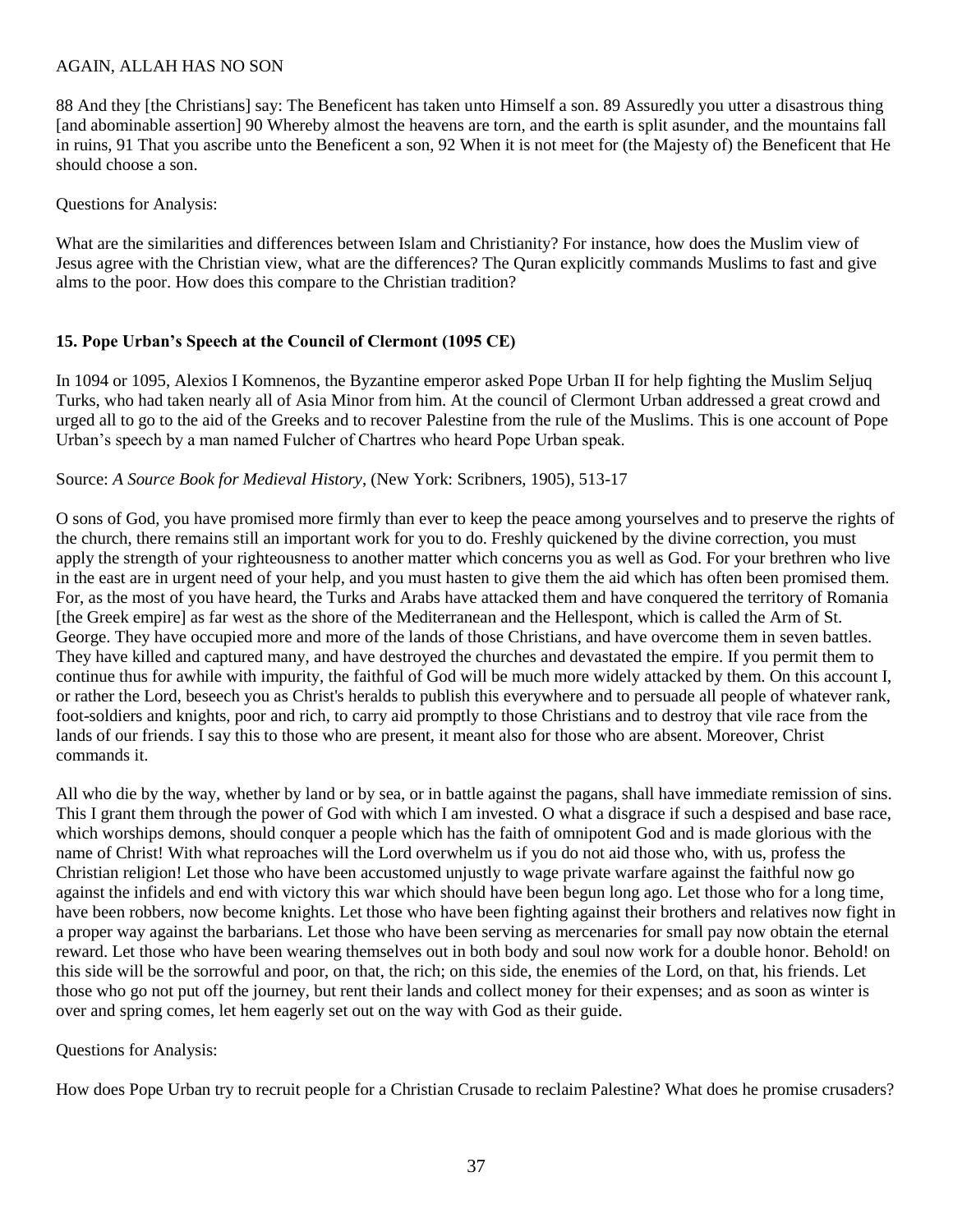## **16. The Magna Carta (1215 CE)**

The idea of a constitution, a written document that outlines the rights of people in a political community, is quite old. In 1215, the most powerful people in England (barons, bishops, and merchants) forced King John to sign a document, the Magna Carta (Great Charter) acknowledging their rights to secure property and fair trial. In other words, the king could not deprive these people of their possessions or put them in jail without due process of law. The Magna Carta limited the power of the English monarchy by clearly separating the functions of government, which was a strategy to limit the authoritarian and arbitrary actions by King John. Very few people enjoyed the rights of freemen in 1215, but the charter is exceptionally significant as a first attempt to limit the powers of the monarchy and separate them from the power of the legislature where laws are made and the judiciary where laws are reviewed. With respect to religious matters, the Magna Carta wanted to prevent the king from pressuring the English Church to appoint certain clergy. Today, a written constitution laying out the functions of government and rules of the system, is found everywhere in the world.

Translation from the Latin of the Magna Carta of England, 1215, prepared by Xavier Hildegarde, November 2001.

1. In the first place we have conceded to God, and by this our present charter confirmed for us and our heirs for ever that the English church shall be free, and shall have her rights entire, and her liberties inviolate; and we wish that it be thus observed. This is apparent from the fact that we, of our pure and unconstrained will, did grant the freedom of elections, which is reckoned most important and very essential to the English church, and did by our charter confirm and did obtain the ratification of the same from our lord, Pope Innocent III., before the quarrel arose between us and our barons. This freedom we will observe, and our will is that it be observed in good faith by our heirs forever.

We have also granted to all freemen of our kingdom, for us and our heirs forever, all the underwritten liberties, to be had and held by them and their heirs, of us and our heirs forever.

2. If any of our earls or barons, or others holding of us in chief by military service shall have died, and at the time of his death his heir shall be of full age and owe relief he shall have his inheritance on payment of the ancient relief, namely the heir or heirs of an earl, 100 pounds for a whole earl's barony; the heir or heirs of a baron, 100 pounds for a whole barony; the heir or heirs of a knight, 100 shillings at most for a whole knight's fee; and whoever owes less let him give less, according to the ancient custom of fiefs.

3. If, however, the heir of any of the aforesaid has been under age and in wardship, let him have his inheritance without relief and without fine when he comes of age.

28. No constable or other royal bailiff shall take corn or other provisions from any man without an immediate cash payment, unless the seller permits postponement of this.

38. In future, no bailiff shall place a man on trial upon his own unsupported words, without credible witnesses being produced to support his word.

39. No freeman shall be arrested or imprisoned or disseised (put in possession of) or outlawed or exiled or in any other way harmed. Nor will we [the king] proceed against him, or send others to do so, except according to the lawful sentence of his peers and according to the Common Law.

40. To no one will we sell, to no one will we refuse or delay, right or justice.

All merchants may leave or enter England in safety and security. They may stay and travel throughout England by road or by water, free from all illegal tolls, in order to buy and sell according to the ancient and rightful customs. This is except, in time of war, those merchants who are from the land at war with us. And if such merchants are found in our land at the beginning of the war, they shall be detained, without injury to their bodies or goods, until information is received by us (or by our chief justiciar) about in what way are treated our merchants, thence found in the land at war with us . If our men are safe there, the others shall be safe in our land.

It shall be lawful in future for any one, keeping loyalty to the Crown, to leave our kingdom and to return safely and securely, by land and by water. This is except in time of war, when men may go, only in the public interest, for some short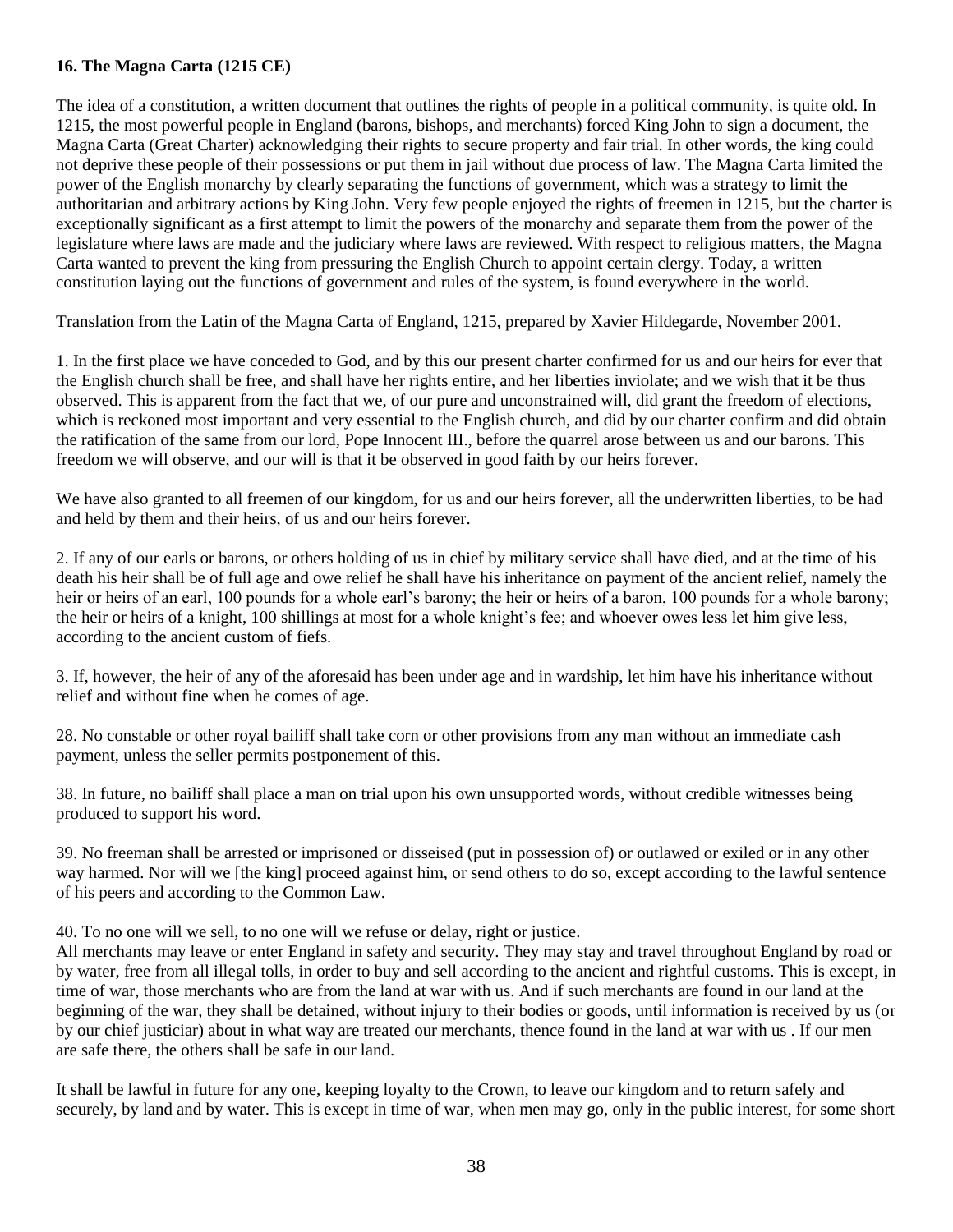period. (This excludes, always, those imprisoned or outlawed in accordance with the law of the realm, natives of any country at war with us, and merchants, who shall be treated as [previously stated\)](http://www.magnacartaplus.org/magnacarta/#article41).

52. If, without the lawful judgement of his peers, a man has been dispossessed of his lands, castles, franchises or his rights, or had them removed by us, we will at once restore these to him. If a dispute arises over this, the dispute shall be decided by the judgement of the twenty-five barons referred to [below](http://www.magnacartaplus.org/magnacarta/#article61) in the clause for securing the peace. Moreover, in all cases where possessions have been disseised or removed from anyone without the lawful judgement of his peers, by our father King Henry or our brother King Richard, and which are retained by us (or which are held by others under our warranty), we will have the usual respite period allowed to crusaders, unless a lawsuit has been started or we had ordered an enquiry before we took the cross [as a Crusader]. However, as soon as we return from our expedition, or if by chance we abandon it, we shall immediately grant full justice.

63. Thus, we wish and we firmly ordain that the English church shall be free, and that men in our kingdom shall have and keep all these previously determined liberties, rights, and concessions, well and in peace, freely and quietly, in their fullness and integrity, for themselves and their heirs, from us and our heirs, in all things and all places for ever, as is previously described here.

An oath has been sworn, on the one hand by us and on the other by the barons, that all the aforesaid provisions shall be observed in good faith and without evil intent.

Given under our hand—the above-named and many others being witnesses—in the meadow which is called Runnymede, between Windsor and Staines, on the fifteenth day of June, in the seventeenth year of our reign.

[That is 1215—the new regnal year began on 28 May.]

Question for Discussion:

How is the Magna Carta similar to and different from the United States Constitution? Which provisions guarantee rights to liberty and property?

## **17. Friar Giovanni DiPlano Carpini: The Mongols Whom We Call the Tartars (1252)**

In 1245 Mongol armies appeared poised to conquer all of Europe having already conquered Russia and killed some 100,000 knights and soldiers in Poland and Hungary. Put simply, European armies could not defeat the Mongols. In the face of this threat, Pope Innocent IV sent Friar Giovanni DiPlano del Carpini to collect information about their customs, intentions, and tactics. This excerpt is from the chapter in Carpini's book, *Ystoria Mongolarum*, titled 'How to Fight the Tartars and what to Expect'. It offers a major insight into how the Mongols waged war so effectively.

(Translation by Erik Hildinger)

### CHAPTER EIGHT

Now that we have described the lands which obey the Tartars, we must set out how to wage war against them, which, it would seem, is best described in this way: first we shall tell what the Tartars intend, second the arms and organization of forces, third, how to respond to their cunning in battle, fourth, the fortification of their camps and cities, and fifth, what should be done with captives.

The Tartars mean to conquer the entire world if they can, as we have already said. This is why their emperor heads his letters thus: "The Power of God, the Emperor of all Men". And so, as it is said, they do not make peace with anyone unless they submit. Therefore, because except for Christendom, there is no land in the world which they not taken, they are preparing to fight us. Everyone should know that we lived at the Tartar court where there had been convened a solemn counsel at which it has been decided for many years (we were there when they elected Cuyuc emperor in our presence, who is called Khan in their language) which aforesaid Cuyuc Khan raised his standard, along with those of all his princes, against the Church of God and the Roman Empire, and against all the states of Christendom and the people of the west,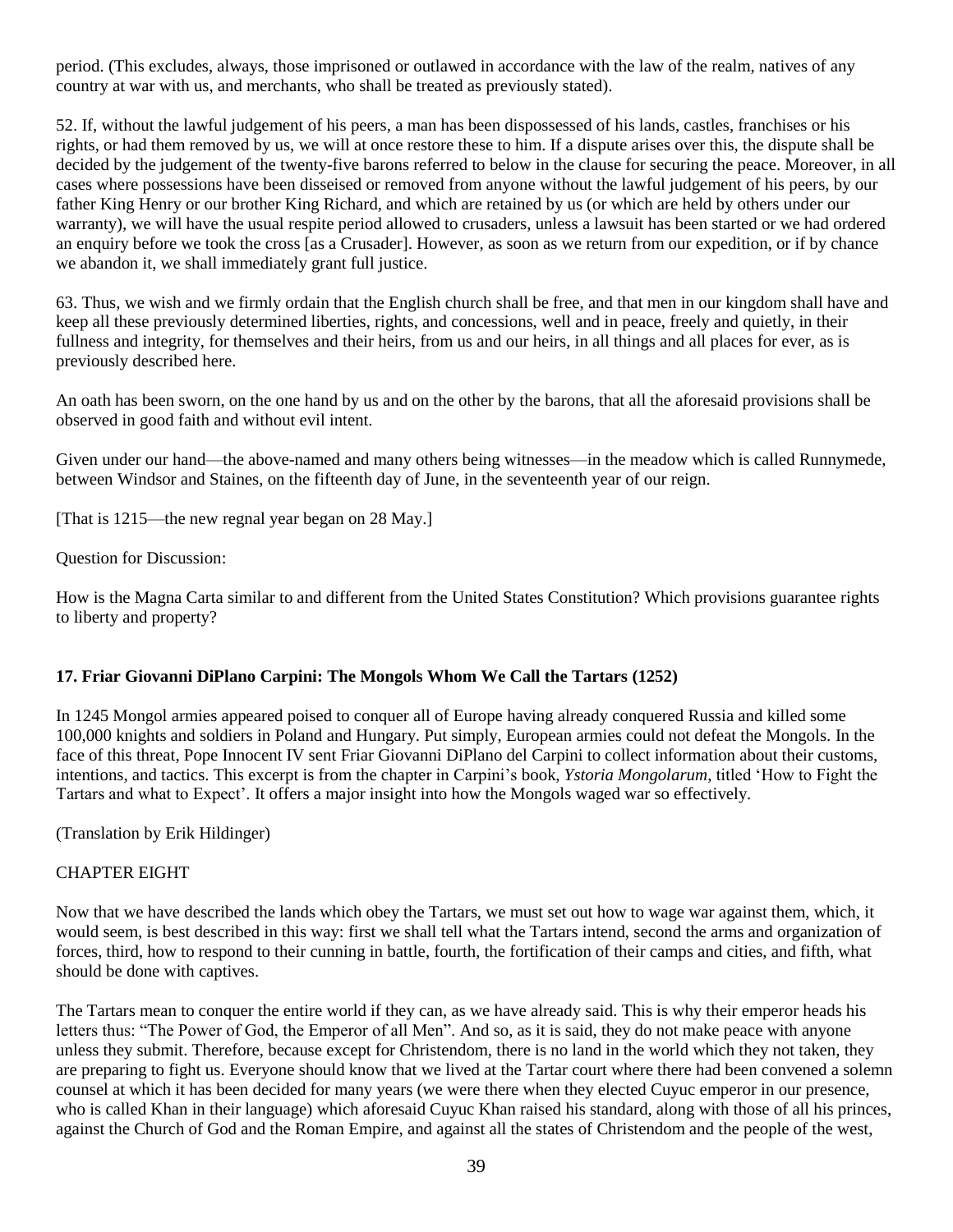unless they do what he has ordered of the Lord Pope and the great men and the whole population of the western Christians.

But we should not do this, it seems to us, because of the great and intolerable servitude (such as has not until now been heard of until now) that we saw with our own eyes, to which the Tartars reduce all of their subject peoples, and because the Tartars are a faithless and people cannot trust in their words at all, because whatever they promise they do not observe, when they see chance favor them. The Tartars are dishonest in all their acts and promises; they intend to supplant all the princes, nobles, soldiers and honest men in the world as said above), and they do this by trick and artifice against their subjects, then also because it is not fitting that Christians should submit to the Tartars because of their abominations, and because the worship of God will be reduced to nothing and their souls perish and their bodies be afflicted in an unbelieveable number of ways. At first the Tartars are mild but later they sting and injure like scorpions; and also because they are few in number and weaker in body than the Christian people.

The soldiers and commanders of the army were assigned in this council. Of every ten men they sent along three with his slaves from every land within their power. We were told that one army is to enter through Hungary, and the second through Poland. What is more, they come to fight constantly for eighteen years. That is the time allotted to the campaign. Last March when we passed through Russia we found the army summoned from all the Tartars. Furthermore they will advance in three or four years as far as Comania. From Comania they will attack the lands listed above: we do not know yet whether they will come roughly after the third winter, whether to expect them at that time, or if they will more likely come suddenly.

This is all certain and true unless God, by his grace, puts an obstacle in their path, as he did when they came into Hungary and Poland. They had meant to fight thirty years, but their emperor was poisoned and so they suspended the war until now. Now, however, because a new emperor has been installed, the Tartars have begun to prepare for war. You should know that the emperor said with his own mouth that he wished to send an army into Livonia and Prussia. And because he intends to overthrow the whole world or reduce it to servitude, and because slavery is intolerable to our people, as we said above, we must fight them.

If one province does not wish to cooperate with another, the Tartars will choose to attack that land, and they will use the men whom they capture to fight against another country, and those men will be in the forefront. If they fight badly they will be killed by the Tartars, while if they fight well the Tartars will hold them with promises and praise and indeed, if they do not flee from them, the Tartars will promise to make them great lords. Afterwards, though, when the Tartars are certain that they will not run away, they will make unhappy slaves of them; and as for the women, to those whom they wish to keep as servants and concubines they will do the same thing. Thus with the men of defeated provinces they will destroy the next country, nor will another province be able to resist them by itself, just as we have seen, unless God wishes to defend them, because, as said above, men are gathered for war from their entire empire. Therefore if the Christians wish to save themselves, their country, and Christianity, they must gather in one body the kings, princes, barons and rectors of the lands and send men to fight the Tartars under a single plan, and before this they should begin to strip the land because after the Tartars are seen in the countryside no one will be able to help to another, because these men will, in companies, seek out and kill men everywhere. And if they close themselves in fortresses, the Tartars place three or four thousand men or more around the fortress or city who besiege it. And they nonetheless will spread through the land killing men....

They [Christian armies] should organize their battle groups as the Tartars do, by commanders of thousands, and hundreds, by captains of ten and generals of the army. These generals should not enter the battle, just as Tartar generals do not, but should watch and command the army. They should establish the rule that the men advance to battle at the same time or otherwise, as they are positioned. And whoever abandons his fellow to advance to the battle or to the fighting, or whoever flees unless all retire, should be severely punished; because then part of the Tartar soldiers follow the fugitives and kill them with arrows and part of the Tartars remain with those who fight, and so confuse and kill those staying and fleeing. And likewise whoever loots before the enemy army is beaten should be punished the most, for among the Tartars these men are killed without mercy. The battleground should be chosen, if possible, where there is a flat field, so they may see in all directions. And they should have, if possible, a great wood at the back or on the side, because then the Tartars cannot enter between themselves and the wood. Nor should they advance in a single body, but instead they should make up many battle groups divided from each other, but not too far apart. And they should set up a battle line against those who attack first which charges them; and if the Tartars feign flight they must not chase them very far unless they can see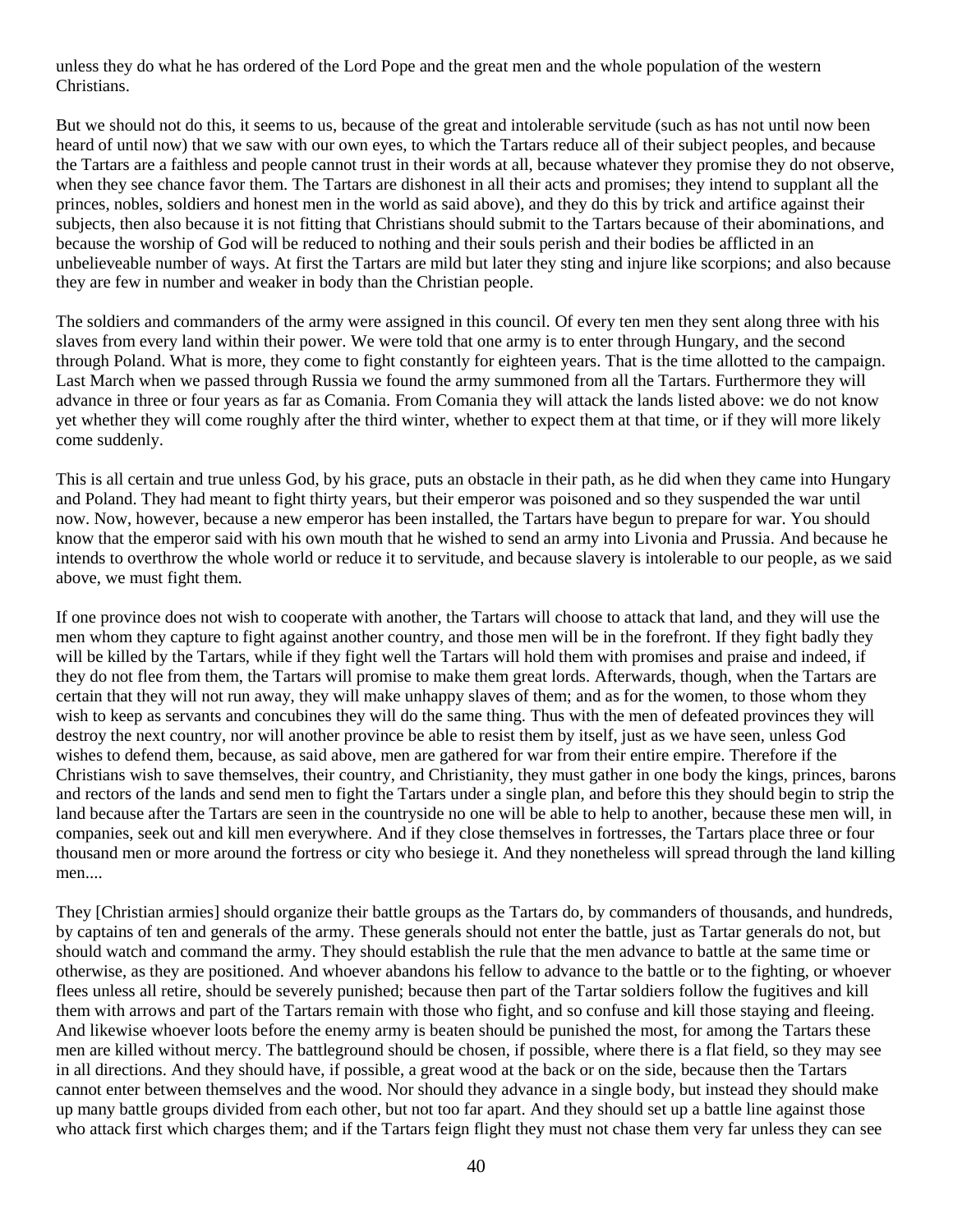well enough lest the Tartars draw them into ambushes as they are accustomed to do. And the other battle groups must be prepared to help that group if there is a chance.

Above all, they must have scouts everywhere who see when other Tartar squadrons come back from the right and left; and they must always send a squadron against the squadron that attacks them. The Tartars always try to surround their enemies, so they must be very careful lest this happen to them because an army is easily defeated this way. The squadrons, however, must be careful of this: not to chase a long way after them because of the traps the Tartars commonly prepare; indeed the Tartars fight more by trickery than strength. The leaders of the army must always be prepared to send help, if necessary, to those in the battle, and therefore they should stay a short distance behind them so their horses do not become tired because we do not have a great number of them. But the Tart does not mount for three or four days afterwards the horse he has ridden for one day; so they do not ride tired horses because of the great number they have. And if the Tartars retreat, our men should still not pursue and in turn become separated, because the Tartars only pretend to do this so the army will be divided and afterwards they freely attack and destroy the whole country. They must beware and not squander their supplies and so be known to be reduced to poverty and give the Tartars a means to kill them and others and destroy the whole country and because of their squandering allow the name of God to be blasphemed. They must act diligently so that if it happens that some soldiers leave, others take their place.

Our leaders should also mind the army day and night lest the Tartars overcome them quickly and suddenly, because the Tartars, like devils, study many methods of attack. Therefore they must be prepared both night and day nor should they give in to pillage, or sit too long at table and be discovered unprepared, because the Tartars always watch to find a way to attack. Indeed, the men of a country that expects the Tartars or fears that they will come upon them should have secret caches in which to put grain and other things for two reasons: naturally so the Tartars cannot get it and so, God willing, they can find it later. People fleeing the countryside should burn fodder and straw or hide it well, so that the Tartars' horses find less to eat….

Fortresses and cities [without excellent geographic positions] should be carefully surrounded with deep walled fosses and well built walls, and they should have enough arrows and stones and slingshot. They should be most careful not to allow the Tartars to bring up their catapults, but should drive them away with their own machines. And if it happens through some trick or scheme the Tartars do set up their catapults they should destroy them with their own if they can. They should fight back with crossbows and slings and catapults so the Tartars do not approach the city. They should prepare for other things as stated above. As for fortresses and cities which are situated by rivers, they must carefully see to it that they are not submerged. But is must be known that the Tartars prize it when men lock themselves in towns and fortresses rather then fight in the field. Indeed they say that these men are little pigs closed in a pen around whom they place guards, as stated above.

If Tartars are thrown from their horses in battle they must be captured at once because when they are on the ground they shoot well and injure and kill horses and men. And if they are caught they should be kept in order to have through them something like a perpetual peace, or else great sums shall be given for them because they value each other so. Therefore when they are captured, if they are taken alive, a strict guard must be kept lest they escape...

Question for Analysis:

List some of the things Friar Carpini says Christian armies must do to avoid Mongol conquest? What does the reading reveal about European society during the  $13<sup>th</sup>$  century?

### **18. Popol Vuh, Mesoamerican Creation Epic (Central America, no date)**

*The Popol Vuh* records the history and mythology of the Quiché Indians who inhabit modern day Guatemala. Around 1550, it was written down using the Roman alphabet. This excerpt of the *Popol Vuh* recounts the Quiché creation story and reveals beliefs in Mesoamerica before the sixteenth century Spanish Conquest.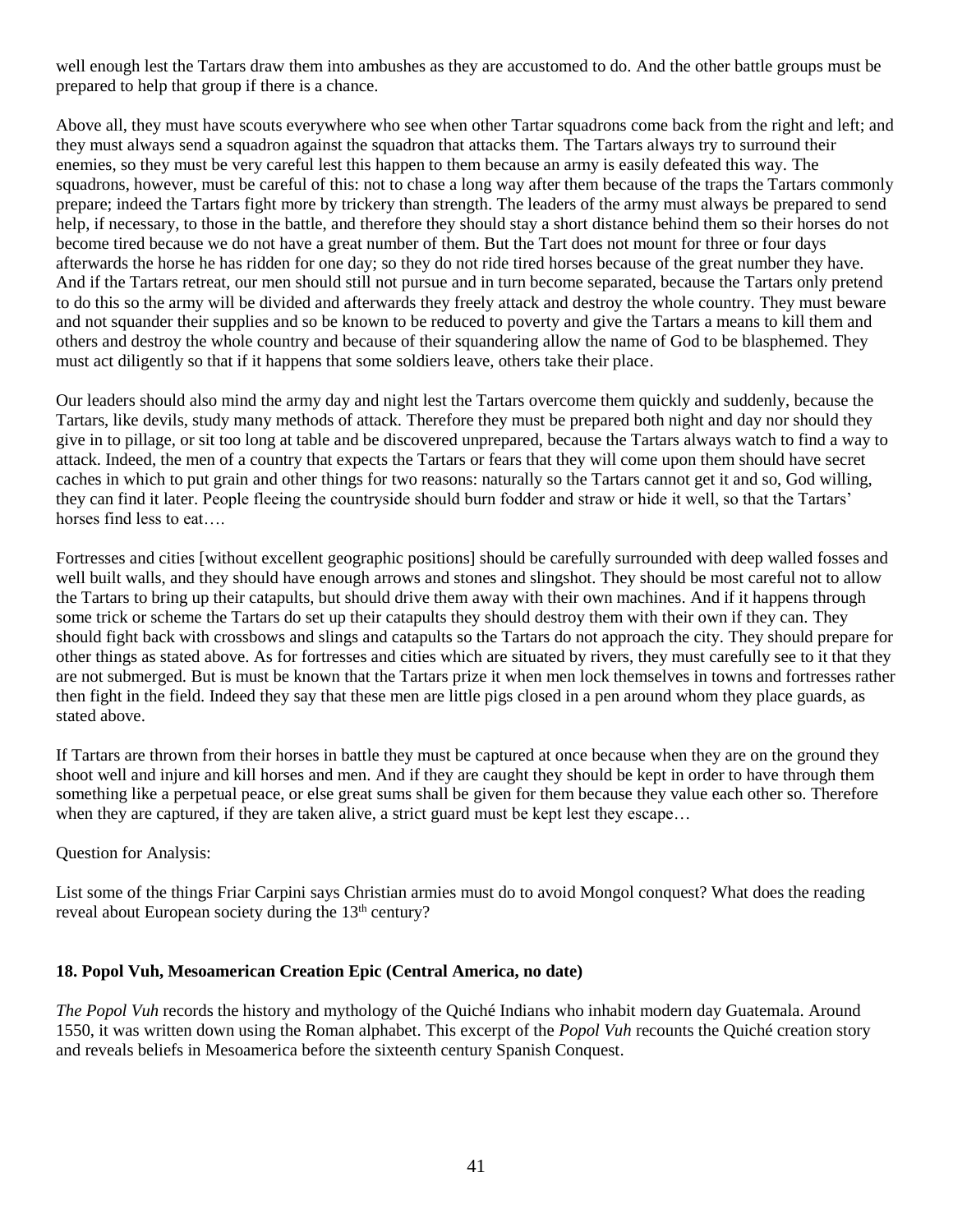# Translation by Delia Goetz and Sylvanus G. Morley

# CHAPTER I

This is the account of how all was in suspense, all calm, in silence; all motionless, still, and the expanse of the sky was empty.

This is the first account, the first narrative. There was neither man, nor animal, birds, fishes, crabs, trees, stones, caves, ravines, grasses, nor forests; there was only the sky.

The surface of the earth had not appeared. There was only the calm sea and the great expanse of the sky.

There was nothing brought together, nothing which could make a noise, nor anything which might move, or tremble, or could make noise in the sky.

There was nothing standing; only the calm water, the placid sea, alone and tranquil. Nothing existed.

There was only immobility and silence in the darkness, in the night. Only the Creator, the Maker, Tepeu, Gucumatz, the Forefathers, were in the water surrounded with light. They were hidden under green and blue feathers, and were therefore called Gucumatz. By nature they were great sages and great thinkers. In this manner the sky existed and also the heart Heaven, which is the name of God and thus He is called.

Then came the word. Tepeu and Gucumatz came together in the darkness, in the night, and Tepeu and Gucumatz talked together. They talked then, discussing and deliberating; they agreed, they united their words and their thoughts.

Then while they meditated, it became clear to them that when dawn would break, man must appear. Then they planned the creation, and the growth of the trees and the thickets and the birth of life and the creation of man. Thus it was arranged in the darkness and in the night by the Heart of Heaven who is called Huracán.

Then Tepeu and Gucumatz came together; then they conferred about life and light, what they would do so that there would be light and dawn, who it would be who would provide food and sustenance.

Thus let it be done! Let the emptiness be filled! Let the water recede and make a void, let the earth appear and become solid; let it be done. Thus they spoke. Let there be light, let there be dawn in the sky and on the earth! There shall be neither glory nor grandeur in our creation and formation until the human being is made, man is formed. So they spoke.

Then the earth was created by them. So it was, in truth, that they created the earth. Earth! they said, and instantly it was made.

Like the mist, like a cloud, and like a cloud of dust was the creation, when the mountains appeared from the water; and instantly the mountains grew.

Only by a miracle, only by magic art were the mountains and valleys formed; and instantly the groves of cypresses and pines put forth shoots together on the surface of the earth.

And thus Gucumatz was filled with joy, and exclaimed: "Your coming has been fruitful, Heart of Heaven; and you, Huracán, and you, Chipi-Caculhá, Raxa-Caculhá!" "Our work, our creation shall be finished," they answered.

First the earth was formed, the mountains and the valleys; the currents of water were divided, the rivulets were running freely between the hills, and the water was separated when the high mountains appeared.

Thus was the earth created, when it was formed by the Heart of Heaven, the Heart of Earth, as they are called who first made it fruitful, when the sky was in suspense, and the earth was submerged in the water.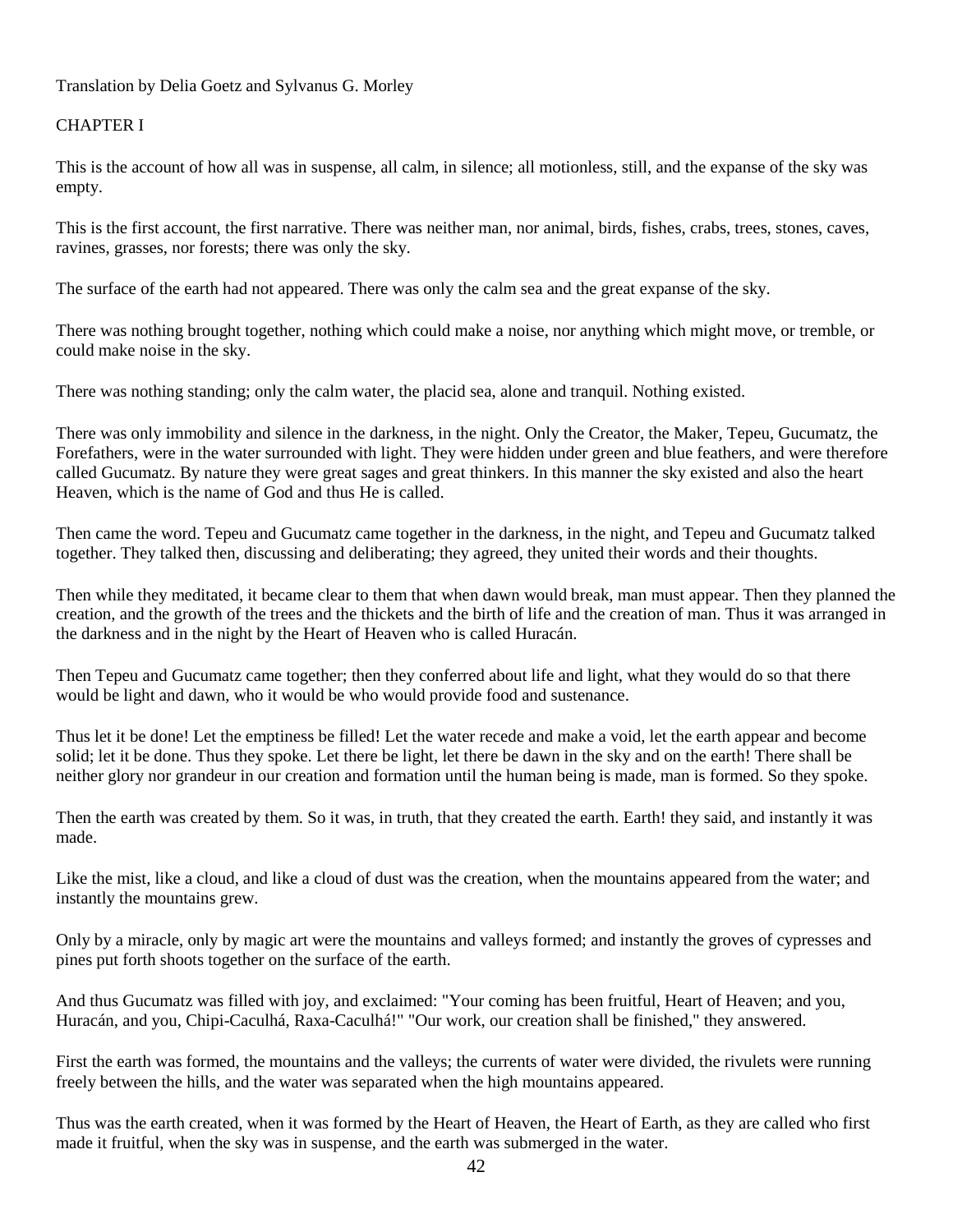So it was that they made perfect the work, when they did it after thinking and meditating upon it.

## CHAPTER II

Then they made the small wild animals, the guardians of the woods, the spirits of the mountains, the deer, the birds, pumas, jaguars, serpents, snakes, vipers, guardians of the thickets.

And the Forefathers asked: "Shall there be only silence and calm under the trees, under the vines? It is well that hereafter there be someone to guard them."

So they said when they meditated and talked. Promptly the deer and the birds were created. Immediately they gave homes to the deer and the birds. "You, deer, shall sleep in the fields by the river bank and in the ravines. Here you shall be amongst the thicket, amongst the pasture; in the woods you shall multiply, you shall walk on four feet and they will support you. Thus be it done!" So it was they spoke.

Then they also assigned homes to the birds big and small. "You shall live in the trees and in the vines. There you shall make your nests; there you shall multiply; there you shall increase in the branches of the trees and in the vines." Thus the deer and the birds were told; they did their duty at once, and all sought their homes and their nests.

And the creation of all the four-footed animals and the birds being finished, they were told by the Creator and the Maker and the Forefathers: "Speak, cry, warble, call, speak each one according to your variety, each, according to your kind." So was it said to the deer, the birds, pumas, jaguars, and serpents.

"Speak, then, our names, praise us, your mother, your father. Invoke then, Huracán, Chipi-Caculhá, Raxa-Caculhá, the Heart of Heaven, the Heart of Earth, the Creator, the Maker, the Forefathers; speak, invoke us, adore us," they were told.

But they could not make them speak like men; they only hissed and screamed and cackled; they were unable to make words, and each screamed in a different way.

When the Creator and the Maker saw that it was impossible for them to talk to each other, they said: "It is impossible for them to say our names, the names of us, their Creators and Makers. This is not well," said the Forefathers to each other.

Then they said to them: "Because it has not been possible for you to talk, you shall be changed. We have changed our minds: Your food, your pasture, your homes, and your nests you shall have; they shall be the ravines and the woods, because it has not been possible for you to adore us or invoke us. There shall be those who adore us, we shall make other [beings] who shall be obedient. Accept your destiny: your flesh shall be torn to pieces. So shall it be. This shall be your lot." So they said, when they made known their will to the large and small animals which are on the face of the earth.

They wished to give them another trial; they wished to make another attempt; they wished to make [all living things] adore them.

But they could not understand each other's speech; they could succeed in nothing, and could do nothing. For this reason they were sacrificed, and the animals which were on earth were condemned to be killed and eaten.

For this reason another attempt had to be made to create and make men by the Creator, the Maker, and the Forefathers.

"Let us try again! Already dawn draws near: Let us make him who shall nourish and sustain us! What shall we do to be invoked, in order to be remembered on earth? We have already tried with our first creations, our first creatures; but we could not make them praise and venerate us. So, then, let us try to make obedient, respectful beings who will nourish and sustain us." Thus they spoke.

Then was the creation and the formation. Of earth, of mud, they made [man's] flesh. But they saw that it was not good. It melted away, it was soft, did not move, had no strength, it fell down, it was limp, it could not move its head, its face fell to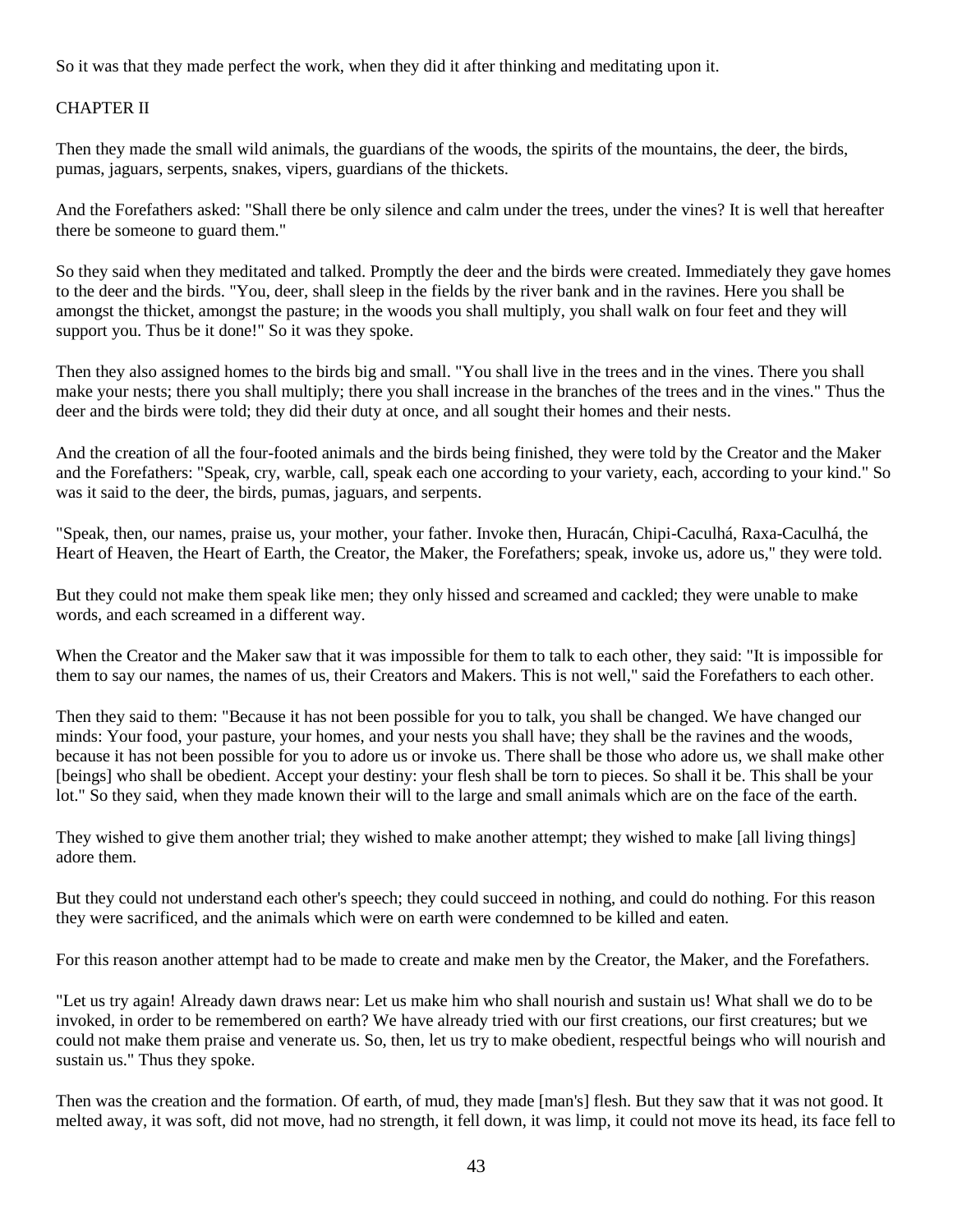one side, its sight was blurred, it could not look behind. At first it spoke, but had no mind. Quickly it soaked in the water and could not stand.

And the Creator and the Maker said: "Let us try again because our creatures will not be able to walk nor multiply. Let us consider this," they said.

Then they broke up and destroyed their work and their creation. And they said: "What shall we do to perfect it, in order that our worshipers, our invokers, will be successful?"

Thus they spoke when they conferred again: "Let us say again to Xpiyacoc, Xmucané, Hunahpú-Vuch, Hunahpú-Utiú: 'Cast your lot again. Try to create again.' " In this manner the Creator and the Maker spoke to Xpiyacoc and Xmucané.

Then they spoke to those soothsayers, the Grandmother of the day, the Grandmother of the Dawn, as they were called by the Creator and the Maker, and whose names were Xpiyacoc and Xmucané.

And said Huracán, Tepeu, and Gucumatz when they spoke to the soothsayer, to the Maker, who are the diviners: "You must work together and find the means so that man, whom we shall make, man, whom we are going to make, will nourish and sustain us, invoke and remember us."

"Enter, then, into council, grandmother, grandfather, our grandmother, our grandfather, Xpiyacoc, Xmucané, make light, make dawn, have us invoked, have us adored, have us remembered by created man, by made man, by mortal man. Thus be it done.

"Let your nature be known, Hunahpú-Vuch, Hunahpú-Utiú, twice mother, twice father, Nim-Ac, Nima-Tziís, the master of emeralds, the worker in jewels, the sculptor, the carver, the maker of beautiful plates, the maker of green gourds, the master of resin, the master Toltecat,\* grandmother of the sun, grandmother of dawn, as you will be called by our works and our creatures.

"Cast the lot with your grains of corn and the tzité. Do it thus, and we shall know if we are to make, or carve his mouth and eyes out of wood." Thus the diviners were told.

They went down at once to make their divination, and cast their lots with the corn and the tzité. "Fate! Creature!'' said an old woman and an old man. And this old man was the one who cast the lots with Tzité, the one called Xpiyacoc. And the old woman was the diviner, the maker, called Chiracán Xmucané.

Beginning the divination, they said: "Get together, grasp each other! Speak, that we may hear." They said, "Say if it is well that the wood be got together and that it be carved by the Creator and the Maker, and if this [man of wood] is he who must nourish and sustain us when there is light when it is day!

"Thou, corn; thou, tzité; thou, fate; thou, creature; get together, take each other," they said to the corn, to the tzité, to fate, to the creature. "Come to sacrifice here, Heart of Heaven; do not punish Tepeu and Gucumatz!''

Then they talked and spoke the truth: "Your figures of wood shall come out well; they shall speak and talk on earth."

"So may it be," they answered when they spoke.

And instantly the figures were made of wood. They looked like men, talked like men, and populated the surface of the earth.

They existed and multiplied; they had daughters, they had sons, these wooden figures; but they did not have souls, nor minds, they did not remember their Creator, their Maker; they walked on all fours, aimlessly.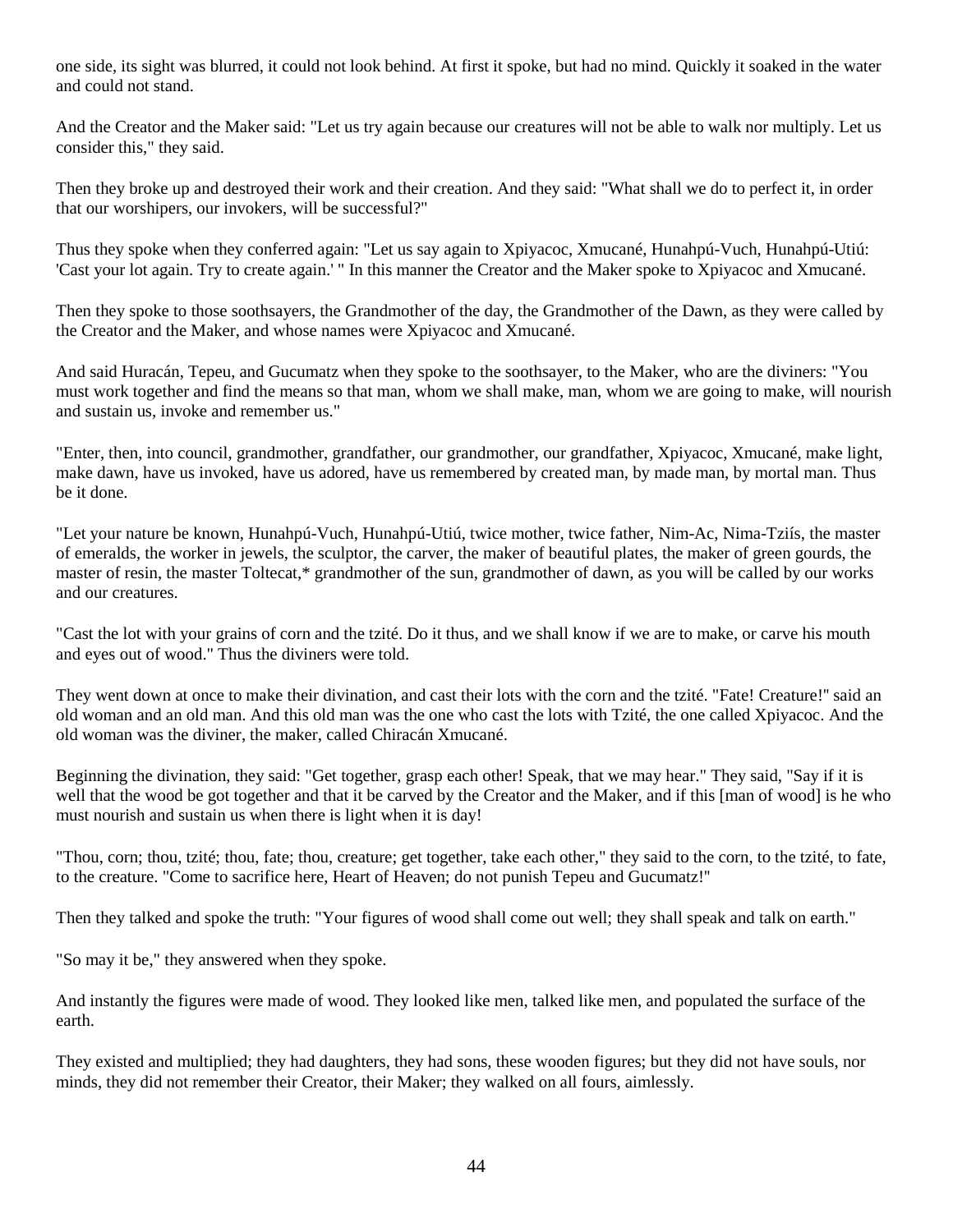They no longer remembered the Heart of Heaven and therefore they fell out of favor. It was merely a trial, an attempt at man. At first they spoke, but their face was without expression; their feet and hands had no strength; they had no blood, nor substance, nor moisture, nor flesh; their cheeks were dry, their feet and hands were dry, and their flesh was yellow.

Therefore, they no longer thought of their Creator nor their Maker, nor of those who made them and cared for them.

These were the first men who existed in great numbers on the face of the earth.

## CHAPTER III

Immediately the wooden figures were annihilated, destroyed, broken up, and killed.

A flood was brought about by the Heart of Heaven; a great flood was formed which fell on the heads of the wooden creatures.

Of tzité, the flesh of man was made, but when woman was fashioned by the Creator and the Maker, her flesh was made of rushes. These were the materials the Creator and the Maker wanted to use in making them.

But those that they had made, that they had created, did not think, did not speak with their Creator, their Maker. And for this reason they were killed, they were deluged. A heavy resin fell from the sky. The one called Xecotcovach came and gouged out their eyes; Camalotz came and cut off their heads; Cotzbalam came and devoured their flesh. Tucumbalam came, too, and broke and mangled their bones and their nerves, and ground and crumbled their bones.

This was to punish them because they had not thought of their mother, nor their father, the Heart of Heaven, called Huracán. And for this reason the face of the earth was darkened and a black rain began to fall, by day and by night.

Then came the small animals and the large animals, and sticks and stones struck their faces. And all began to speak: their earthen jars, their griddles, their plates, their pots, their grinding stones, all rose up and struck their faces.

"You have done us much harm; you ate us, and now we shall kill you," said their dogs and birds of the barnyard.

And the grinding stones said: "We were tormented by you; every day, every day, at night, at dawn, all the time our faces went holi, holi, huqui, huqui, because of you. This was the tribute we paid you. But now that you are no longer men, you shall feel our strength. We shall grind and tear your flesh to pieces," said their grinding stones.

And then their dogs spoke and said: "Why did you give us nothing to eat? You scarcely looked at us, but you chased us and threw us out. You always had a stick ready to strike us while you were eating.

"Thus it was that you treated us. You did not speak to us. Perhaps we shall not kill you now; but why did you not look ahead, why did you not think about yourselves? Now we shall destroy you, now you shall feel the teeth of our mouths; we shall devour you," said the dogs, and then, they destroyed their faces.

And at the same time, their griddles and pots spoke: "Pain and suffering you have caused us. Our mouths and our faces were blackened with soot; we were always put on the fire and you burned us as though we felt no pain. Now you shall feel it, we shall burn you," said their pots, and they all destroyed their [the wooden men's] faces. The stones of the hearth, which were heaped together, hurled themselves straight from the fire against their heads causing them pain.

The desperate ones [the men of wood] ran as quickly as they could; they wanted to climb to the tops of the houses, and the houses fell down and threw them to the ground; they wanted to climb to the treetops, and the trees cast them far away; they wanted to enter the caverns, and the caverns repelled them.

So was the ruin of the men who had been created and formed, the men made to be destroyed and annihilated; the mouths and faces of all of them were mangled.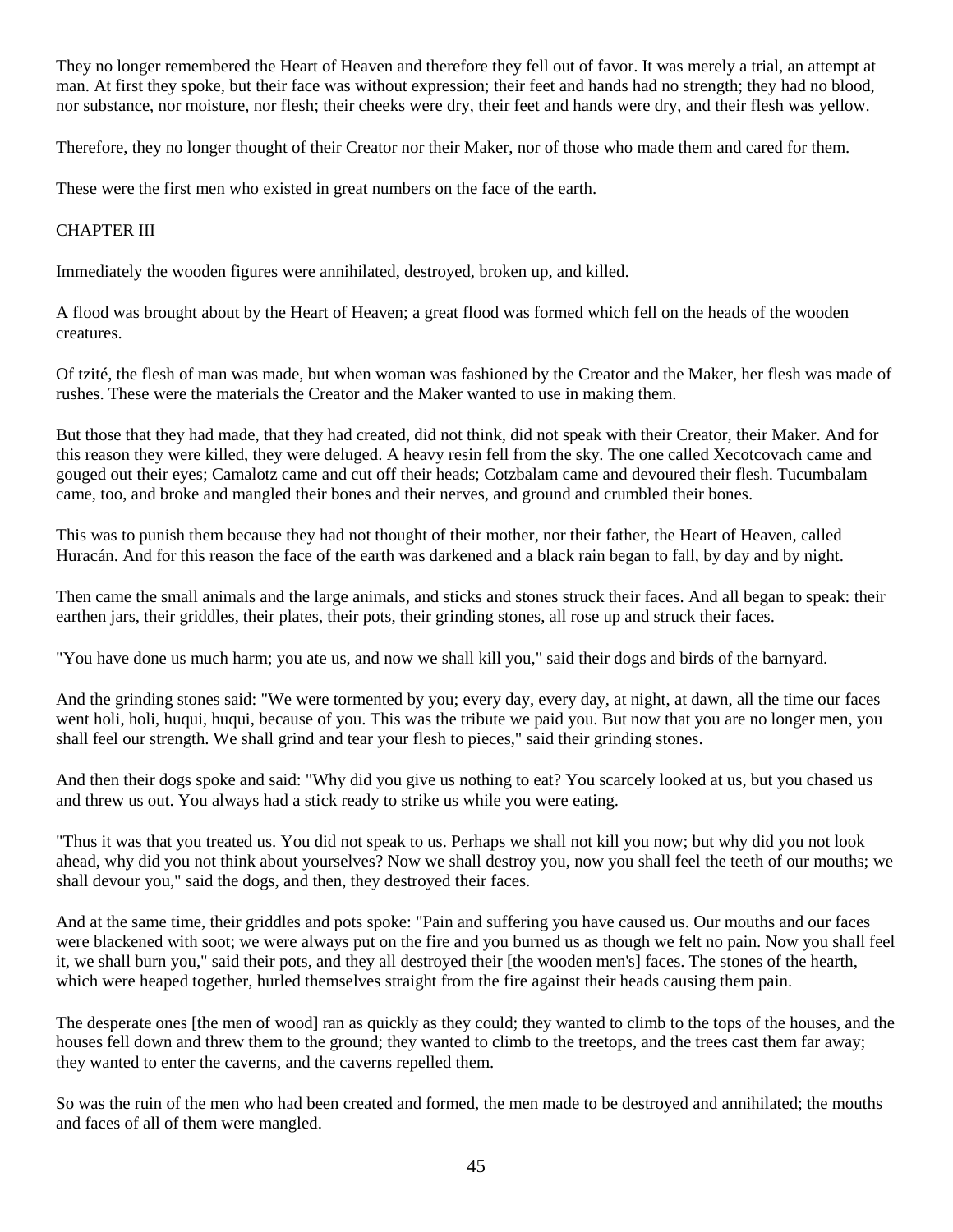And it is said that their descendants are the monkeys which now live in the forests; these are all that remain of them because their flesh was made only of wood by the Creator and the Maker.

And therefore the monkey looks like man, and is an example of a generation of men which were created and made but were only wooden figures.

Questions for Analysis:

What do the Quiché gods want from human beings? Why do the Quiché gods destroy their initial creations?

# **19. Bernabé Cobo: History of the Inca Empire (1653 CE)**

Bernabé Cobo was a Jesuit missionary who traveled to Peru after the Spanish Conquest, learned Quechua – the language of the Indians in Peru - and worked to convert the peoples of the former Inca Empire to Christianity. Over his lifetime, Cobo gathered prodigious information about the nature of the pre-Colombian Empire. Although written by a Spaniard, Cobo's history tells us a great deal about the customs of native people before the Spanish arrived. For this piece, it is important to know that *inca* literally means king, *curacas* are nobles, caciques are local magistrates, *mita* is a type of labor draft, and *mitimaes* are outsiders sent to newly conquered provinces in order to diffuse Incan culture, laws, and customs and prevent rebellion against the Empire.

Translated and edited by Roland Hamilton, *History of the Inca Empire: An Account of the Indians' Customs and Their Origin, Together with a Treatise on Inca Legends, History, and Social Institutions*, University of Texas Press, 1983

## OF THE LAWS AND PUNISHMENTS WITH WHICH THE INCAS GOVERNED THEIR KINGDOM

Since the Indians lacked writing, they had no written laws, but the ones that their kings had established were preserved by tradition, use, and observance. I will record here the most important laws that were most prominent in their memories.

Where the Inca was present, he alone was the judge, and before him all offenses committed were tried; and where he was not present, his governors and caciques administered justice. They were selected to serve as judges according to the nature of the case.

When someone committed an offense that was deserving of punishment, he was apprehended and put in jail, he was taken out of jail and brought before the Inca or the presiding judge and *curaca*. During the trial, witnesses were brought out and confronted the accused. Each one told what he knew about the case against the accused, and in this way they convinced the judge. After the case was heard, without other proceedings, time limit, or delay, the Inca or judge pronounced the sentence and ordered that the delinquent be punished in accordance with his guilt.

He that killed another in order to rob him received the death penalty, and before it was executed, the guilty person was tortured in jail to increase the punishment, and after being tortured, he was killed. He that killed by treachery was put to death publicly and insultingly, even though he was a nobleman and the dead man was of much lesser station.

He that killed by casting spells received the death penalty. This punishment was executed with much publicity, bringing together the people of the surrounding towns so that they would be present at the execution, and likewise all of his household and family were killed because it was presumed that they all knew that craft.

If someone was killed in a quarrel, first it was determined who caused it; if the dead man did, the killer was given a light punishment at the discretion of the Inca; if the one who caused the fight was the slayer, he received the death penalty, or at the very best, he was exiled to the provinces of the Andes, a sick and unhealthy land for the Indians of the sierra; there he would serve for his whole life, as on the galleys, in the Inca's *chacaras* coca.

The cacique that killed one of his subjects without permission from the Inca was punished in public by being given certain blows on the back with a stone (this was called stone punishment, and it was a great insult). It was done even though the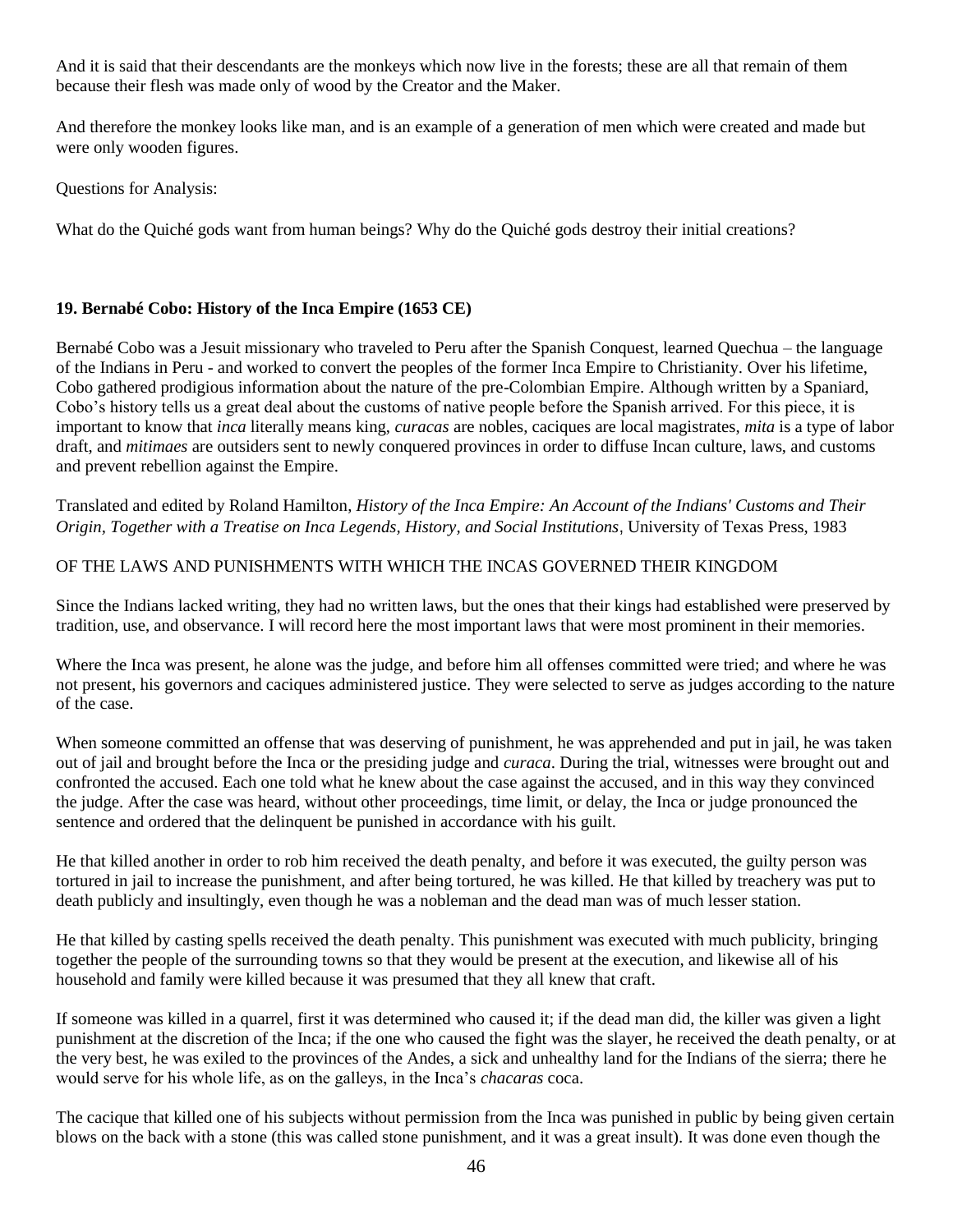Indian may have been guilty of some act of disobedience against the cacique in question. If after the cacique was reprehended and punished, he repeated the same offense, he died for it; and if this punishment was not executed, due to pleas and intercessions, the Inca took the offender's *cacicazgo* away from him and give to another.

The husband that killed his wife for adultery was set free without punishment, but if he killed her due to anger and passion, he received the death penalty if he was an ordinary man, but if he was an important gentleman who commanded respect, he did not die, but he was given another punishment. The woman that killed her husband received the death penalty, and it was executed in this way: she was hung up by the feet in some public place, and she was left like this until she died, without anyone daring to take her down.

The pregnant woman that took potions in order to kill her baby received the death penalty, and the same punishment was given to the person that gave her the potions or maliciously made her abort by striking her or some other mistreatment. He that forced a single woman was given the stone punishment for the first time, and the second time, the death penalty.

He that forcibly corrupted some maiden received the death penalty if she was a noble woman, and if she was not, the first time, he was given a certain torture that was used, and the second time, he died. He that committed adultery with another man's wife who was not of the nobility was tortured, but if she was of the nobility, he received the death penalty and she died also.

In certain cases marriage was prohibited, and fornication in the cases in which marriage was prohibited was punishable with the death penalty, and this punishment was executed without remission, if the guilty party was not a noble, because a noble got only a public reprimand.

He that robbed without reason, besides paying for the stolen item, if he had the resources, was exiled to the Andes, nor would he dare to return without the Inca's permission. He that stole things to eat from necessity was reprimanded and given no other punishment than being warned to work and that if he did it again he would be punished by being struck on the back with a stone in public.

He that stole some fruit from the fields or orchards by necessity while traveling was killed for it if the property belonged to the Inca; if the property belonged to someone else, the man was pardoned. He that stole the water with which the *chacaras* were irrigated and brought it to his *characas* before it was his turn was punished with an arbitrary penalty.

He that maimed another in a quarrel to such an extent that the injured party could not do ordinary work was obliged to support the injured party from his own property, apart from the punishment that was given to him for the offense, and if he had no property, the Inca fed the injured party from his property, and the delinquent was given a greater punishment.

He that maliciously burned a bridge received the death penalty, and it was executed without fail. The Indian that was disobedient to his *cacique* for the first time was given the punishment that the Inca deemed appropriate: the second time he did it, he was given the stone punishment, and the third time, death.

He that changed the dress and insignia of the province where he was born committed a great offense against the Inca, against his nation, and against the province whose dress he adopted, and thus he was accused by all of them and punished with rigor.

He that removed the stone boundary markers or entered into the land or property of another was given the stone punishment for the first time, and the second time, he received the death penalty. He that hunted without permission on any land where trespassing was prohibited was castigated by being struck on the back with a stone and tortured.

If someone's livestock damaged someone else's livestock damaged someone else's property, the owner of the property could take as much of the livestock as the damage was worth, and they had established how many feet of maize equaled a certain unit of measurement, by which they assigned a specific penalty that was paid in proportion to the amount of damage done….

### HOW THE INCAS ADMINISTERED NEWLY CONQUERED LANDS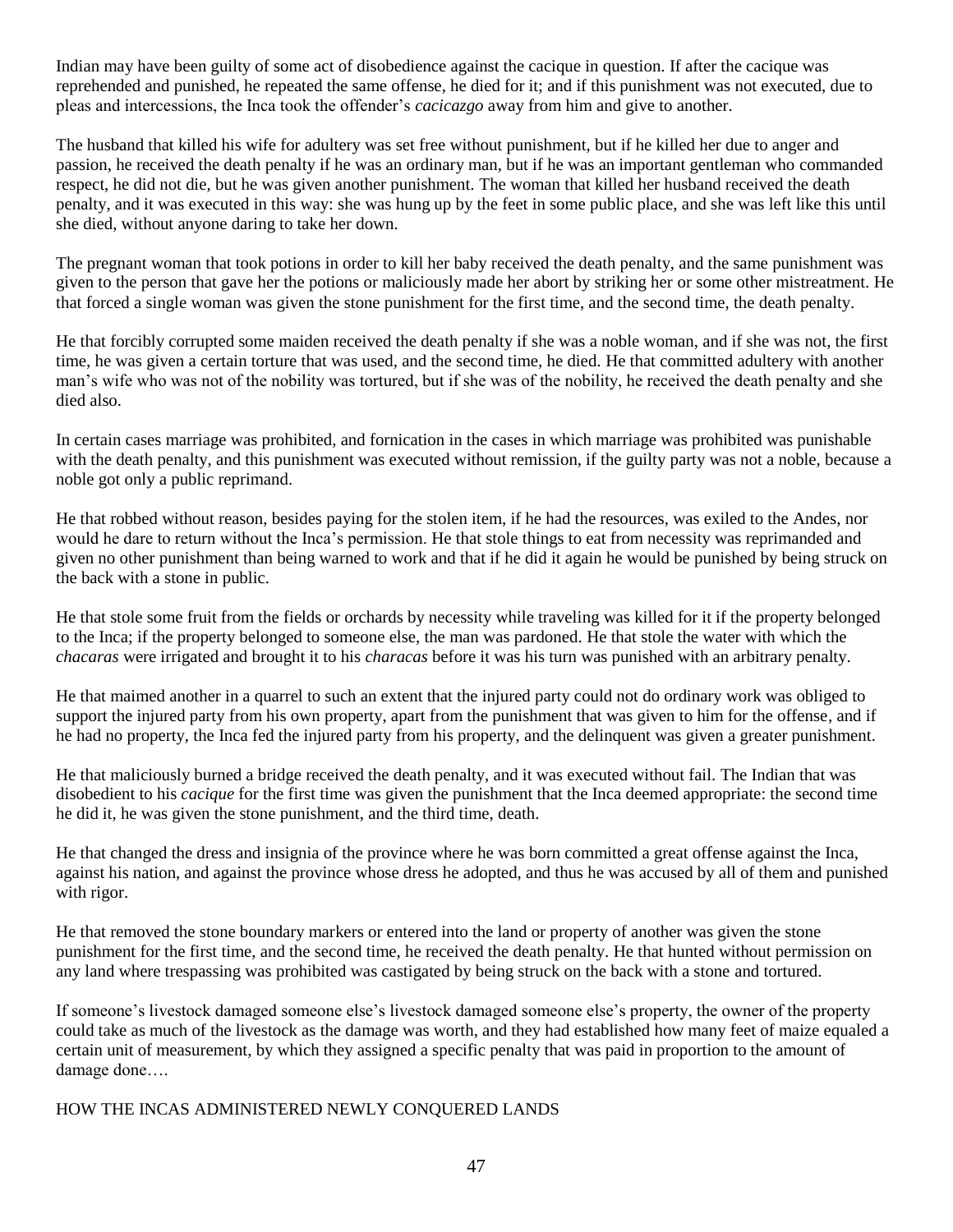Although it was very extensive and composed of many and very different nations, the entire empire of the Incas was a single republic, governed by the same laws, privileges, and customs, and it was observant of the same religion, rites, and ceremonies; however, before being brought under Inca rule, the several nations had their own common law and a different way of living and governing themselves. This union and uniformity was maintained everywhere; and it must be understood that what we say here that the Incas introduced into the nations that they subjugated was the same type of government that they maintained at the Inca court and where they ruled before.

The first thing that these kings did when they won a province was to take out of it six or seven thousand families (more or less, according to what seemed fitting to them, judging by the number and disposition of the people they found) and send them to other parts of the quiet and peaceful provinces, distributing them throughout a number of towns; and in exchange for them they put the same number of other people, who were made to leave the places where the first were settled, or from wherever the Incas wished, and among them were many *orejones* of noble blood. These individuals who settled in new lands were called *mitimaes*, which is the same as to say 'newcomers' o 'outsiders' in contrast to the natives; this name referred to the new vassals as well as to the old ones who were exchanged for them…

Care was taken in this transmigration that those who were transferred, the recently conquered as well as the others, did not move to just any land, in a haphazard way, but to the place that were of the same climate and qualities or very similar to those they were leaving and in which they were raised. Therefore, those who were native to cold lands were taken to cold lands and those from hot lands to cold lands, so that in this way they would not regret moving from their natural home so much as they would be healthier in the new lands, without falling ill from the change..

The people who were relieved from obedience to their former caciques, and they were ordered to submit to the rule of the caciques of the lands where they were placed; and there it was ordered that both types of *mitimaes* be given places to build homes and lands in which to prepare their *chacaras* and plant their crops, and they were to remain there as perpetual residents of the towns where they were placed; and they were to follow the practices and way of life of the local people, except that they retained the dress, emblems, and symbols of the people from their nation or province...

The Inca introduced this change of residence in order to keep his dominion quiet and safe. The city of Cuzco, capital of the kingdom where the Inca had his court and residence, was far away from the most remote provinces in which there were many nations of barbaric and warlike people; therefore, the Inca felt that he could not maintain peace and obedience in any other way, and since this was the main reason why this measure was taken, the Inca ordered that the majority of the *mitimaes* who were made to go to recently subjugated towns settle in the provincial capitals so that they could serve as a garrison and presidio – not for a salary or for a limited time; rather, the *mitimaes* and their descendants would remain perpetually. And, as would be the case with warriors, they were given some privileges so they would appear to be more noble, and the Inca commanded that they always be very obedient and do whatever their captains and governors might order. With this skillful plan, as long as these *mitimaes* were loyal to the governors, if the natives rebelled, soon they would be reduced to obeying the Inca, and if the *mitimaes* made a disturbance and started an uprising, they would be repressed and punished by the natives; and thus, by means of this resolution to make the majority of their people reestablish themselves by shifting some to the places of others, the king kept his states secure from rebellion.

Moreover, trade and commerce between provinces was more frequent and all the land better supplied with what was needed. Furthermore, with this transfer of their vassals from one place to another, the Incas aimed to achieve throughout their kingdom similarity and uniformity in matters pertaining to religion and political government, and they expected all of the nations of the kingdom to learn the language of Cuzco, which in this way came to be the general language of all Peru.

With this shuffling of domiciles, the newly conquered, who were transferred within the kingdom, learned all this in a short time and without suffering or compulsion, and the old vassals who settled as *mitimaes* in the newly pacified areas taught the natives; great care was taken in this and the natives were compelled to learn, for the Incas obliged everyone to accept their language, laws, and religion, along with all of the opinions related to these matters that were established in Cuzco. The Incas eliminated, either completely or partially, the practices and rites that the conquered people had before Inca ways were imposed.

In order to introduce and establish these things more effectively, beside the aforementioned conversion of the people, upon conquering a province, the Incas had the people's main idol taken away and placed in Cuzco with the same services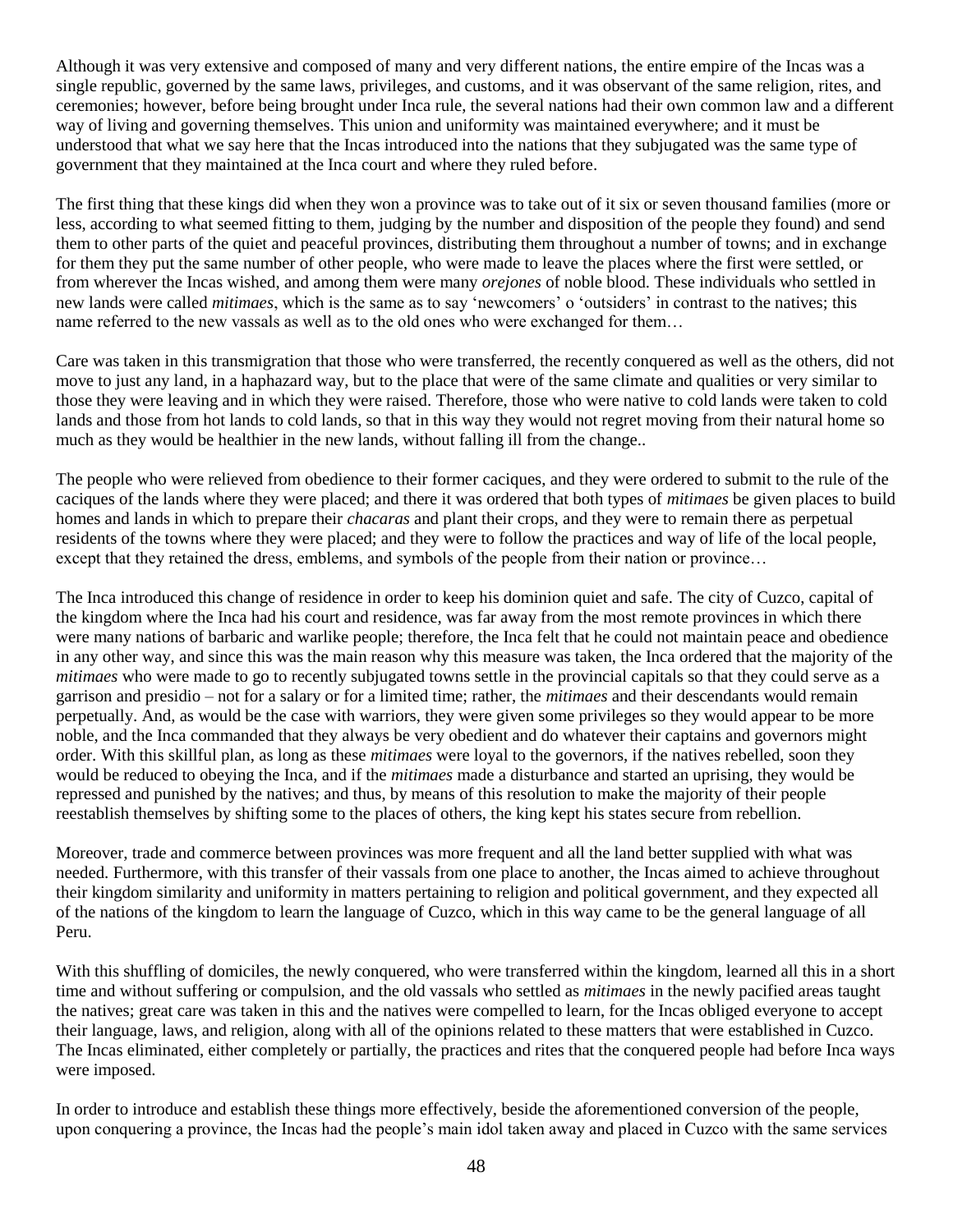and cult that it had used to have in the province of its origin, and the natives were obliged to take care of all this, exactly as had been done when the aforementioned idol or *guaca* was in their province. For that reason Indians form all the provinces of the Kingdom resided in Cuzco. These Indians were occupied in the care and ministry of their idols, and there they learned the practices and customs of the courtiers. Since they took turns by their *mitas* and assigned time for service, after returning to their own province they maintained the practices they had seen and learned in the court, and they taught all this to their people.

In the process of moving the *mitimaes*, no thought was given to the distance that there was from their lands to where they were ordered to go, even though it was very great. On the contrary, not infrequently, it happened that they were transplanted from one end of the kingdom to the other….

Mainly, the Inca took two things into consideration when moving his subjects. The first one was (as has been stated) that they not go to a climate that was contrary to their nature, and the other, that all the provinces of his empire be well populated and well supplied with food and everything necessary for human life. For this reason, he put people from elsewhere in the sparsely populated areas, and from the places that had more people than could be comfortably supported, the Inca took colonies to settle in the less populous ones…..

Questions for Analysis:

Compare and contrast the laws of the Inca Empire to Hammurabi's Code? What do the Inca's laws tell us about Andean society in 1500 CE? What things did Inca rulers do to ensure the people they conquered would not rebel?

## **20. Ibn Battuta: Travels in Asia and Africa (1325-1354 CE)**

Abu Abdullah Muhammad Ibn Battuta was a Berber and Islamic scholar from Morocco who set out to make the *Hajj* or Muslim pilgrimage to Mecca in 1325 CE. Rather than return home after reaching Mecca, Ibn Battuta visited nearly every part of the Islamic world (Dar-al-Islam) including West Africa, Pakistan, India, Sri Lanka, Southeast Asia, and parts of China. His observations are particularly valuable because he provides descriptions of various places in the Arab world, Sub Saharan Africa, and other parts of Asia. Like the Italian traveler Marco Polo, Ibn Battuta visited India and China. In these excerpts Ibn Battuta visits Mecca, Baghdad, several cities along the East African coast, Constantinople, and the Empire of Mali in West Africa. It is worth noting that the Ottoman Turks were in the process of displacing Byzantine Greeks in Asia Minor and Ibn Battuta visited Constantinople approximately 100 years before it would fall to Turkish forces. For this reading recall that *qadis* are religious judges and madrasas are religious schools.

Ibn Battuta, *Travels in Asia and Africa 1325-1354*, tr. and ed. H. A. R. Gibb (London: Broadway House, 1929)

## THE PIOUS KINDNESS OF THE PEOPLE OF MECCA

The inhabitants of Mecca are distinguished by many excellent and noble activities and qualities, by their beneficence to the humble and weak, and by their kindness to strangers. When any of them makes a feast, he begins by giving food to the religious devotees who are poor and without resources, inviting them first with kindness and delicacy. The majority of these unfortunates are to be found by the public bakehouses, and when anyone has his bread baked and takes it away to his house, they follow him and he gives each one of them some share of it, sending away none disappointed. Even if he has but a single loaf, he gives away a third or a half of it, cheerfully and without any grudgingness.

Another good habit of theirs is this. The orphan children sit in the bazaar, each with two baskets, one large and one small. When one of the townspeople comes to the bazaar and buys cereals, meat and vegetables, he hands them to one of these boys, who puts the cereals in one basket and the meat and vegetables in the other and takes them to the man's house, so that his meal may be prepared. Meanwhile the man goes about his devotions and his business. There is no instance of any of the boys having ever abused their trust in this matter, and they are given a fixed fee of a few coppers.

## IBN BATTUTA DESCRIBES THE CITY OF BAGHDAD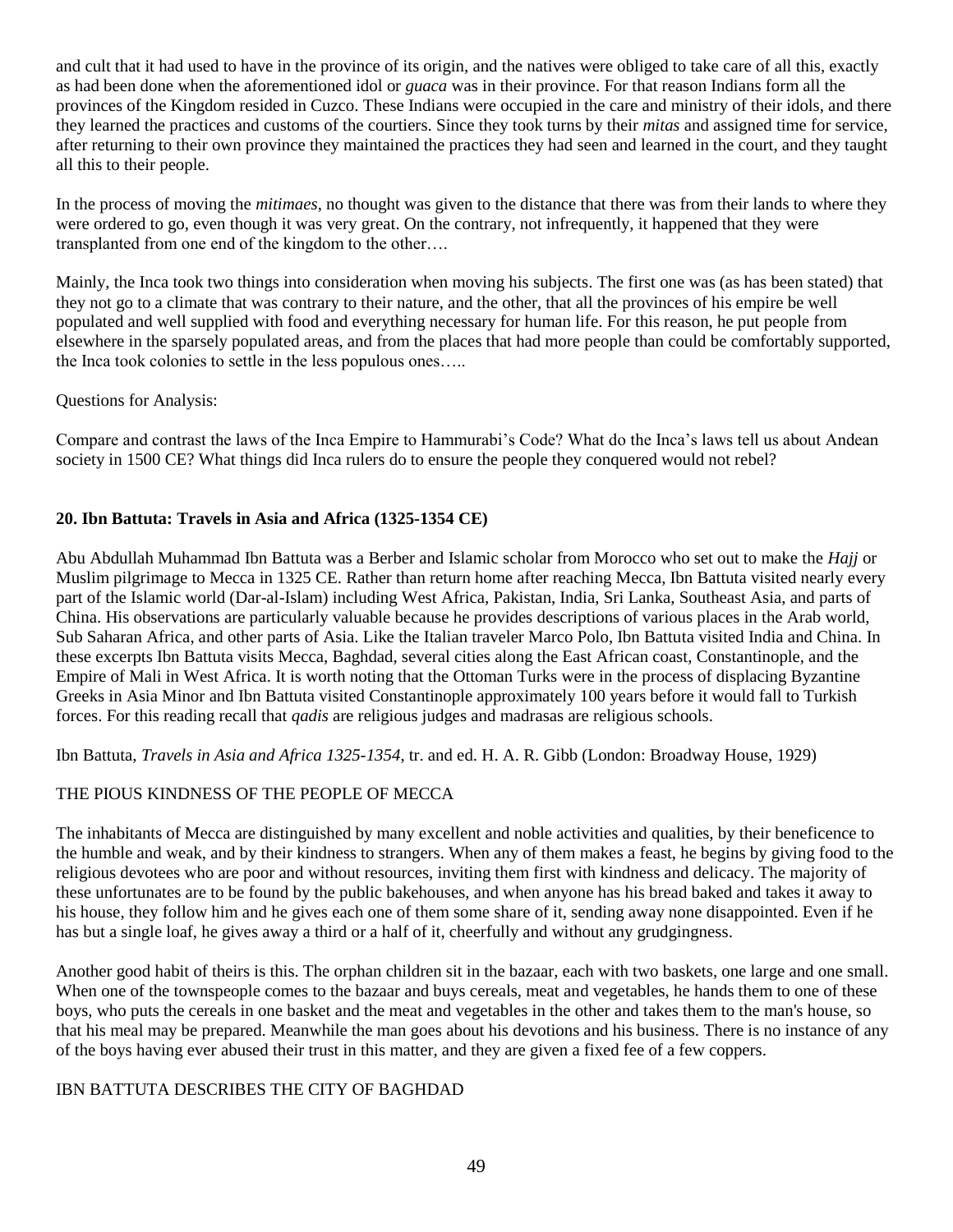Thence we traveled to Baghdad, the Abode of Peace and Capital of Islam. Here there are two bridges like that at Hilla on which the people promenade night and day, both men and women. The town has eleven cathedral mosques, eight on the right bank and three on the left, together with very many other mosques and madrasas, only the latter are all in ruins.

The baths at Baghdad are numerous and excellently constructed, most of them being painted with pitch, which has the appearance of black marble. This pitch is brought from a spring between Kufa and Basra, from which it flows continually. It gathers at the sides of the spring like clay and is shoveled up and brought to Baghdad. Each establishment has a large number of private bathrooms, every one of which has also a wash-basin in the corner, with two taps supplying hot and cold water. Every bather is given three towels, one to wear round his waist when he goes in, another to wear round his waist when he comes out, and the third to dry himself with. In no town other than Baghdad have I seen all this elaborate arrangement, though some other towns approach it in this respect.

The western part of Baghdad was the earliest to be built, but it is now for the most part in ruins. In spite of that there remain in it still thirteen quarters, each like a city in itself and possessing two or three baths. The hospital (maristan) is a vast ruined edifice, of which only vestiges remain.

The eastern part has an abundance of bazaars, the largest of which is called the Tuesday bazaar. On this side there are no fruit trees, but all the fruit is brought from the western side, where there are orchards and gardens.

## THE TOWN OF MOGADISHU IN SOMALIA

On leaving Zayla we sailed for fifteen days and came to Maqdasha [Mogadishu], which is an enormous town. Its inhabitants are merchants and have many camels, of which they slaughter hundreds every day [for food]. When a vessel reaches the port, it is met by sumbuqs, which are small boats, in each of which are a number of young men, each carrying a covered dish containing food. He presents this to one of the merchants on the ship saying "This is my guest," and all the others do the same. Each merchant on disembarking goes only to the house of the young man who is his host, except those who have made frequent journeys to the town and know its people well; these live where they please. The host then sells his goods for him and buys for him, and if anyone buys anything from him at too low a price, or sells to him in the absence of his host, the sale is regarded by them as invalid. This practice is of great advantage to them.

We stayed there [in Mogadishu] three days, food being brought to us three times a day, and on the fourth, a Friday, the qadi and one of the wazirs brought me a set of garments. We then went to the mosque and prayed behind the [sultan's] screen. When the Shaykh came out I greeted him and he bade me welcome. He put on his sandals, ordering the qadi and myself to do the same, and set out for his palace on foot. All the other people walked barefooted. Over his head were carried four canopies of colored silk, each surmounted by a golden bird. After the palace ceremonies were over, all those present saluted and retired.

## IBN BATTUTA SAILS TO MOMBASSA

I embarked at Maqdashaw [Mogadishu] for the Sawahil [Swahili] country, with the object of visiting the town of Kulwa [Kilwa, Quiloa] in the land of the Zanj.

We came to Mambasa [Mombasa], a large island two days' journey by sea from the Sawihil country. It possesses no territory on the mainland. They have fruit trees on the island, but no cereals, which have to be brought to them from the Sawahil. Their food consists chiefly of bananas and fish. The inhabitants are pious, honorable, and upright, and they have well-built wooden mosques.

### TURKISH HORSES

The horses in this country are very numerous and the price of them is negligible. A good one costs about a dinar of our money. The livelihood of the people depends on them, and they are as numerous as sheep in our country, or even more so. A single Turk will possess thousands of horses. They are exported to India in droves of six thousand or so, each merchant possessing one or two hundred of them or less or more. For each fifty they hire a keeper, who looks after their pasturage. He rides on one of them, carrying a long stick with a rope attached to it, and when he wishes to catch any horse he gets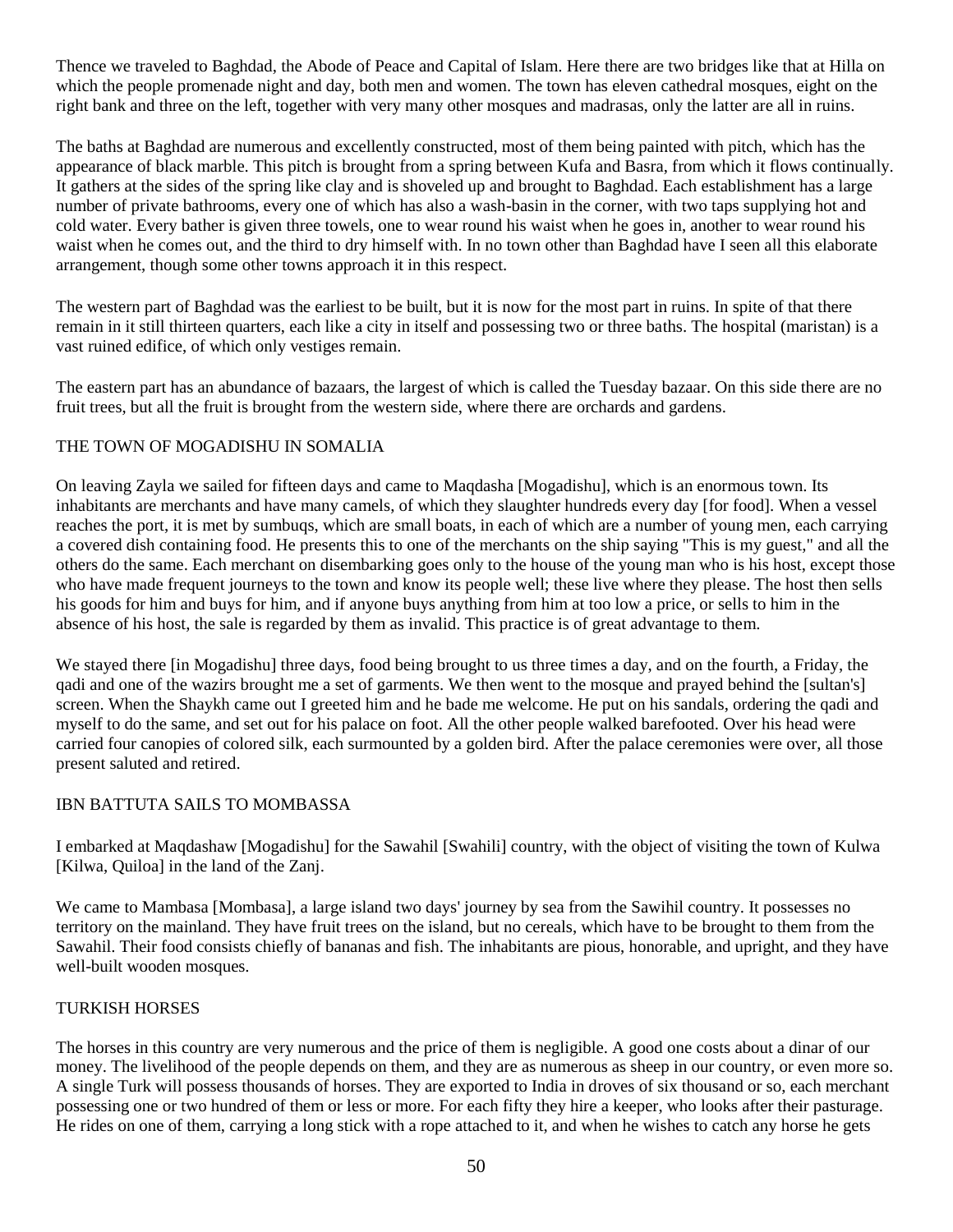opposite it on the horse which he is riding, throws the rope over its neck and draws it towards him, mounts it and sets the other free to pasture

On reaching Sind [in India] the horses are fed with forage, because the vegetation of Sind will not take the place of barley, and the greater part of them die or are stolen. The owners pay a duty of seven silver dinars on entering Sind and a further duty at Multan. Formerly they were taxed a quarter of the value of their imports, but Sultan Muhammad abolished this tax and ordered that Muslim merchants should pay the legal tithe and infidel merchants a tenth. Nevertheless the merchants make a handsome profit, for the least that a horse fetches [in India] is a hundred dinars (that is twenty-five dinars in Moroccan money) and it often sells for twice or three times that amount. A good horse sells for five hundred or more. The Indians do not buy them as racehorses, for in battle they wear coats of mail and cover their horses with armour; what they prize in a horse is its strength and length of pace. Their racehorses are brought from Yemen, Oman and Firs, and they cost from a thousand to four thousand dinars each.

## PROCESSION REACHES CONSTANTINOPLE

We encamped at a distance of ten miles from Constantinople, and on the following day the population, men, women and children, came out riding or on foot, in their richest apparel. At dawn the drums, trumpets and fifes were sounded; the troops mounted, and the Emperor with his wife, the mother of this khatun, came out, accompanied by the high officials of state and the courtiers. Over the king's head there was a canopy, carried by a number of horsemen and men on foot, who had in their hands long staves, each surmounted by something resembling a ball of leather, with which they hoisted the canopy. In the centre of this canopy was a sort of pavilion which was supported by horsemen [carrying] staves. When the Emperor approached, the troops became entangled with one another and there was much dust. I was unable to make my way amongst them, so I kept with the khatun's baggage and party, fearing for my life. I was told that when the princess approached her parents she dismounted and kissed the ground before them, and then kissed the two hoofs of their horses, the principal members of her party doing the same.

Our entry into Constantinople the Great was made about noon or a little later, and they rang their bells until the very skies shook with the mingling of their sounds. When we reached the first gate of the king's palace we found there about a hundred men, with an officer on a platform, and I heard them saying "Sarakinu, Sarakinu," ["Saracen, Saracen"] which means Muslims. They would not let us enter, and when those who were with the khatun said that we belonged to their party, they answered "They cannot enter except by permission," so we stayed at the gate. One of the khatun's party sent a messenger to tell her of this while she was still with her father. She told him about us and he gave orders that we should enter, and assigned us a house near the khatun's house. He wrote also on our behalf an order that we should not be abused wheresoever we went in the city, and this order was proclaimed in the bazaars.

We stayed indoors three days, receiving from the khatun gifts of flour, bread, sheep, chickens, butter, fruit, fish, money and beds, and on the fourth day we had audience of the sultan.

### IBN BATTUTA DESCRIBES CHINA

The land of China is of vast extent, and abounding in produce, fruits, grain, gold and silver. In this respect there is no country in the world that can rival it… In the land of China there is abundant sugar-cane, equal, nay superior, in quality to that of Egypt, as well as grapes and plums. I used to think that the 'Othmani plums of Damascus had no equal, until I saw the plums in China. It has wonderful melons too, like those of Khwarizm and Isfahan. All the fruits which we have in our country are to be found there, either much the same or of better quality. Wheat is very abundant in China, indeed better wheat I have never seen, and the same may be said of their lentils and chick-peas.

The Chinese use neither [gold] dinars nor [silver] dirhams in their commerce. All the gold and silver that comes into their country is cast by them into ingots, as we have described. Their buying and selling is carried on exclusively by means of pieces of paper, each of the size of the palm of the hand, and stamped with the sultan's seal. Twenty-five of these pieces of paper are called a balisht, which takes the place of the dinar. When these notes become torn by handling, one takes them to an office corresponding to our mint, and receives their equivalent in new notes on delivering up the old ones. This transaction is made without charge and involves no expense, for those who have the duty of making the notes receive regular salaries from the sultan.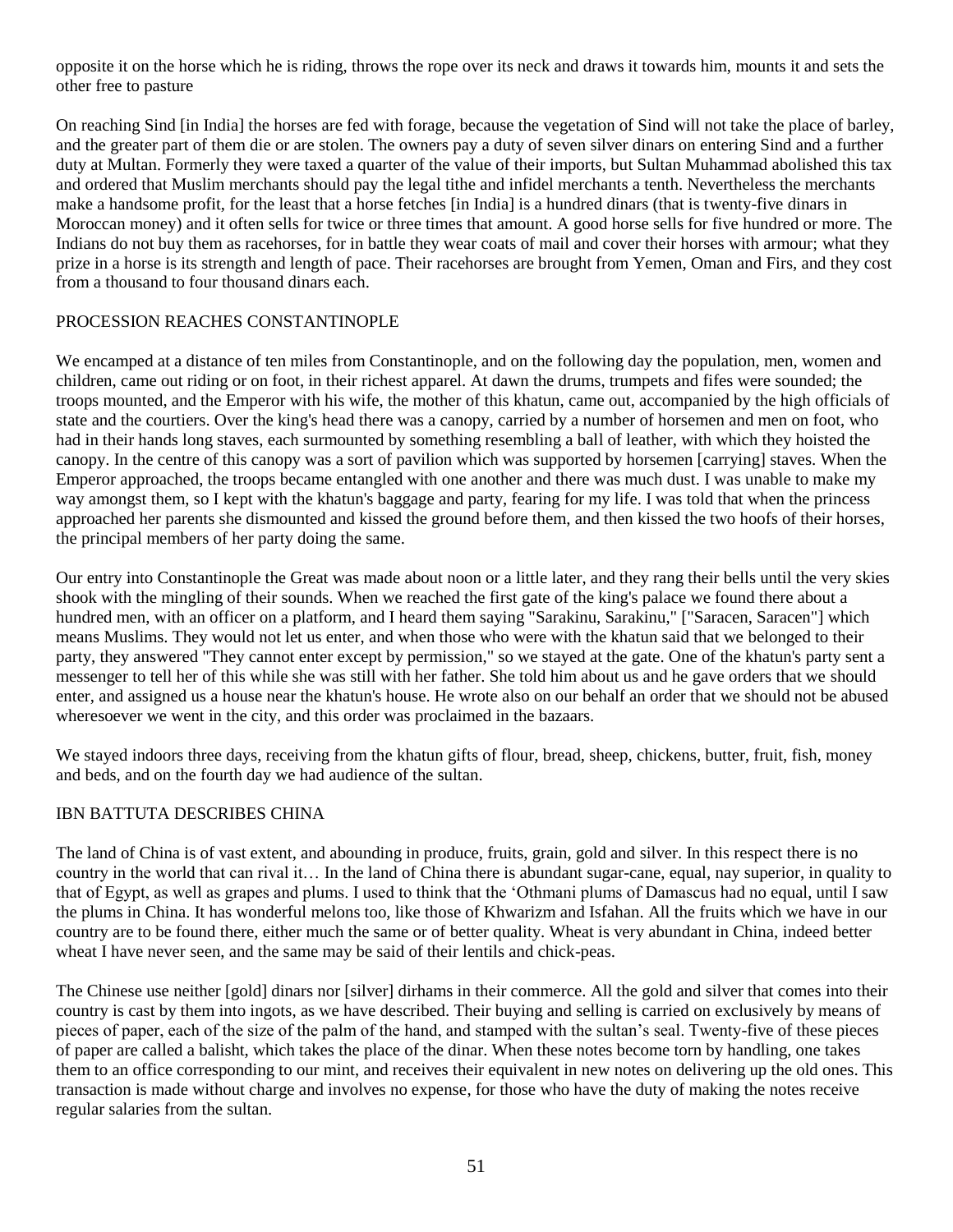The Chinese themselves are infidels, who worship idols and burn their dead like the Hindus. The king of China is a Tatar, one of the descendants of Tinkiz [Chingiz] Khan. In every Chinese city there is a quarter for Muslims in which they live by them- selves, and in which they have mosques both for the Friday services and for other religious purposes. The Muslims arc honoured and respected. The Chinese infidels eat the flesh of swine and dogs, and sell it in their markets.

The Chinese are of all peoples the most skillful in the arts and possessed of the greatest mastery of them. This characteristic of theirs is well known, and has frequently been described at length in the works of various writers. In regard to portraiture there is none, whether Greek or any other, who can match them in precision, for in this art they show a marvelous talent. I myself saw an extraordinary example of this gift of theirs, I never returned to any of their cities alter I had visited it a time without finding my portrait and the portraits of my companions drawn on the walls and on sheets of paper exhibited in the bazaars. When I visited the sultan's city I passed with my companions through the painters' bazaar on my way to the sultan's palace. We were dressed after the 'Iraqi fashion. On returning from the palace in the evening, I passed through the same bazaar, and saw my portrait and those of my companions drawn on a sheet of paper which they had affixed to the wall. Each of us set to examining the other's portrait [and found that] the likeness was perfect in every respect. I was told that the sultan had ordered them to do this, and that they had come to the palace while we were there and had been ob- serving us and drawing our portraits without our noticing it. This is a custom of theirs, I mean making portraits of all who pass through their country. In fact they have brought this to such perfection that if a Granger commits any offence that obliges him to flee from China, they send his portrait far and wide. A search is then made for him and wheresoever the [person bearing a] resemblance to that portrait is found he is arrested.

China is the safest and best regulated of countries for a traveller. A man may go by himself a nine months\* journey, carrying with him large sums of money, without any fear on that account. The system by which they ensure his safety is as follows. At every post-station in their country they have a hostelry controlled by an officer, who is stationed there with a company of horsemen and foot soldiers. After sunset or later in the evening the officer visits the hostelry with his clerk, registers the names of all travellers laying there for the night, seals up the list, and locks them into the hostelry. After sunrise he returns with his clerk, calls each person by name, and writes a detailed description of them on the list. He then sends a man with them to conduct them to the next post-station and bring back a clearance certificate from the controller there to the effect that all these persons have arrived at that station.

## THE PEOPLE OF MALI

The negroes possess some admirable qualities. They are seldom unjust, and have a greater abhorrence of injustice than any other people. Their sultan shows no mercy to anyone who is guilty of the least act of it. There is complete security in their country. Neither traveller nor inhabitant in it has anything to fear from robbers or men of violence. They do not confiscate the property of any white man who dies in their country, even if it be uncounted wealth. On the contrary, they give it into the charge of some trustworthy person among the whites, until the rightful heir takes possession of it. They are careful to observe the hours of prayer, and assiduous in attending them in congregations, and in bringing up their children to them.

# THEIR PIETY

On Fridays, if a man does not go early to the mosque, he cannot find a corner to pray in, on account of the crowd. It is a custom of theirs to send each man his boy [to the mosque] with his prayer-mat; the boy spreads it out for his master in a place befitting him [and remains on it] until he comes to the mosque. Their prayer-mats are made of the leaves of a tree resembling a date-palm, but without fruit.

Another of their good qualities is their habit of wearing clean white garments on Fridays. Even if a man has nothing but an old worn shirt, he washes it and cleans it, and wears it to the Friday service. Yet another is their zeal for learning the Koran by heart. They put their children in chains if they show any backwardness in memorizing it, and they are not set free until they have it by heart. I visited the qadi in his house on the day of the festival. His children were chained up, so I said to him, "Will you not let them loose?" He replied, "I shall not do so until they learn the Koran by heart."

Questions for Analysis: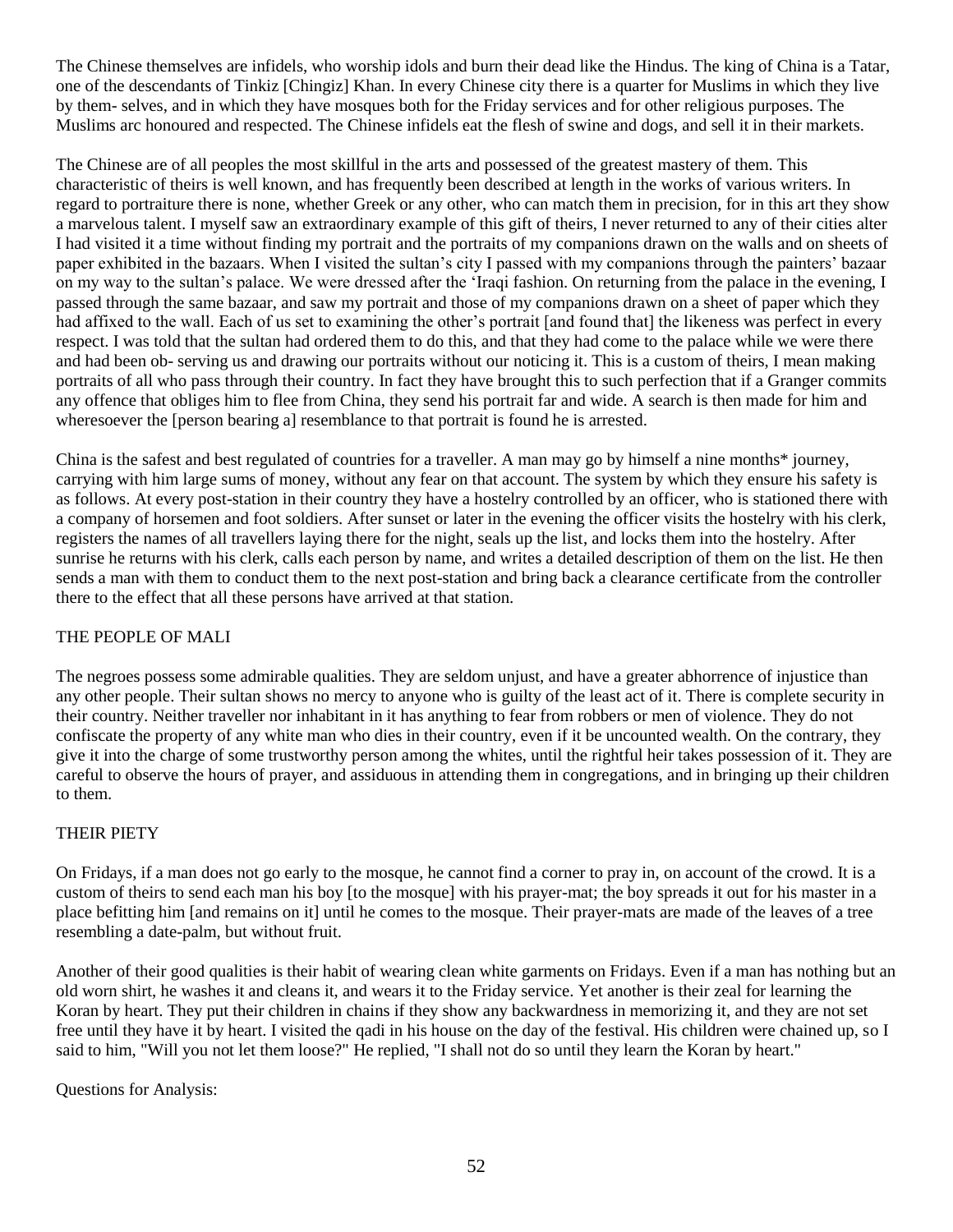What are some of the things Ibn Battuta comments on when reaches a new city and what does it reveal about his own culture? Similarly, what things are normal for Ibn Battuta that offend us?

#### **21. Christopher Columbus: Journal Extracts, 1492 CE**

Christopher Columbus' travel logs document a pivotal moment in world history. On the one hand, Columbus represents the vitality of Renaissance Europe and its daring sailors who created the trade routes, which connected the entire globe. On the other hand, Europeans came as imperialists, convinced of their right to impose Christianity and rule. Their voyages also unintentionally introduced diseases that killed millions of native peoples. Columbus begins the journal by addressing the monarchs who financed his voyage and who have recently expelled the last Spanish rulers from the Iberian Peninsula. Columbus, who calls himself the Admiral, sails first to the Canary Islands, which are located off the coast of West Africa in modern day Mauritania before he heads due west, not realizing the Americas lie ahead. Columbus' journal provides a sense of the dangerous, unknown aspects of the voyage as well as how Columbus manages his crew and his first impression of the people living somewhere in the Bahamas. With respect to nautical terminology, nautical leagues are roughly equivalent to 3.5 miles. Caravels are fast, maneuverable ships designed in Portugal. Reckoning refers to the distance Columbus believes he has traveled based on his last fixed point, velocity, and drift.

Source: Edward Gaylord Bourne, editor, *The Voyages of Columbus and of John Cabot*, Charles Scribner's Sons, 1906.

#### In the name of our Lord Jesus Christ

BECAUSE, O most Christian, and very high, very excellent, and puissant Princes, King and Queen of the Spains and of the islands of the Sea, our Lords, in this present year of 1492, after your Highnesses had given an end to the war with the Moors who reigned in Europe, and had finished it in the very great city of Granada, where in this present year, on the second day of the month of January, by force of arms, I saw the royal banners of your Highnesses placed on the towers of Alfambra, which is the fortress of that city, and I saw the Moorish King come forth from the gates of the city and kiss the royal hands of your Highnesses, and of the Prince my Lord, and presently in that same month, acting on the information that I had given to your Highnesses touching the lands of India, and respecting a Prince who is called Gran Can, which means in our language King of Kings, how he and his ancestors had sent to Rome many times to ask for learned men of our holy faith to teach him, and how the Holy Father had never complied, insomuch that many people believing in idolatries were lost by receiving doctrine of perdition: YOUR HIGHNESSES, as Catholic Christians and Princes who love the holy Christian faith, and the propagation of it, and who are enemies to the sect of Mahoma [Muhammad] and to all idolatries and heresies, resolved to send me, Cristóbal Colon [Christopher Columbus], to the said parts of India to see the said princes, and the cities and lands, and their disposition, with a view that they might be converted to our holy faith; and ordered that I should not go by land to the eastward, as had been customary, but that I should go by way of the west, whither up to this day, we do not know for certain that any one has gone.

I left the city of Granada on the 12th day of May, in the same year of 1492, being Saturday, and came to the town of Palos, which is a seaport; where I equipped three vessels well suited for such service; and departed from that port, well supplied with provisions and with many sailors, on the 3d day of August of the same year, being Friday, half an hour before sunrise, taking the route to the islands of Canaria, belonging to your Highnesses, which are in the said Ocean Sea, that I might thence take my departure for navigating until I should arrive at the Indies, and give the letters of your Highnesses to those princes, so as to comply with my orders. As part of my duty I thought it well to write an account of all the voyage very punctually, noting from day to day all that I should do and see, and that should happen, as will be seen further on. Also, Lords Princes, I resolved to describe each night what passed in the day, and to note each day how I navigated at night. I propose to construct a new chart for navigating, on which I shall delineate all the sea and lands of the Ocean in their proper positions under their bearings; and further, I propose to prepare a book, and to put down all as it were in a picture, by latitude from the equator, and western longitude. Above all, I shall have accomplished much, for I shall forget sleep, and shall work at the business of navigation, that so the service may be performed; all which will entail great labor.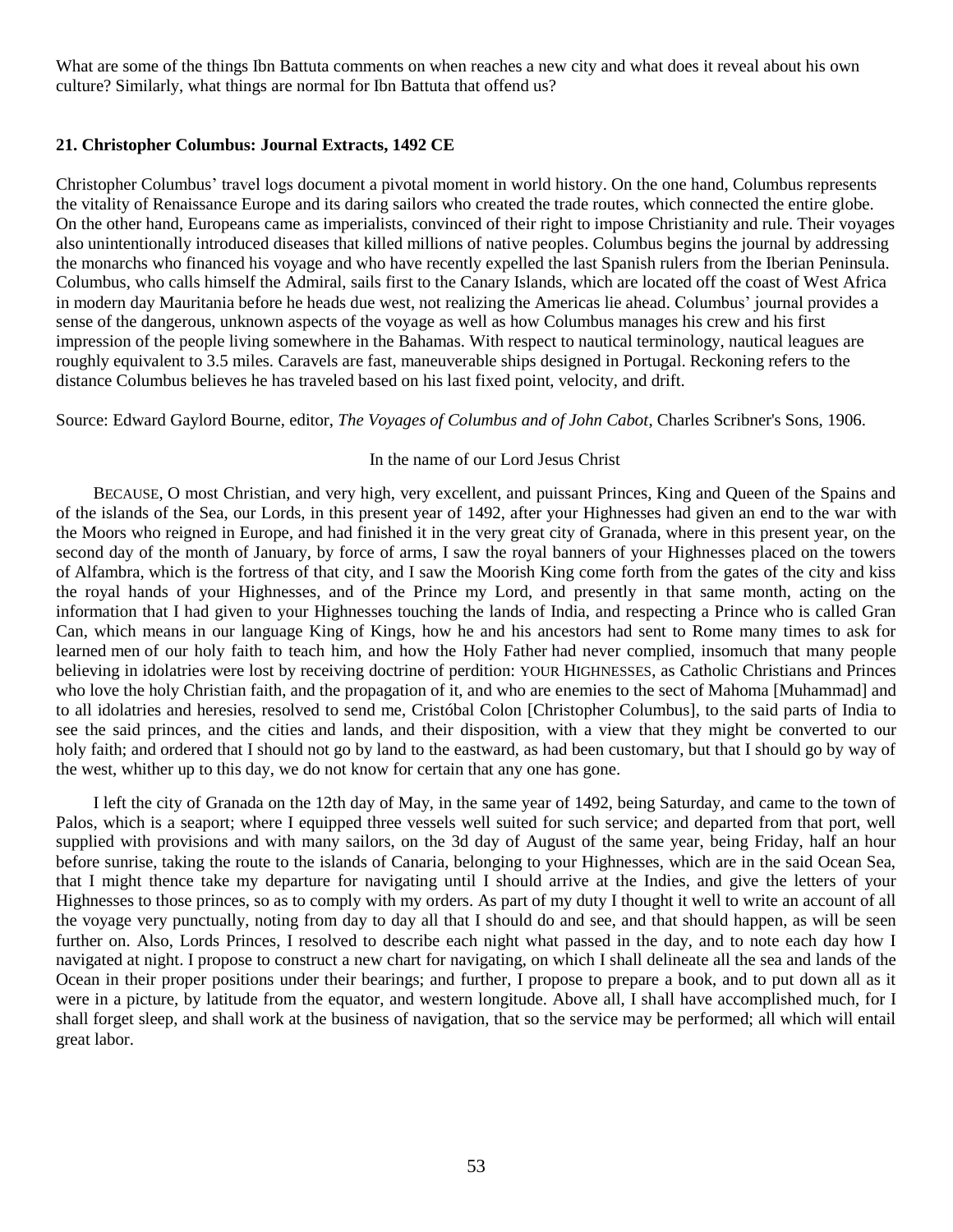#### *Friday, 3rd of August*

We departed on Friday, the 3d of August, in the year 1492, from the bar of Saltes, at 8 o'clock, and proceeded with a strong sea breeze until sunset, towards the south, for 60 miles, equal to 15 leagues; afterwards S.W. and W.S.W., which was the course for the Canaries.

#### *Tuesday, 7th of August*

The rudder of the *Pinta* was shipped and secured, and they proceeded on a course for the island of Lanzarote, one of the Canaries. They made, during the day and night, 25 leagues.

#### *Wednesday, 8th of August*

Opinions respecting their position varied among the pilots of the three caravels; but that of the Admiral proved to be nearer the truth. He wished to go to Gran Canaria, to leave the caravel *Pinta*, because she was disabled by the faulty hanging of her rudder, and was making water. He intended to obtain another there if one could be found. They could not reach the place that day.

#### *Thursday, 9th of August*

The Admiral was not able to reach Gomera until the night of Sunday, while Martin Alonso remained on that coast of Gran Canaria by order of the Admiral, because his vessel could not be navigated. Afterwards the Admiral took her to Canaria, and they repaired the *Pinta* very thoroughly through the pains and labor of the Admiral, of Martin Alonso, and of the rest. Finally they came to Gomera. They saw a great fire issue from the mountain of the island of Tenerife, which is of great height. They rigged the *Pinta* with square sails, for she was lateen rigged; and the Admiral reached Gomera on Sunday, the 2nd of September, with the *Pinta* repaired.

#### *Sunday, 9th of September*

This day the Admiral made 19 leagues, and he arranged to reckon less than the number run, because if the voyage was of long duration, the people would not be so terrified and disheartened. In the night he made 120 miles, at the rate of 12 miles an hour, which are 30 leagues. The sailors steered badly, letting the ship fall off to N.E., and even more, respecting which the Admiral complained many times.

#### *Monday, 10th of September*

In this day and night he made 60 leagues, at the rate of 10 miles an hour, which are 21/2 leagues; but he only counted 48 leagues, that the people might not be alarmed if the voyage should be long.

#### *Wednesday, 12th of September*

That day, steering their course, they made 33 leagues during the day and night, counting less.

#### *Friday, 14th of September*

That day they navigated, on their westerly course, day and night, 20 leagues, counting a little less. Here those of the caravel *Niña* reported that they had seen a tern and a boatswain bird, and these birds never go more than 25 leagues from the land.

#### *Sunday, 16th of September*

That day and night they steered their course west, making 39 leagues, but the Admiral only counted 36. There were some clouds and small rain. The Admiral says that on that day, and ever afterwards, they met with very temperate breezes, so that there was great pleasure in enjoying the mornings, nothing being wanted but the song of nightingales. He says that the weather was like April in Andalusia. Here they began to see many tufts of grass which were very green, and appeared to have been quite recently torn from the land. From this they judged that they were near some island, but[97] not the main land, according to the Admiral, "because," as he says, "I make the main land to be more distant."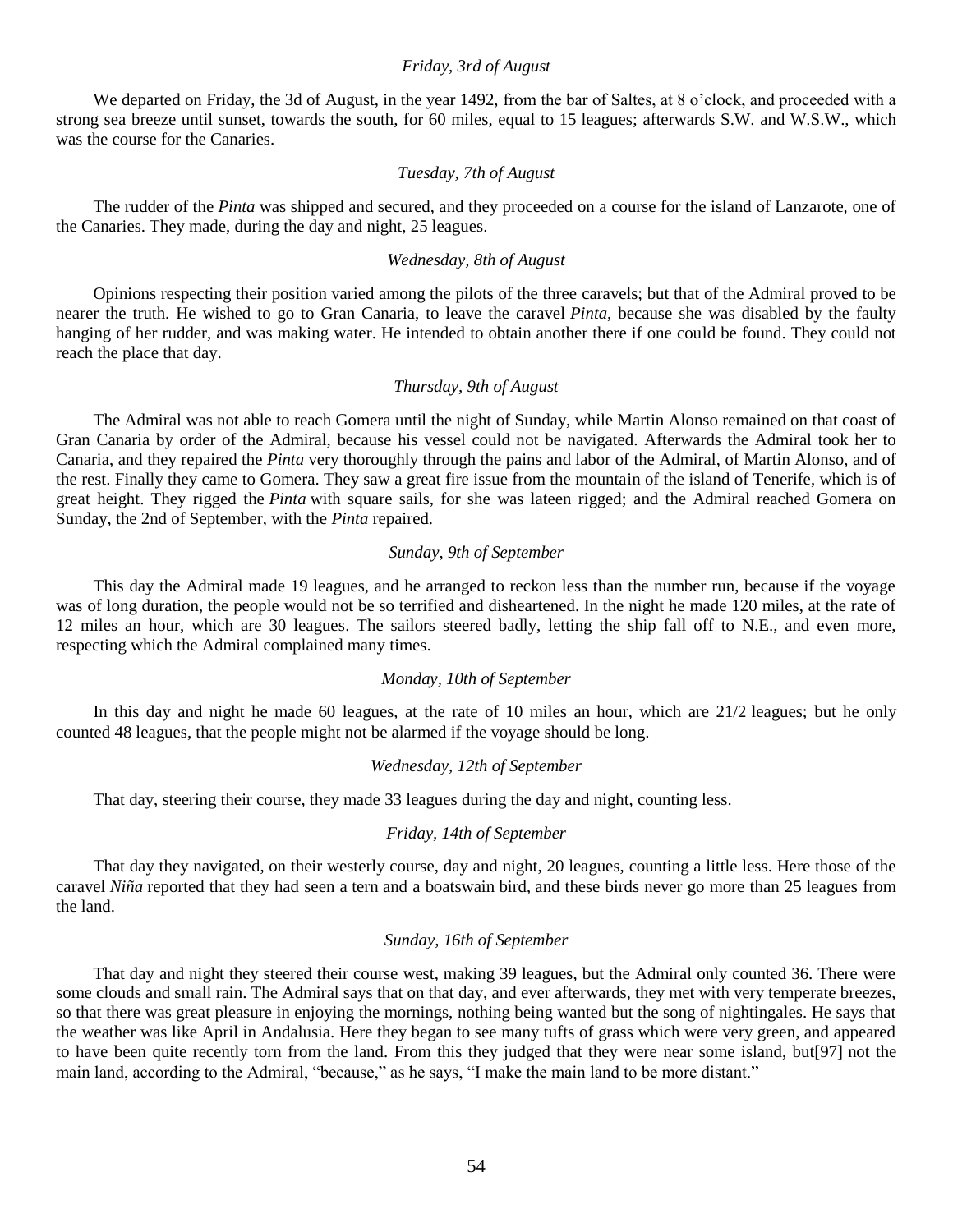#### *Monday, 17th of September*

They proceeded on their west course, and made over 50 leagues in the day and night, but the Admiral only counted 47. They were aided by the current. They saw much very fine grass and herbs from rocks, which came from the west. They, therefore, considered that they were near land. The pilots observed the north point, and found that the needles turned a full point to the west of north. So the mariners were alarmed and dejected, and did not give their reason. But the Admiral knew, and ordered that the north should be again observed at dawn. They then found that the needles were true. The cause was that the star makes the movement, and not the needles. At dawn, on that Monday, they saw much more weed appearing, like herbs from rivers, in which they found a live crab, which the Admiral kept. He says that these crabs are certain signs of land. The sea-water was found to be less salt than it had been since leaving the Canaries. The breezes were always soft. Every one was pleased, and the best sailors went ahead to sight the first land. They saw many tunnyfish, and the crew of the *Niña* killed one. The Admiral here says that these signs of land came from the west, "in which direction I trust in that high God in whose hands are all victories that very soon we shall sight land." In that morning he says that a white bird was seen which has not the habit of sleeping on the sea, called *rabo de junco* (boatswain-bird).

#### *Wednesday, 19th of September*

The Admiral continued on his course, and during the day and night he made but 25 leagues because it was calm. He counted 22. This day, at 10 o'clock, a booby came to the ship, and in the afternoon another arrived, these birds not generally going more than 20 leagues from the land. There was also some drizzling rain without wind, which is a sure sign of land. The Admiral did not wish to cause delay by beating to windward to ascertain whether land was near, but he considered it certain that there were islands both to the north and south of his position, (as indeed there were, and he was passing through the middle of them). For his desire was to press onwards to the Indies, the weather being fine. For on his return, God willing, he could see all. These are his own words. Here the pilots found their positions. He of the *Niña* made the Canaries 440 leagues distant, the *Pinta* 420. The pilot of the Admiral's ship made the distance exactly 400 leagues.

#### *Friday, 21st September*

Most of the day it was calm, and later there was a little wind. During the day and night they did not make good more than 13 leagues. At dawn they saw so much weed that the sea appeared to be covered with it, and it came from the west. A booby was seen. The sea was very smooth, like a river, and the air the best in the world. They saw a whale, which is a sign that they were near land, because they always keep near the shore.

#### *Saturday, 22nd of September*

They shaped a course W.N.W. more or less, her head turning from one to the other point, and made 30 leagues. Scarcely any weed was seen. They saw some sandpipers and another bird. Here the Admiral says: "This contrary wind was very necessary for me, because my people were much excited at the thought that in these seas no wind ever blew in the direction of Spain." Part of the day there was no weed, and later it was very thick.

#### *Monday, 24th of September*

The Admiral went on his west course all day and night, making 14 leagues. He counted 12. A booby came to the ship, and many sandpipers.

#### *Wednesday, 26th of September*

The Admiral continued on the west course until afternoon. Then he altered course to S.W., until he made out that what had been said to be land was only clouds. Day and night they made 31 leagues, counting 24 for the people. The sea was like a river, the air pleasant and very mild.

#### *Sunday, 30th of September*

The western course was steered, and during the day and night, owing to calms, only 14 leagues were made, 11 being counted. Four boatswain-birds came to the ship, which is a great sign of land, for so many birds of this kind together is a sign that they are not straying or lost. They also twice saw four boobies. There was much weed. *Note* that the stars which are called *Las Guardias* (the Pointers), when night comes on, are near the western point, and when dawn breaks they are near the N.E. point; so that, during the whole night, they do not appear to move more than three lines or 9 hours, and this on each night. The Admiral says this, and also that at nightfall the needles vary a point westerly, while at dawn they agree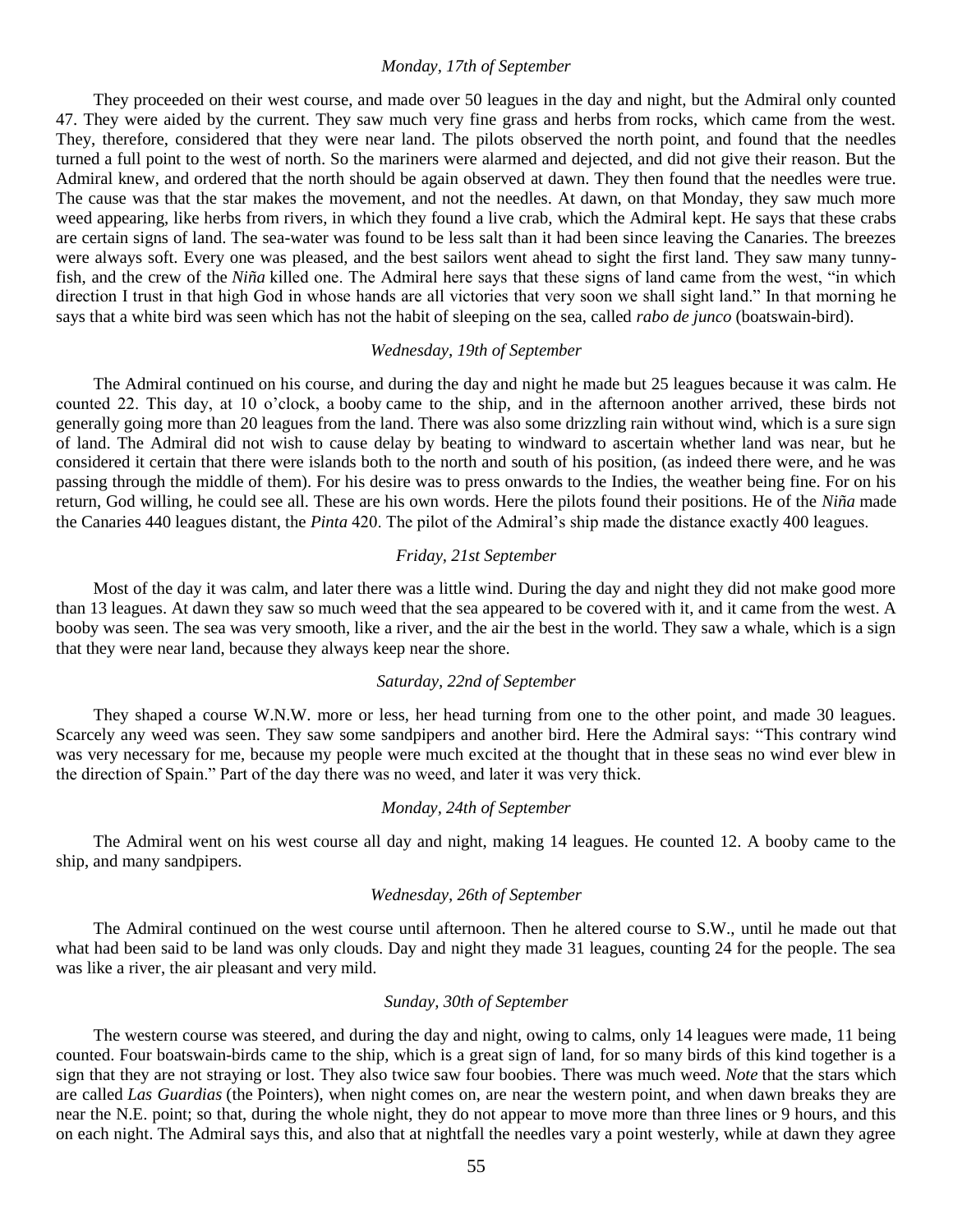exactly with the star. From this it would appear that the north star has a movement like the other stars, while the needles always point correctly.

#### *Monday, 1st of October*

Course west, and 25 leagues made good, counted for the crew as 20 leagues. There was a heavy shower of rain. At dawn the Admiral's pilot made the distance from Hierro 578 leagues to the west. The reduced reckoning which the Admiral showed to the crew made it 584 leagues; but the truth which the Admiral observed and kept secret was 707.

#### *Tuesday, 2nd of October*

Course west, and during the day and night 39 leagues were made good, counted for the crew as 30. The sea always smooth. Many thanks be given to God, says the Admiral, that the weed is coming from east to west, contrary to its usual course. Many fish were seen, and one was killed. A white bird was also seen that appeared to be a gull.

### *Friday, 5th of October*

The Admiral steered his course, going 11 miles an hour, and during the day and night they made good 57 leagues, as the wind increased somewhat during the night: 45 were counted. The sea was smooth and quiet. "To God," he says, "be many thanks given, the air being pleasant and temperate, with no weed, many sandpipers, and flying-fish coming on the deck in numbers."

#### *Saturday, 6th of October*

The Admiral continued his west course, and during day and night they made good 40 leagues, 33 being counted. This night Martin Alonso said that it would be well to steer south of west, and it appeared to the Admiral that Martin Alonso did not say this with respect to the island of Cipango [Japan]. He saw that if an error was made the land would not be reached so quickly, and that consequently it would be better to go at once to the continent and afterwards to the islands.

#### *Sunday, 7th of October*

The west course was continued; for two hours they went at the rate of 12 miles an hour, and afterwards 8 miles an hour. They made good 23 leagues, counting 18 for the people. This day, at sunrise, the caravel *Niña*, which went ahead, being the best sailer, and pushed forward as much as possible to sight the land first, so as to enjoy the reward which the Sovereigns had promised to whoever should see it first, hoisted a flag at the mast-head and fired a gun, as a signal that she had sighted land, for such was the Admiral's order. He had also ordered that, at sunrise and sunset, all the ships should join him; because those two times are most proper for seeing the greatest distance, the haze clearing away. No land was seen during the afternoon, as reported by the caravel *Niña*, and they passed a great number of birds flying from N. to S.W. This gave rise to the belief that the birds were either going to sleep on land, or were flying from the winter which might be supposed to be near in the land whence they were coming. The Admiral was aware that most of the islands held by the Portuguese were discovered by the flight of birds. For this reason he resolved to give up the west course, and to shape a course W.S.W. for the two following days. He began the new course one hour before sunset. They made good, during the night, about 5 leagues, and 23 in the day, altogether 28 leagues.

#### *Thursday, 11th of October*

The course was W.S.W., and there was more sea than there had been during the whole of the voyage. They saw sandpipers, and a green reed near the ship. Those of the caravel *Pinta* saw a cane and a pole, and they took up another small pole which appeared to have been worked with iron; also another bit of cane, a land-plant, and a small board. The crew of the caravel *Niña* also saw signs of land, and a small branch covered with berries. Every one breathed afresh and rejoiced at these signs. The run until sunset was 27 leagues.

After sunset the Admiral returned to his original west course, and they went along at the rate of 12 miles an hour. Up to two hours after midnight they had gone 90 miles, equal to 221/2 leagues. As the caravel *Pinta* was a better sailer, and went ahead of the Admiral, she found the land, and made the signals ordered by the Admiral. The land was first seen by a sailor named Rodrigo de Triana. But the Admiral, at ten o'clock, being on the castle of the poop, saw a light, though it was so uncertain that he could not affirm it was land. He called Pero Gutierrez, a gentleman of the King's bed-chamber, and said that there seemed to be a light, and that he should look at it. He did so, and saw it. The Admiral said the same to Rodrigo Sanchez of Segovia, whom the King and Queen had sent with the fleet as inspector, but he could see nothing,